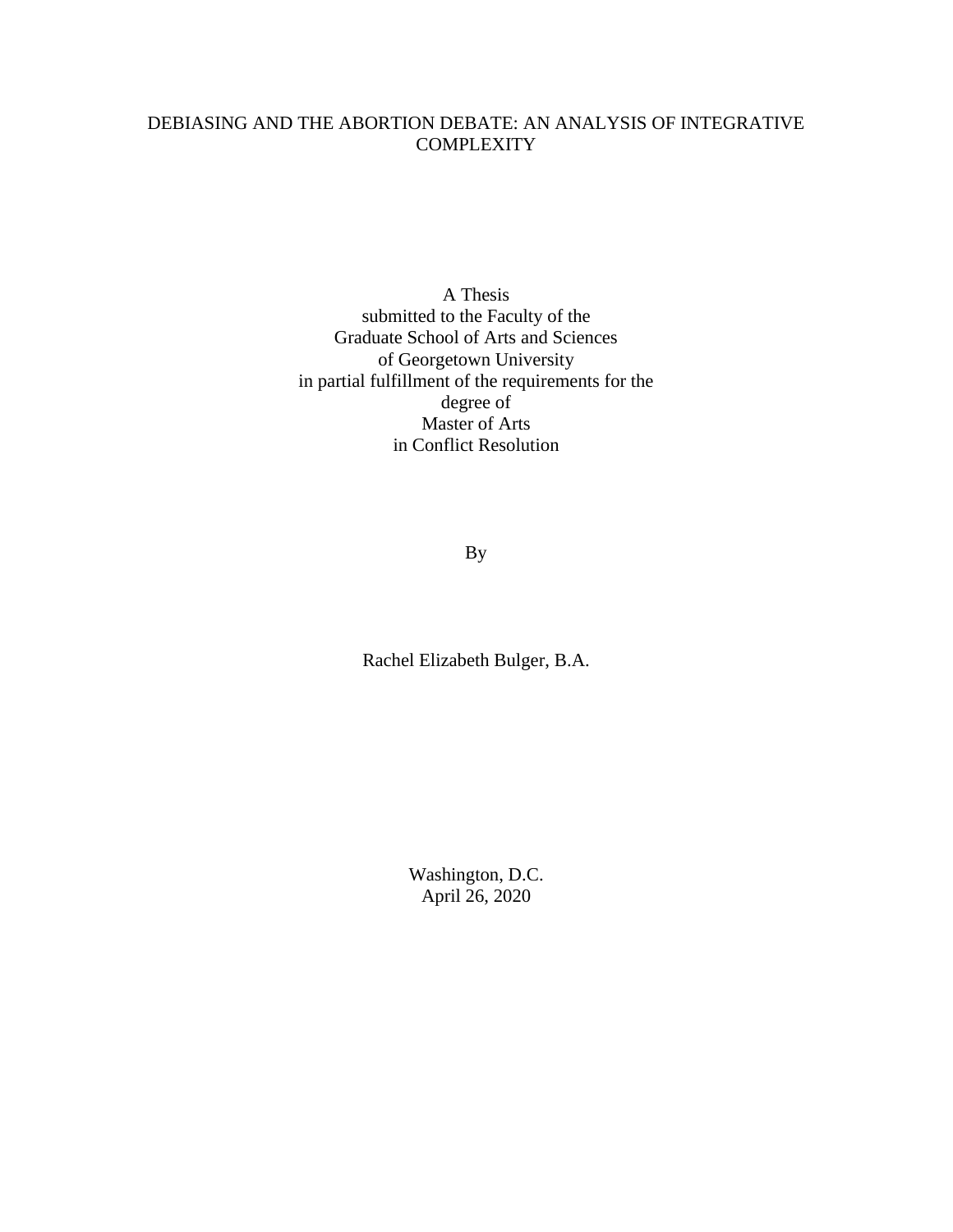Copyright 2020 by Rachel Elizabeth Bulger All Rights Reserved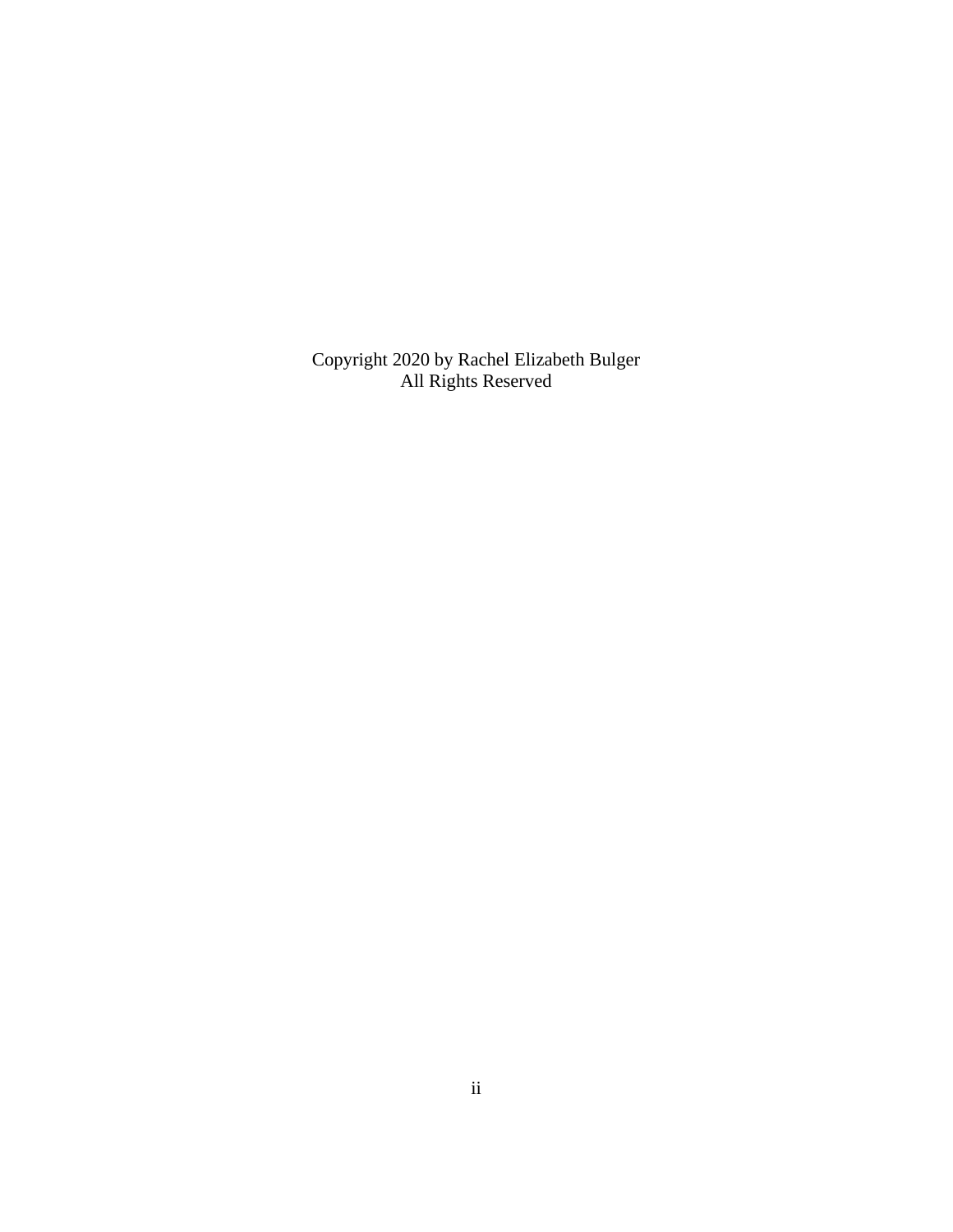# DEBIASING AND THE ABORTION DEBATE: AN ANALYSIS OF INTEGRATIVE COMPLEXITY

Rachel Elizabeth Bulger, B.A.

Thesis Advisor:Hans C. Noel*,* Ph.D.

# ABSTRACT

Research has indicated that partisan polarization is growing, and while partisanship itself is not inherently destructive, unchecked polarization may debilitate the healthy functioning of the American democracy. Additional research indicates that citizens and politicians are subject to motivated reasoning, which may serve to spur further polarization. In response, the current study represents an attempt to mitigate the cognitive biases related to motivated reasoning. A betweengroups, online survey experiment was performed in order to test the debiasing technique of accountability by measuring the integrative complexity of participants' expressed opinions on abortion. The hypothesis that the intervention would cause greater integrative complexity in the treatment group in comparison to the control was found to be null. However, the difference in the mean scores of integrative complexity was significantly moderated by political knowledge. Implications of the results for future debiasing in the online context attempts are discussed.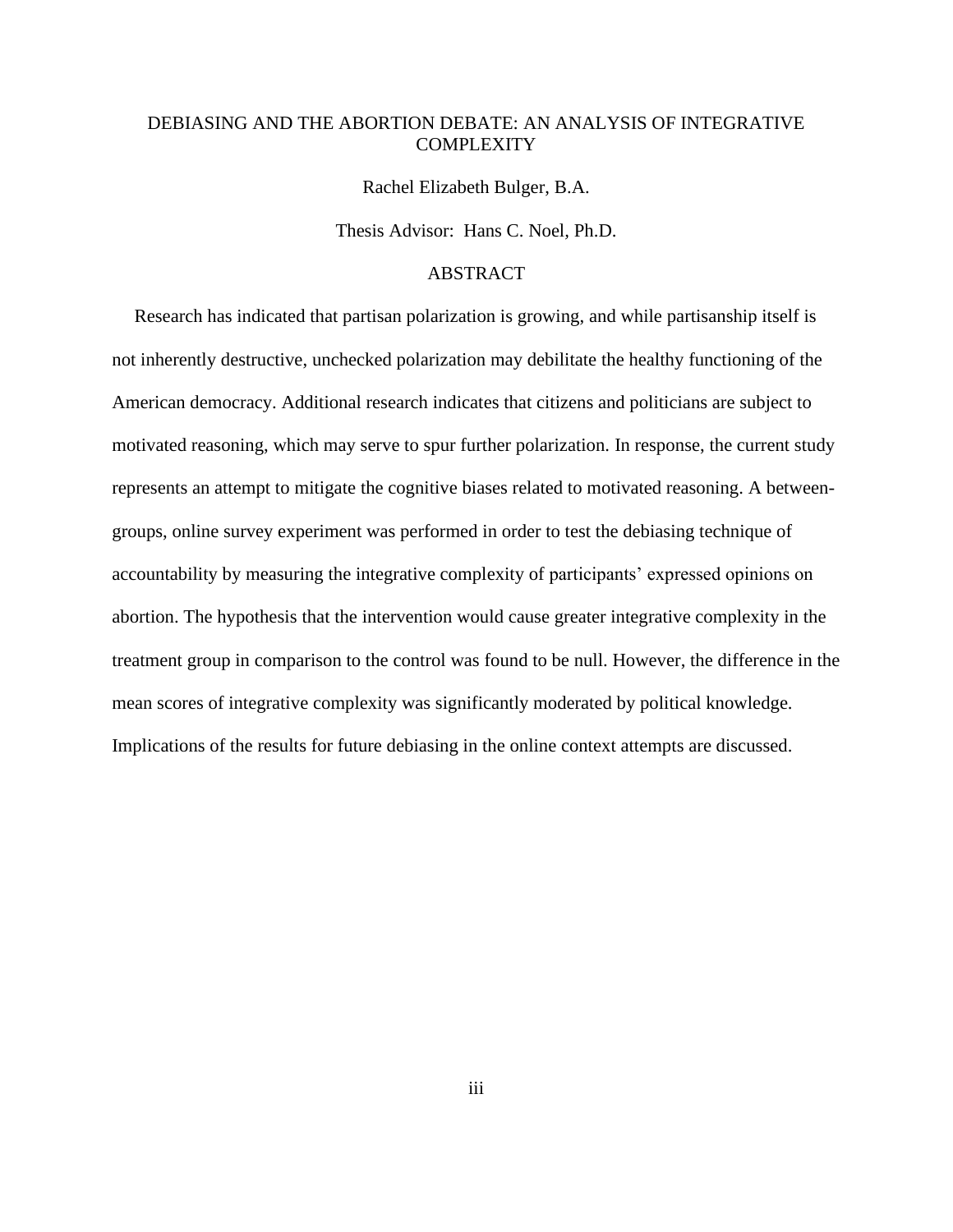# **ACKNOWLEDGEMENTS**

# The research and writing of this thesis

is dedicated to everyone who helped along the way. I'd like to give my thanks in particular to the members of my thesis committee for being heroically patient and supportive through this entire process. In addition, thank you to my CR classmates and the program staff for being a fantastic sounding board and source of solace. Importantly, thank you to my family for being a shoulder to lean on, giving me strength and love when I needed it most. Finally, a very special mention to my dear friend Jessica for proofreading my draft at the last minute. I understand more and more every day the idea that no person is an island; please accept my sincere thanks and know I could not have done it without you all.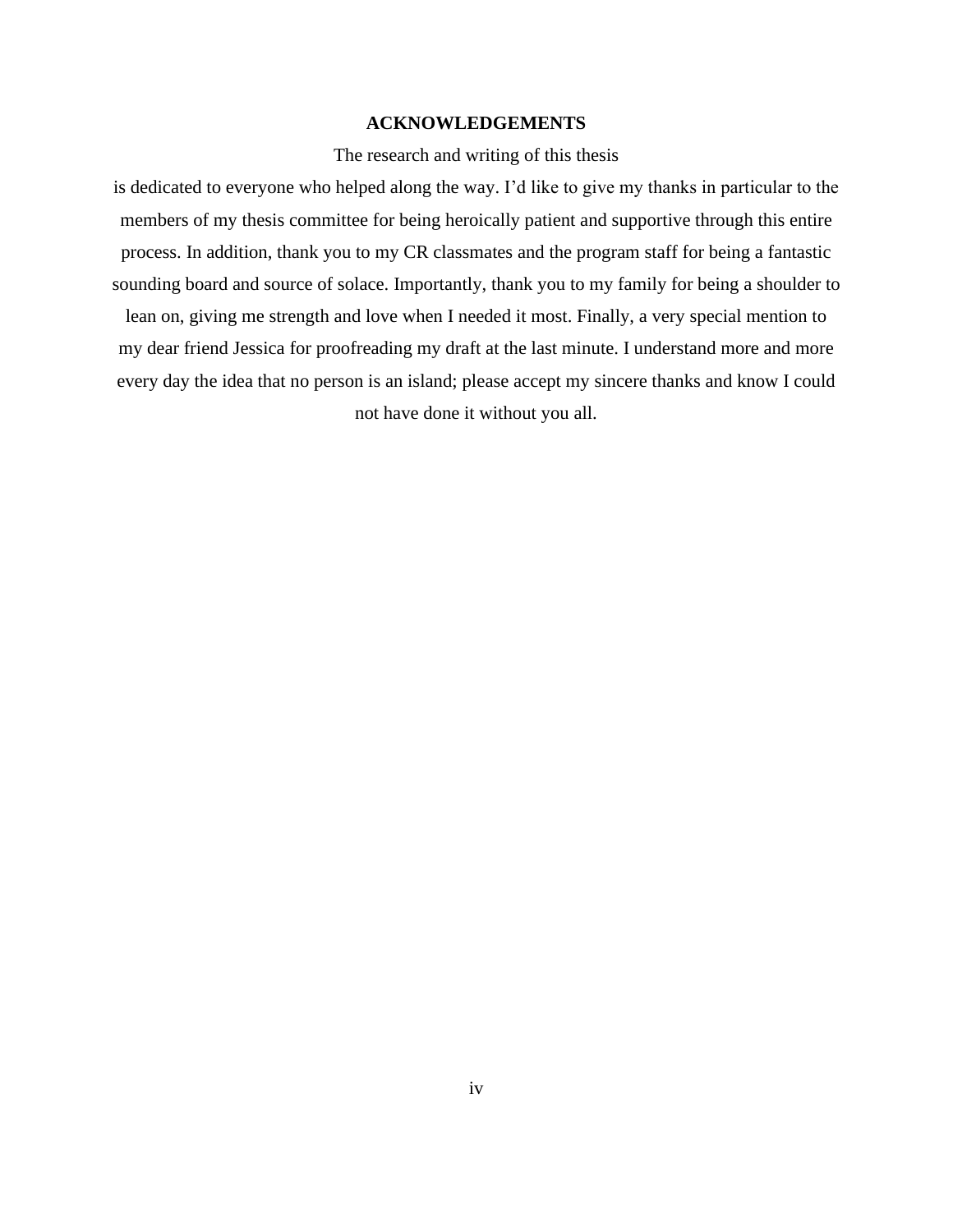| Citizen "Incompetence," Motivated Reasoning, and Psychological Basis 6 |  |
|------------------------------------------------------------------------|--|
|                                                                        |  |
|                                                                        |  |
|                                                                        |  |
|                                                                        |  |
|                                                                        |  |
|                                                                        |  |
|                                                                        |  |
|                                                                        |  |
|                                                                        |  |
|                                                                        |  |
|                                                                        |  |
|                                                                        |  |
|                                                                        |  |
|                                                                        |  |
|                                                                        |  |
|                                                                        |  |
|                                                                        |  |

# **TABLE OF CONTENTS**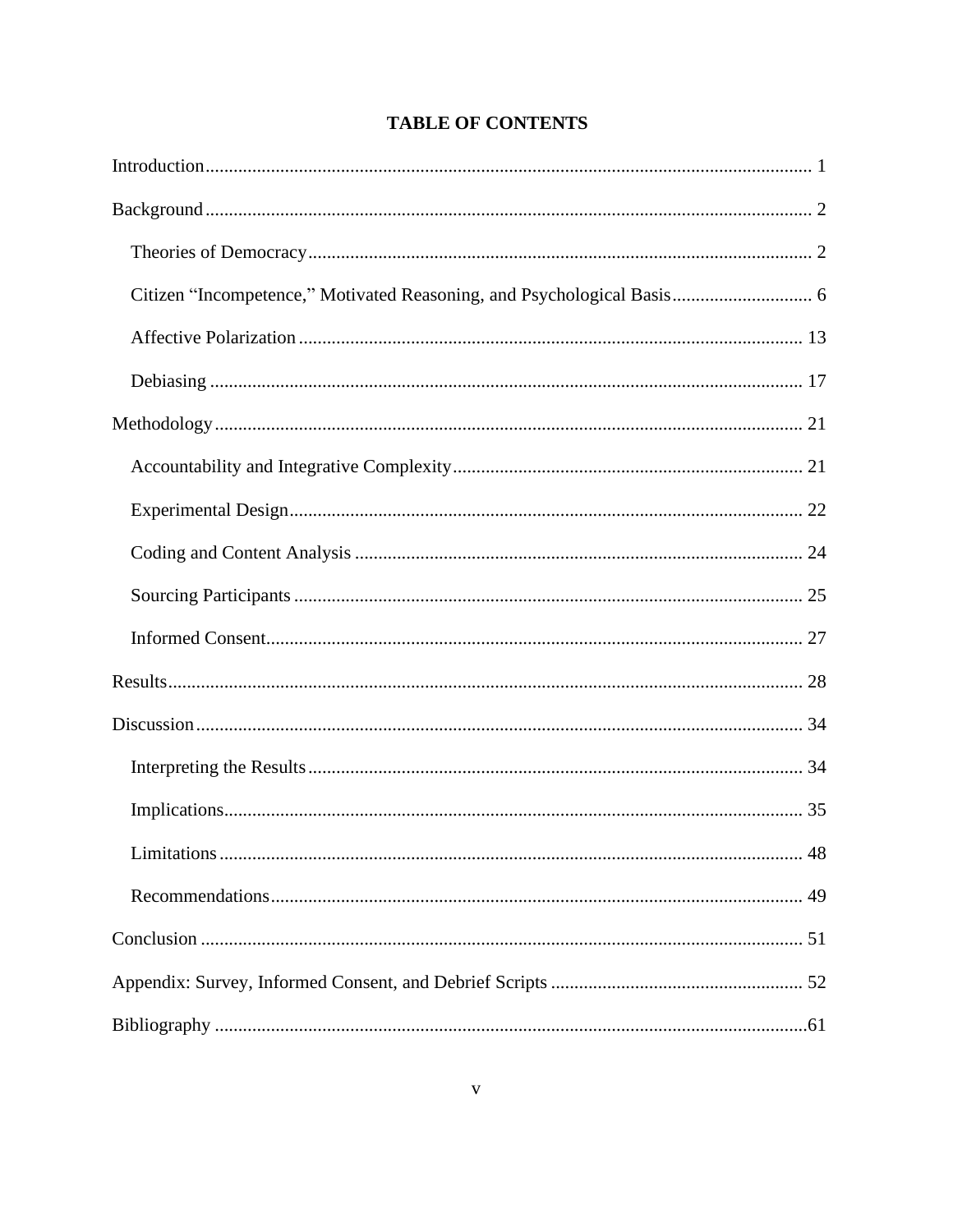# **LIST OF TABLES**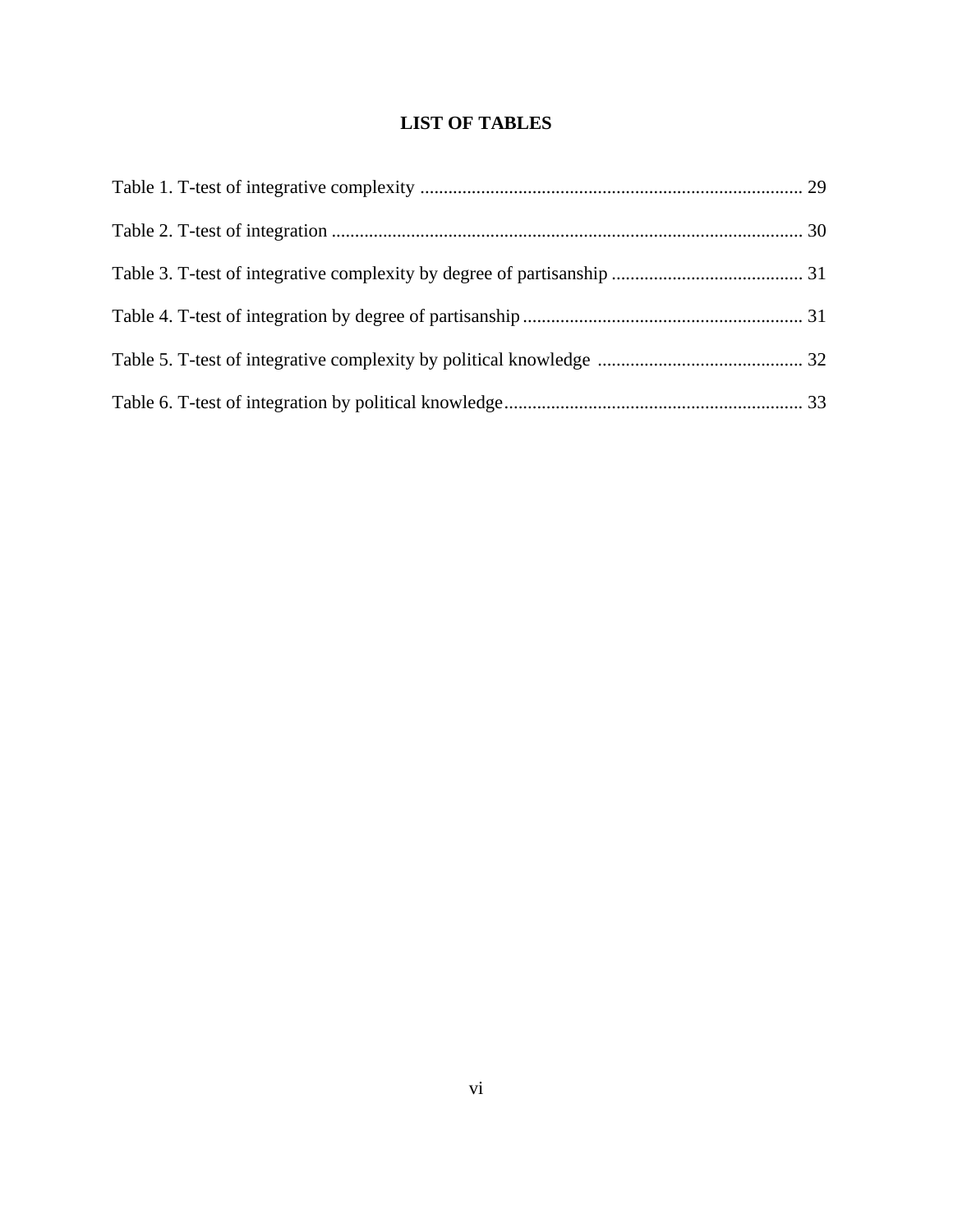#### **INTRODUCTION**

Research by scholars such as Lilliana Mason and Sean Westwood has demonstrated how the American public is increasingly antagonistic and polarized along partisan and ideological lines. One consequence is that partisans are becoming increasingly invested in their side winning over finding any mutually satisfying compromise. The long-term consequences of this sort of us vs. them mentality could be dire for the well-being of American democracy. One hallmark of representative democracy is citizen participation in political decisions. However, research on motivated reasoning and cognitive biases has shown how individuals often have directional rather than accuracy goals; that is to say, they are motivated to seek out and believe evidence that confirms their beliefs and discredit counter-evidence.<sup>1</sup>

An important question then remains: can we reduce or mitigate motivated reasoning? Is it possible for individuals to be "debiased"? One element to consider is whether or not we can encourage complex thinking, or decisions that integrate "arguments of different sides" and "can be well justified by substantive reasons" as per Colombo.<sup>2</sup> In practice, this might manifest as a willingness to appreciate but not necessarily agree with counter arguments. The current study investigated into one widely supported debiasing intervention, accountability, and whether it has an impact on the complexity of individuals' thinking as measured through integrative complexity. To do so, a between-groups, online survey experiment was performed to measure the complexity of the American public's thoughts on the politically divisive topic of abortion. The hypothesis is as follows: *accountability will result in greater integrative complexity than a control condition.*

<sup>&</sup>lt;sup>1</sup> Kunda, "The Case for Motivated Reasoning."

<sup>2</sup> Colombo, "Hearing the Other Side," 25.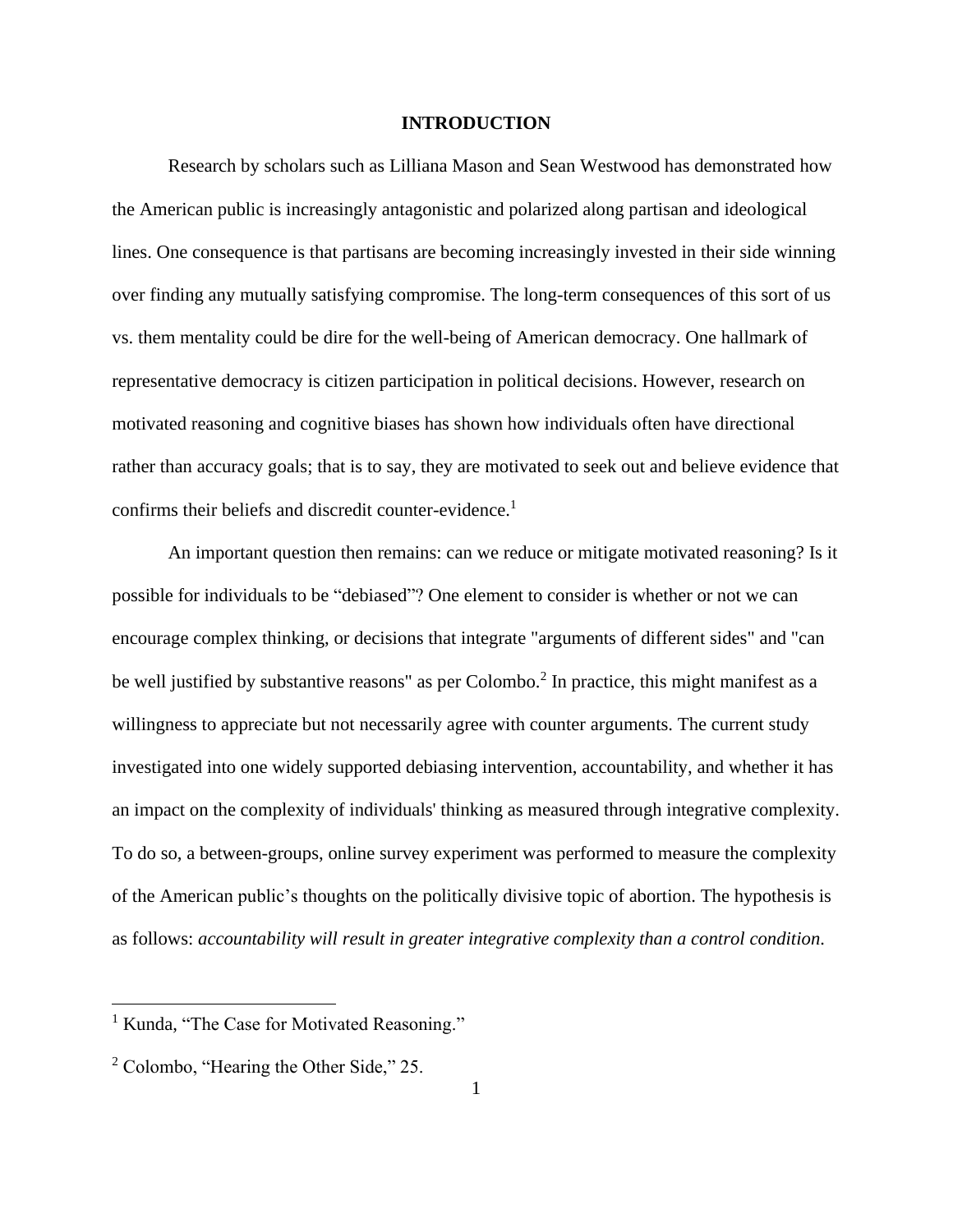#### **BACKGROUND**

#### **Theories of Democracy**

Fundamental to democracy is the idea that power resides with the people, as evidenced by the Greek roots *dēmos* (people) and *krátos* (rule or power). Originating 2,500 years ago in the city-state of Athens as a form of direct participation, democracy enabled a relatively small population of eligible voters with the power to reach decisions on policy. Inevitably, democracy has transmuted over time into a variety of contemporary iterations. Within large democracies such as that of the United States, scale-up issues associated with massive populations have resulted in the adoption of representative democracy, a system wherein voters elect representatives to make decisions on their behalf.<sup>3</sup> Altogether, the ideal form of democracy is the "inclusion of all affected by collective decisions."<sup>4</sup>

In contrast to a direct democracy, citizens within a representative democracy have limited access to the decision-making that directly produces legislation and policy. It may be necessary to deliberate on the appropriate role of the citizen in the representative model. Several nuances in the interpretation of this role exist across the literature. For example, proponents of elite theories of democracy contend that citizens are primarily involved through and necessarily limited to regular participation in elections; otherwise they become spectators to the actions of the political elite.<sup>5</sup> Alternatively, pluralist theorists focus on how citizens can, and must, participate in

<sup>3</sup> Moghaddam, *The Psychology of Democracy*.

<sup>4</sup> Urbinati and Warren, "The Concept of Representation," 407.

<sup>5</sup> Biegelbauer and Hansen, "Democratic Theory and Citizen Participation."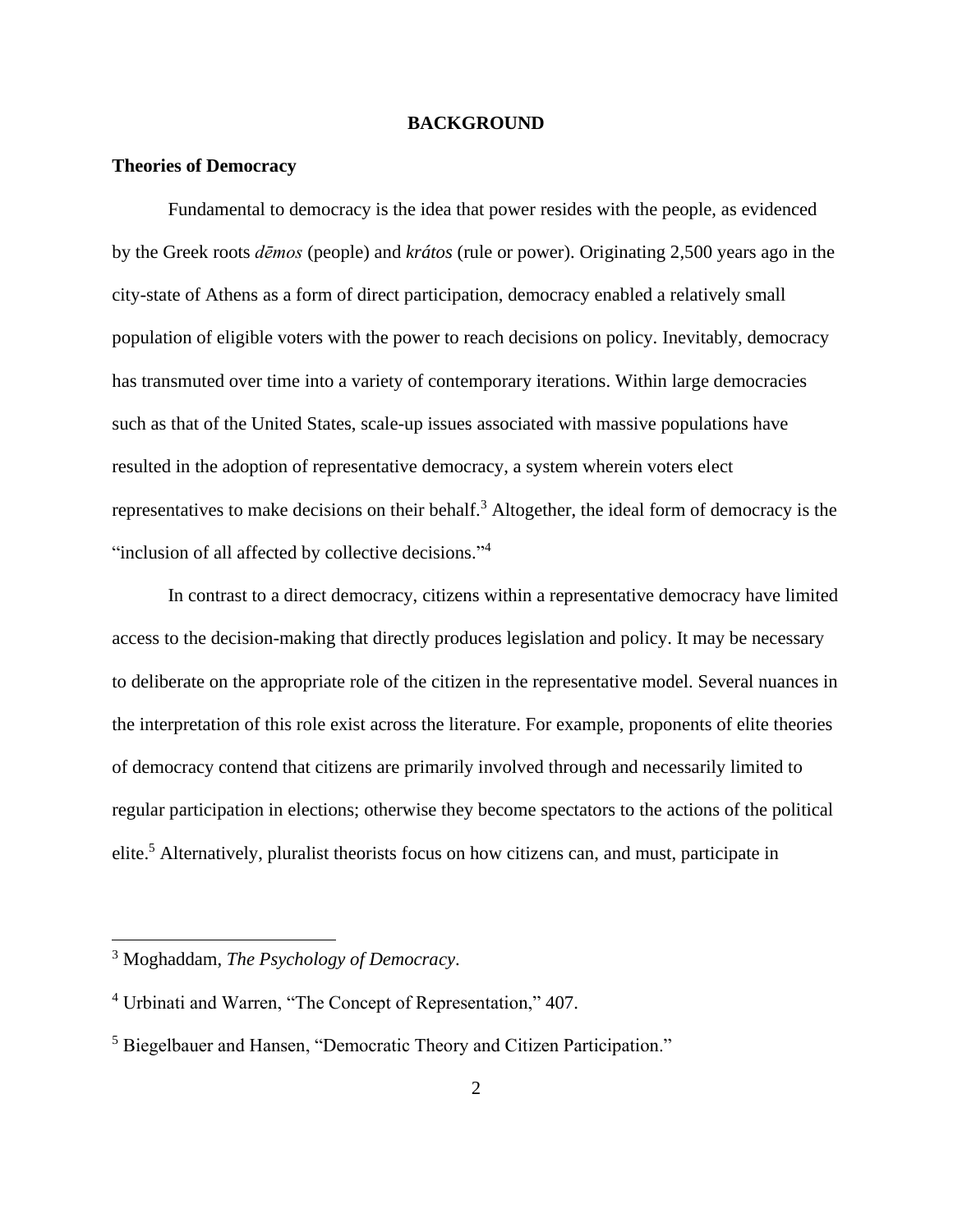organizations that represent their political interests as a way to maximize their influence. This sentiment is echoed by Urbinati and Warren, who state that "participation and representation are complementary forms of citizenship" and argue that to be more inclusive, representation should move beyond elections and encompass more of the informal and discursive elements of the public sphere. <sup>6</sup> Differences aside, however, the idea that citizens are expected to express their preferences in some capacity is relatively axiomatic across theories of democracy.

The other foundational element of a representative democracy is the responsiveness of the state to its citizens' expressed preferences. Implicit within the aforementioned elite theories of democracy is the assumption that political elites are largely unbeholden to citizens' various preferences. While that argument may have validity, elected officials nonetheless have incentives to be responsive to their constituents. As per the Mayhewian model, re-election is the highest priority of the congressperson.<sup>7</sup> Despite the caveat that this model gives a somewhat unidimensional ascription of motivation, it follows that holding office is an exceptionally compelling goal as it enables the realization of a politician's policy goals. Thus, it is in their best interest to be responsive to citizens, as voters have salient influence on election results. Doubtlessly politicians' responsiveness can be complicated by term limits, which can act as a cross-pressure incentivizing them to take whatever actions necessary to further their policy goals in the limited time they have. While the specific strategy a politician employs (e.g. whether they prioritize re-election) may have an influence on their degree of responsiveness, in essence citizen

<sup>6</sup> Urbinati and Warren, "The Concept of Representation," 387.

<sup>7</sup> Mayhew, *Congress: The Electoral Connection*.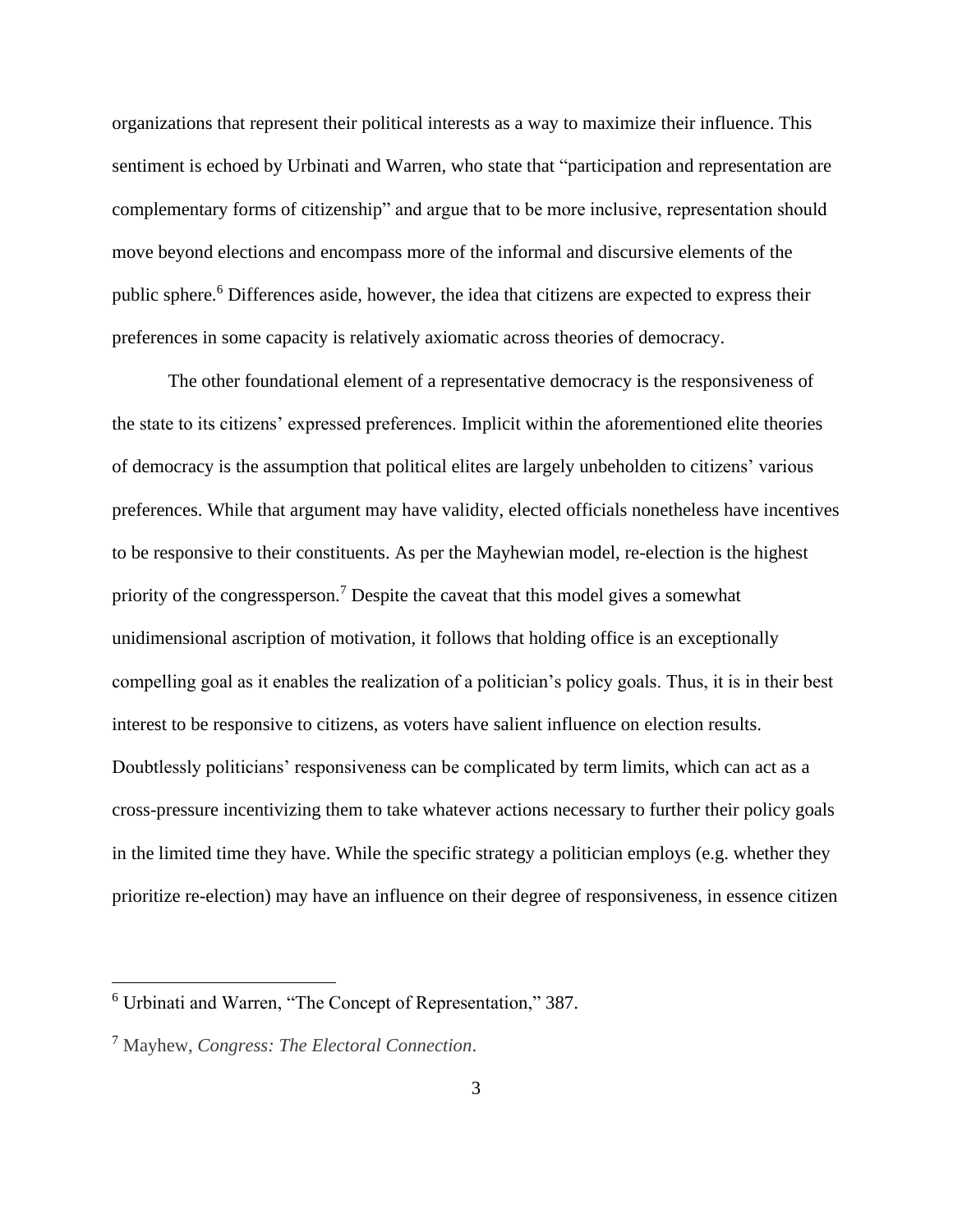preferences ultimately are a necessary and influential component of the representative democratic system.

# *Actualized and Deliberative Democracy*

As referenced previously, several theories of democracy have elaborated in detail over the relationship between citizens and the government, and what it is, can, and ought to be. One such deliberation is offered by Moghaddam on what is termed actualized democracy.<sup>8</sup> While it is perhaps tempting to view democracy as an all-or-nothing phenomenon, Moghaddam presents a spectrum with pure dictatorship and pure democracy on opposite ends. In particular, democracy is specified as a model of government that incorporates the following components: leaders who are removable through popular will and responsive to wishes of citizens, rule of law, freedom of expression, minority rights, independent judiciary, universal suffrage, meritocracy, and distributive justice. An actualized democracy, therefore, is the state in which all of these components are sufficiently met. While many modern governments are classified as democracies, Moghaddam points out how contemporary democracies—including the United States—have substantial room for improvement in some or all of these areas.

More explicitly, actualized democracy is described as "the full, informed, equal participation in wide aspects of political, economic, and cultural decision making independent of financial investment and resources." <sup>9</sup> While the world has yet to produce a full-fledged, actualized democracy, Moghaddam argues that a democracy must nonetheless purposefully work

<sup>8</sup> Moghaddam, *The Psychology of Democracy*.

<sup>&</sup>lt;sup>9</sup> Moghaddam, 4.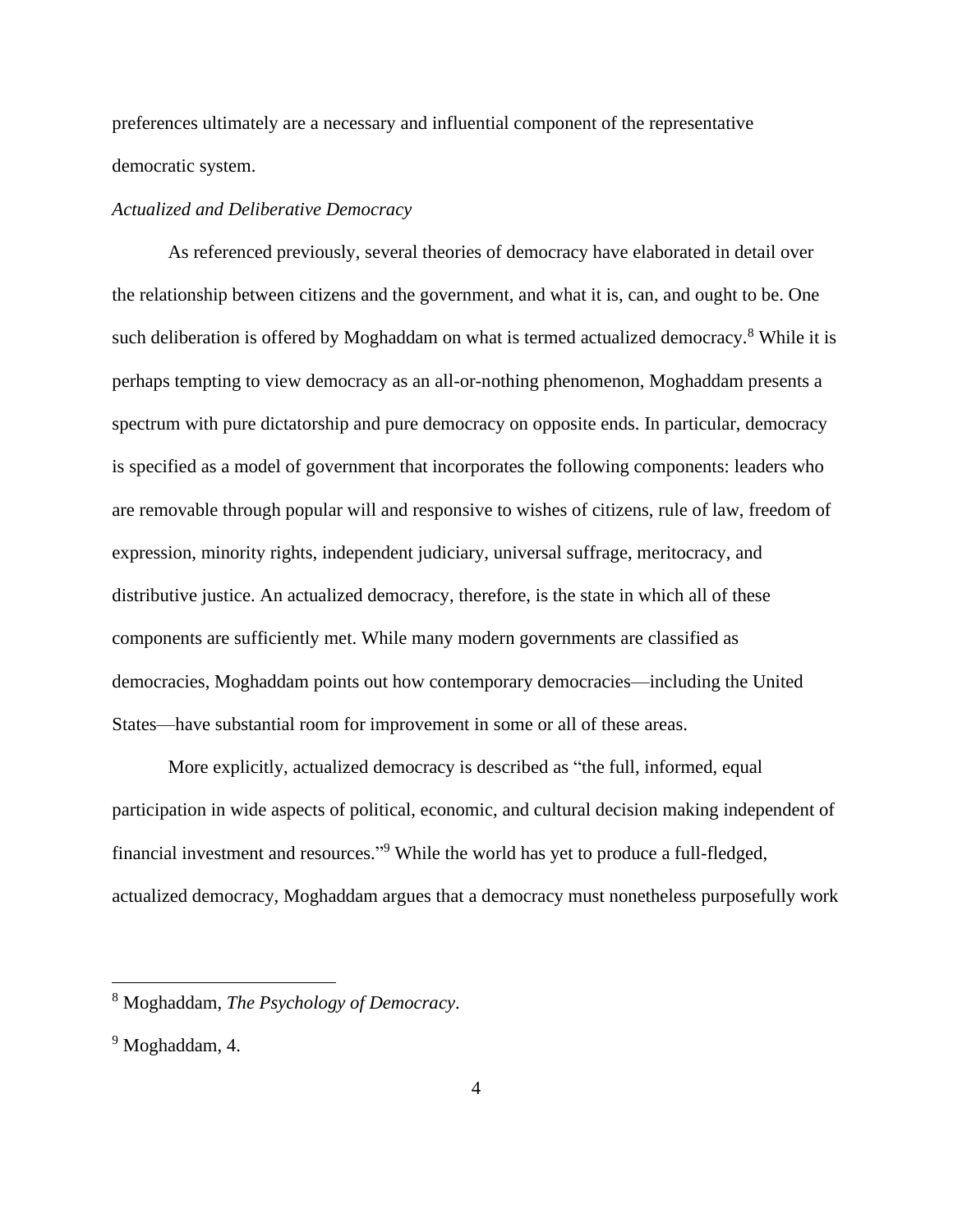towards becoming actualized to be healthy. Additionally, he notes that progress is not inevitable: "we must continually be reminded that societal movement has not always been, and will not always be, in a forward direction. All societies are in a state of flux, and there is no inevitability about the direction of future change."<sup>10</sup> In other words, movement towards actualization is not guaranteed and instead requires intentional cultivation.

The concept of actualized democracy is compatible with deliberative democracy, or the idea that citizens and their representatives must justify their decisions.<sup>11</sup> Deliberative democracy can more comprehensively be defined as "a form of government in which free and equal citizens (and their representatives) justify decisions in a process in which they give one another reasons that are mutually acceptable and generally accessible, with the aim of reaching conclusions that are binding in the present on all citizens but open to challenge in the future."<sup>12</sup> Four important elements of deliberative democracy are thus the requirement to give a reason, the accessibility of said reasoning for all, a decision that is binding for some period of time, and the reiterative nature of the overarching process. Alternatively, a simpler definition is the state in which citizens are effectively motivated to really think about issues.<sup>13</sup> This echoes a tenet of actualized

<sup>10</sup> Moghaddam, 9.

<sup>11</sup> Gutmann and Thompson, *Why Deliberative Democracy.*

<sup>&</sup>lt;sup>12</sup> Gutmann and Thompson, 7.

<sup>13</sup> Fishkin, *When the People Speak*.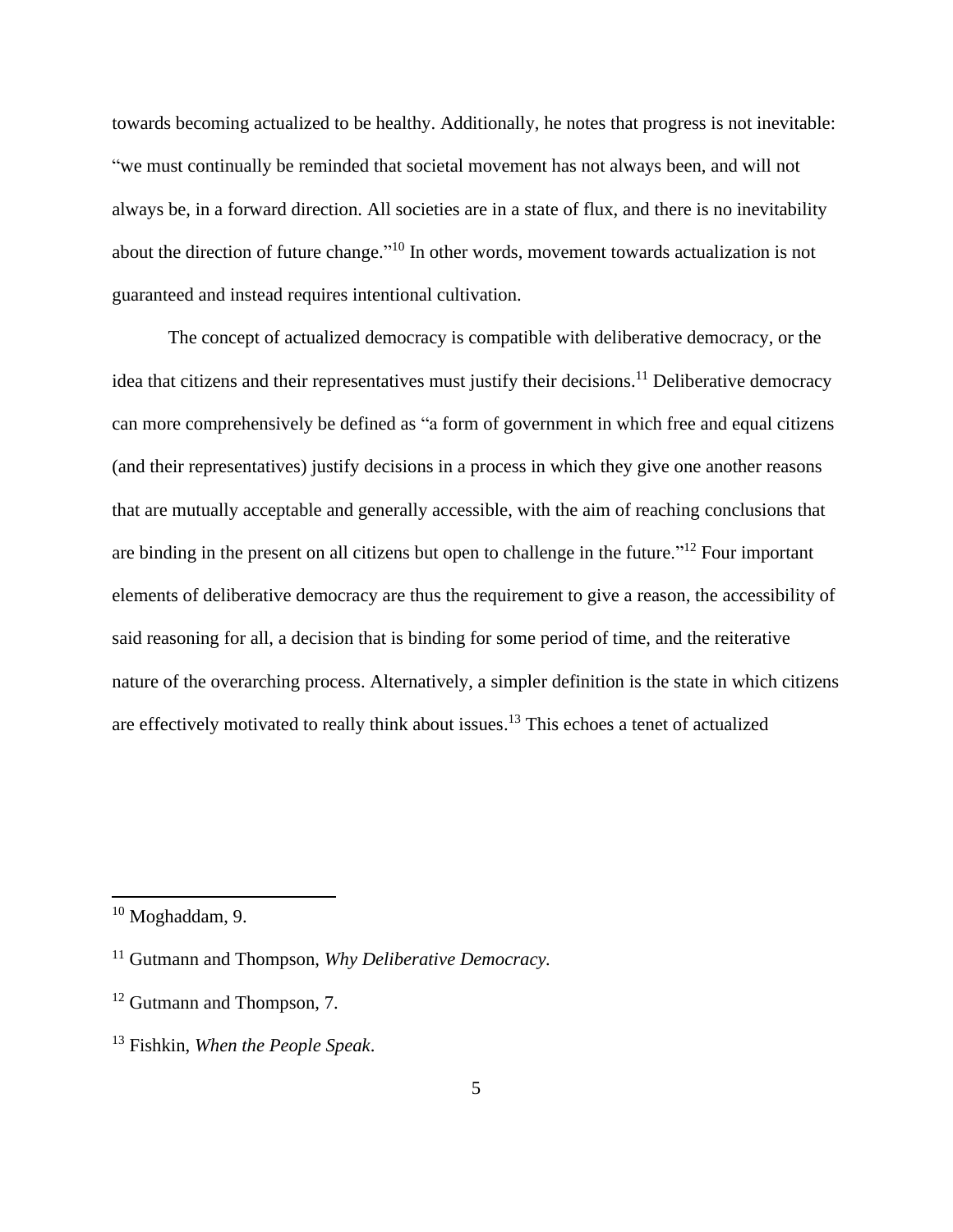democracy: "central to an actualized democracy is an education system that develops critical thinking skills in the general population and not just a select elite."<sup>14</sup>

Within the deliberative model of democracy, it is at least implicitly expected that citizens will put significant consideration into their opinions. A succinct summary of what one such "considered opinion" might look like in a political context is offered by Colombo: "[an opinion] which integrates arguments of different sides and one which can be well justified by substantive reasons."<sup>15</sup> On a similar vein, Moghaddam has delineated statements characteristic of citizens within an actualized democracy, such as: "I could be wrong," "I must critically question everything—including the sacred beliefs of my society," "I must revise my opinions as the evidence requires," "I must seek to understand those who are different from me," "I can learn from those who are different from me," and "I must seek information and opinions from different sources."<sup>16</sup> While this is not a comprehensive list of Moghaddam's statements, it demonstrates how actualized democracy aligns well with the idea of considered opinions and deliberative democracy.

#### **Citizen "Incompetence," Motivated Reasoning, and Psychological Basis**

*Citizen "Incompetence" and Motivated Reasoning*

The discussion of citizen capacity has been a recurring topic across the political science literature. According to Converse, citizens have "non-attitudes" in that they do not have true

<sup>14</sup> Moghaddam, *The Psychology of Democracy*, 4.

<sup>&</sup>lt;sup>15</sup> Colombo, "Hearing the Other Side," 25.

<sup>16</sup> Moghaddam, *The Psychology of Democracy*, 25.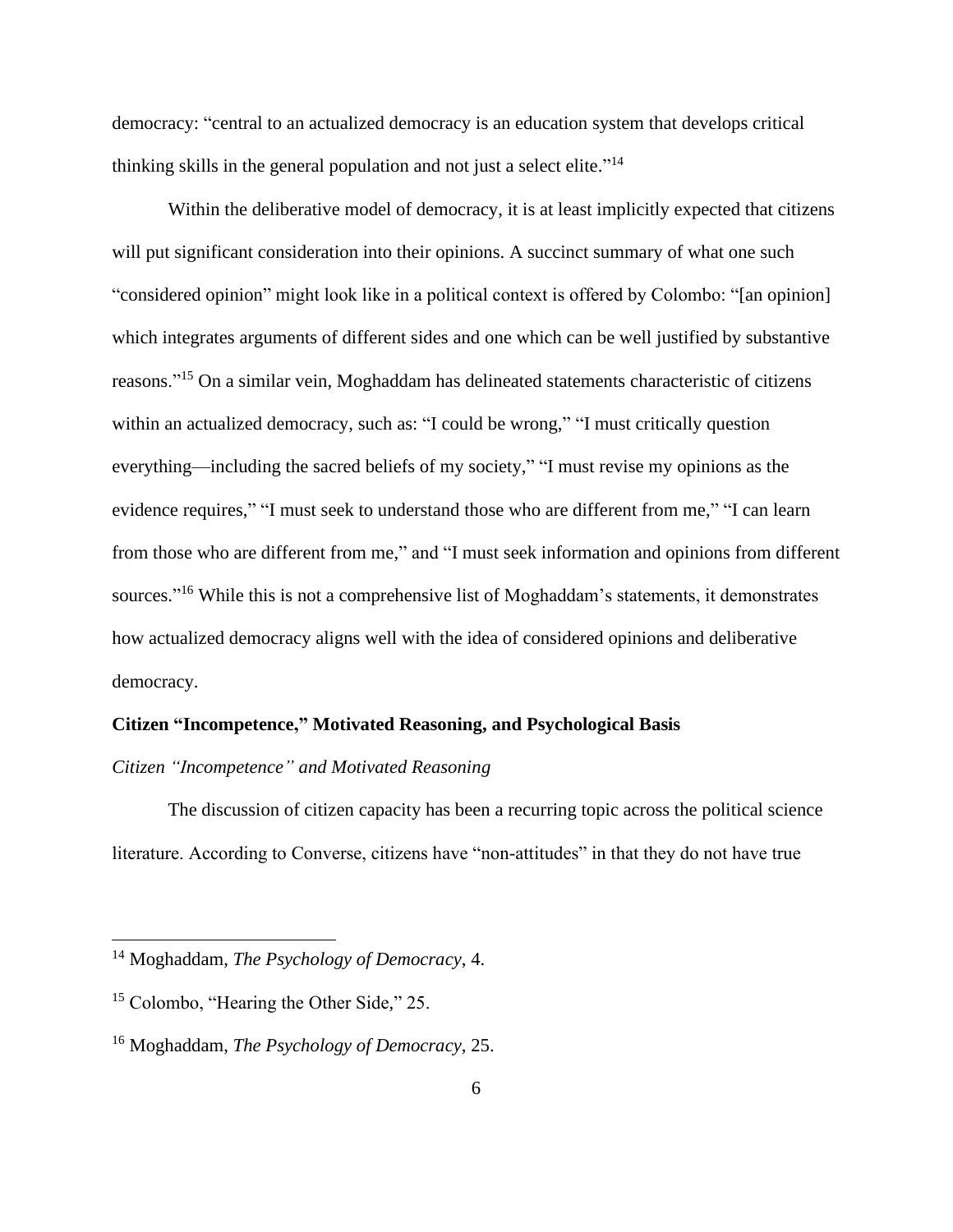opinions; instead their opinions are easily moved and manipulated. <sup>17</sup> Zaller takes a compatible stance and argues that the context in the moment plays a huge role, or that citizens use readily accessible, "top of the head" information when making decisions.<sup>18</sup> Additionally, it appears that it is difficult to effectively motivate citizens to become informed, largely due to "rational ignorance": having only one opinion in millions means spending the time and energy to become informed is pointless. <sup>19</sup> If time is viewed as a limited resource, this may be largely due to the substantial amount of time required to gain sufficient knowledge and make informed decisions.<sup>20</sup> It follows, then, that citizens would follow cues from parties and political elites or otherwise take mental shortcuts to maximize use of a limited resource. Nonetheless, as Colombo has pointed out, citizen competence tends to be measured through an individual's degree of political sophistication (or the level of interest in, attention to, and knowledge of politics).<sup>21</sup>

One criticism of democracy is that citizens should not have access to any form of decision-making power given their so-called "incompetence," or lack of knowledge and expertise. A prevalent normative ideal of democracy is for citizens to approach issues from a rational standpoint, weighing all information evenly and subsequently basing their voting decisions on an unbiased evaluation of the best option. Complicating this ideal, several

<sup>19</sup> Fishkin, *When the People Speak*.

<sup>&</sup>lt;sup>17</sup> Converse, "The Nature of Belief Systems."

<sup>18</sup> Zaller, *The Nature and Origin of Mass Opinions*.

<sup>20</sup> Brady, Verba, and Schlozman, "Beyond SES."

<sup>&</sup>lt;sup>21</sup> Colombo, "Hearing the Other Side."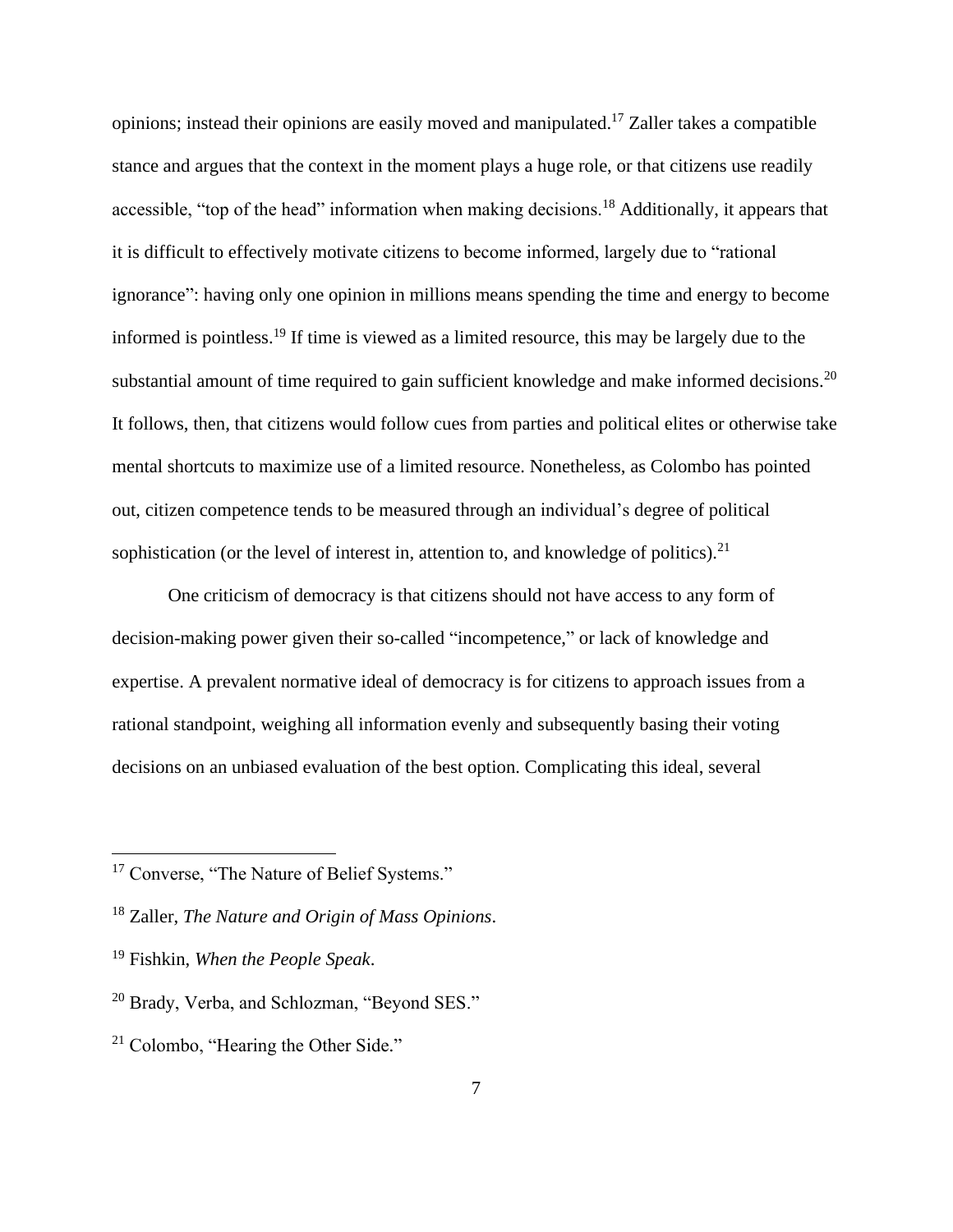researchers have demonstrated how voters can be manipulated in a multitude of ways. Chong and Druckman report how framing effects—the ways in which issues are described and presented—can have an impact on voting behavior, depending on the presence of competing frames and the individual's base level of knowledge on the issue.<sup>22</sup> Furthermore, Druckman, Fein, and Leeper have shown that when researchers move away from "captive audiences" and individuals are given the ability to choose their own sources of information, the first frame encountered persists across time.<sup>23</sup> Yet again others display the determinative effect partisanship has on voter behavior, wherein subjects are more likely to be influenced by frames endorsed by their party and often change their attitudes to fit with their party; $^{24}$  this is in contrast to the revisionist ideal that voters update party ties in response to new information.<sup>25</sup>

Arguably, concerns based on citizen "incompetence" may warrant some attention, but it would be disingenuous to imply that citizens are the only population subject to sources of bias. For example, motivated reasoning is a demonstratively pervasive phenomenon across groups. Motivated reasoning is based around the idea of directionality, or that individuals tend to prioritize directional goals over accuracy goals. In other words, individuals are more likely to reach a conclusion they want to arrive at, though this is constrained by their ability to generate

<sup>&</sup>lt;sup>22</sup> Chong and Druckman, "Framing Public Opinion."

<sup>&</sup>lt;sup>23</sup> Druckman, Fein, and Leeper, "A Source of Bias."

<sup>24</sup> Slothuus and deVreese, "Political Parties."

<sup>&</sup>lt;sup>25</sup> Carsey and Layman, "Changing Sides or Changing Minds."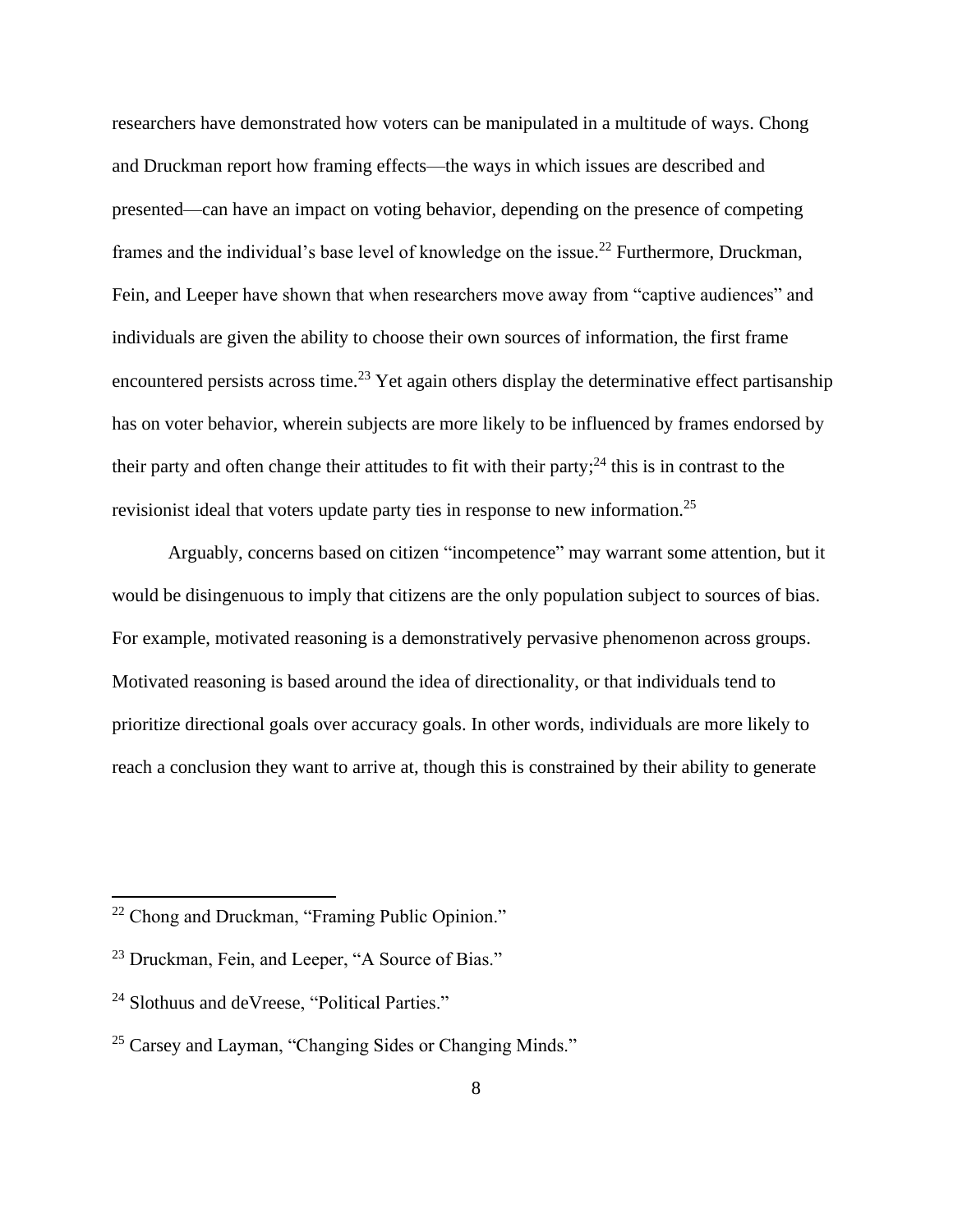seemingly reasonable justifications.<sup>26</sup> In contrast to the normative implications of politicians' greater expertise, recent research suggests that politicians are even more prone to motivated reasoning than citizens; that is, they are more likely to maintain their preexisting beliefs in response to counter-evidence due to the powerful incentives to please their constituents.<sup>27</sup> As such, this may justify Schudson's idea of the monitorial citizen: the average politician is not trustworthy and consequently citizens must monitor politicians' activity.<sup>28</sup> However, it is reasonable to emphasize the necessity of paying close attention to the decisions of both citizens and politicians, as neither are immune to motivated reasoning.

# *Psychological Basis*

It may be enlightening to delve into the psychological underpinnings of motivated reasoning, which can be envisioned as belonging to a wider set of phenomena termed cognitive biases. Stemming from the literature on human reasoning and decision-making, cognitive biases can be summarized as systematic deviations from rationality. As stated by Haselton, Nettle, and Andrews, "where biases exist, individuals draw inferences or adopt beliefs where the evidence for doing so in a logically sound manner is either insufficient or absent."<sup>29</sup> Contextually, the model of rational choice has historically been a dominant theory concerning human judgment. Aristotelian in origin and prevalent within fields such as economics, this model contends that the

<sup>&</sup>lt;sup>26</sup> Kunda, "The Case for Motivated Reasoning."

 $27$  Christensen and Movnihan, "Motivated Reasoning."

<sup>28</sup> Schudson, *The Good Citizen*.

 $29$  Haselton, Nettle, and Andrews, "The Evolution of Cognitive Biases," 725.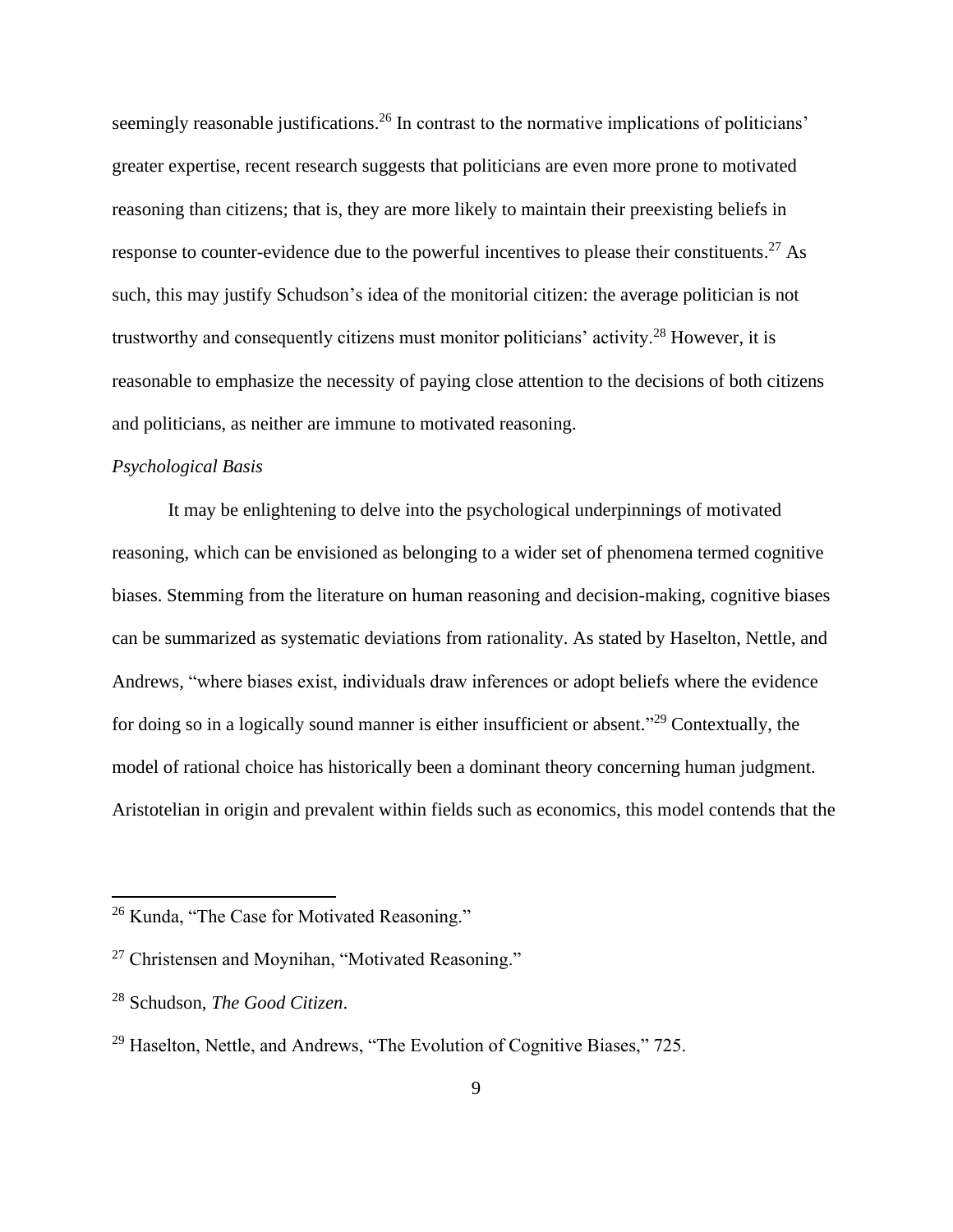average individual is a rational actor who makes choices between options by balancing the probability of any given outcome with its derived utility. However, rational choice was criticized for failing to adequately acknowledge human limitations. One such criticism resulted in what is termed bounded rationality: people make rational choices when possible but are constrained by limited search and computational capacities.<sup>30</sup> While a "great rationality debate" has been ongoing between supporters of different rationality models as to whether humans are fundamentally rational or prone to error, one particular perspective spearheaded by researchers Daniel Kahneman and Amos Tversky has been particularly groundbreaking.<sup>31</sup>

Through a series of papers written in the late 1960s and early 1970s, Kahneman and Tversky expanded upon the idea bounded rationality into a delineation of heuristics and biases that individuals employ when making judgments in the presence of uncertainty: "people rely on a limited number of heuristic principles which reduce the complex tasks of assessing probabilities and predicting values to simpler judgmental operations."<sup>32</sup> It is this perspective that grew into the notion of cognitive biases, or systematic deviations from rationality that can occur when humans use mental shortcuts. Of the critics of the heuristics and biases approach, one of the most noteworthy voices has been Gerd Gigerenzer, who has pointed out that mental shortcuts are utilized to streamline information and allow for better inferences, and altogether have been

<sup>30</sup> Gilovich, Griffin, and Kahneman, *Heuristics and Biases*.

<sup>31</sup> Stanovich, *Rationality and the Reflective Mind*.

<sup>&</sup>lt;sup>32</sup> Tversky and Kahneman, "Judgement under Uncertainty," 1124.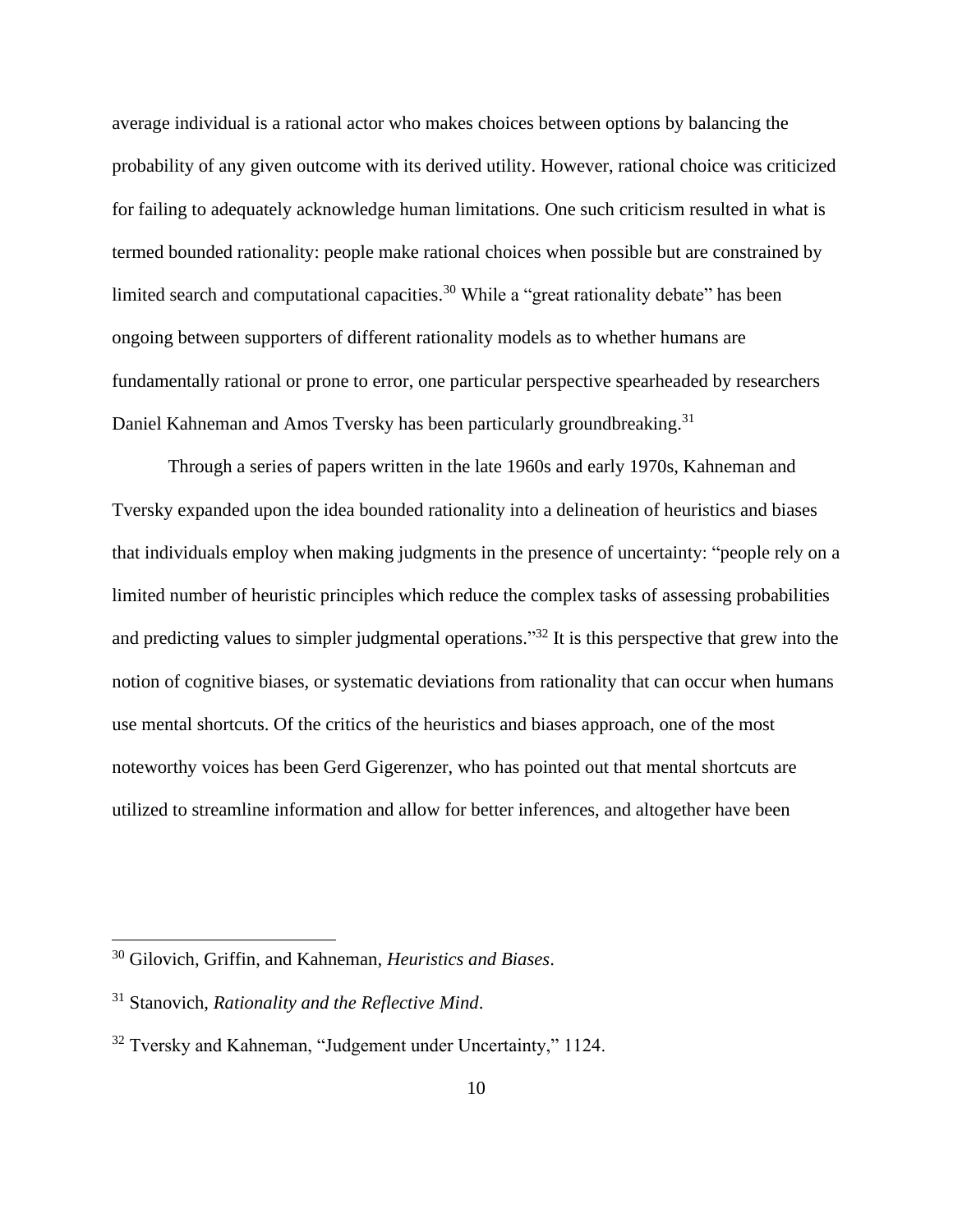advantageous across human evolutionary history.<sup>33</sup> As summarized by Gilovich, Griffin, and Kahneman however, evolutionary utility derived from optimally performing survival-critical tasks is not incompatible with the heuristics and biases approach: "evolutionary pressures lead to adaptations that are as good or better than a rival's; they do not lead to adaptations that are optimal."<sup>34</sup> Even when accounting for an assessment of evolutionary pressures, human decisionmaking still falls short of the rationalist ideal.

Another product of the cognitive biases literature that can speak to motivated reasoning is known as the dual-processing theory. In sum, the dual-processing theory transforms the alternative approaches of rationality from being contradictory models of human behavior into a model of simultaneous and complementary, yet distinct modes of information processing. These two modes have been described as track 1 and track 2 thinking. Track 1 is associative, rendering quick holistic judgments and is always in operation, not only when motivation is low and judgments are mentally inexpensive. Alternately, track 2 is deliberative and rule-based, often supplementing and sometimes overriding track 1. Errors in judgement can arise when track 1 is used to process complex information or stimuli that would be more appropriately and effectively processed with track 2. While heuristics do not necessarily have inherent valence and arguably function effectively a majority of the time, as stated by Tversky and Kahneman they can result in poor decision-making: "in general, these heuristics are quite useful, but sometimes they lead to

<sup>33</sup> Gigerenzer and Todd, *Simple Heuristics That Make Us Smart*.

<sup>34</sup> Gilovich, Griffin, and Kahneman, *Heuristics and Biases*, 9.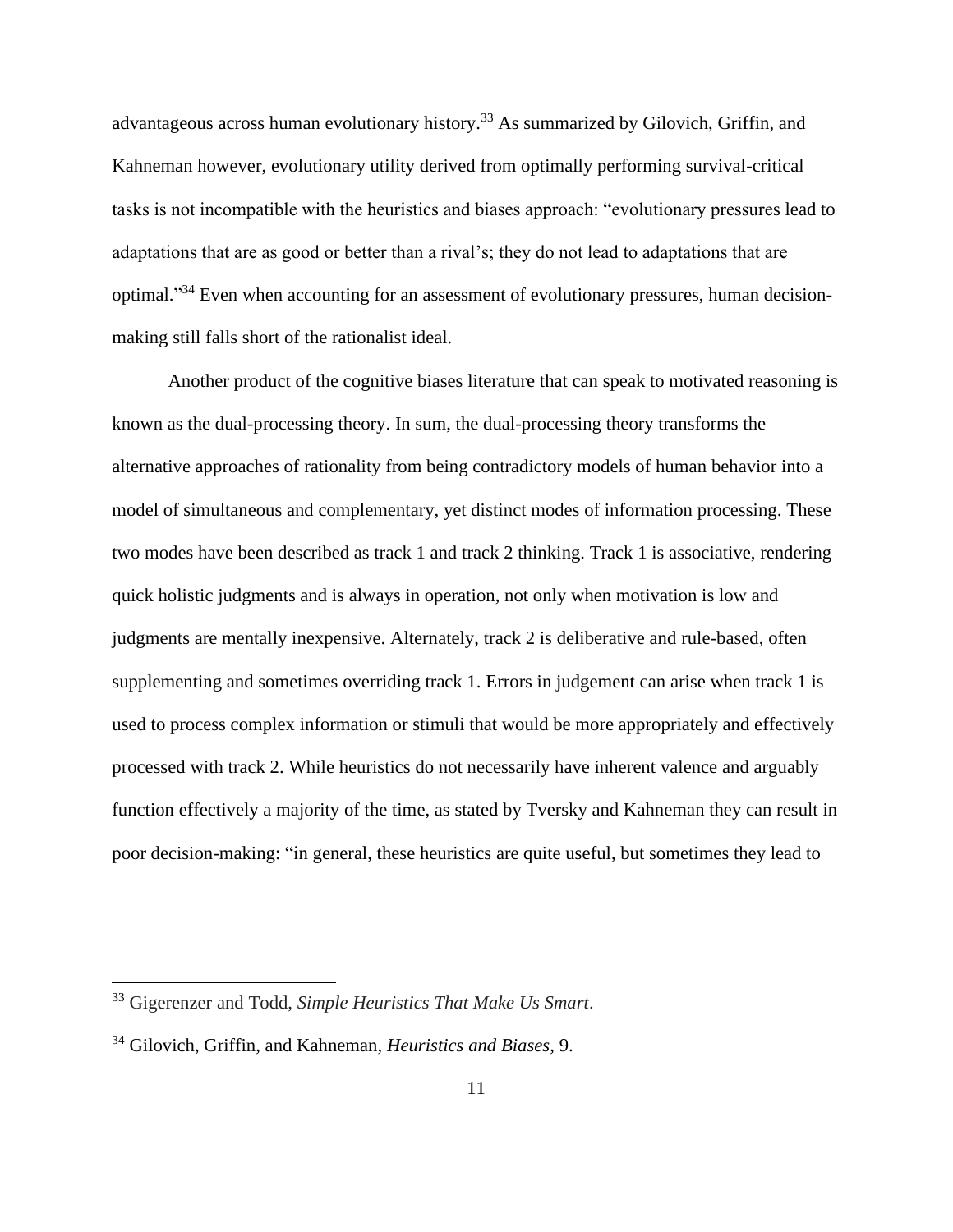severe and systematic errors."<sup>35</sup> This is especially crucial to recognize within high risk contexts, wherein errors in judgement can have dire consequences.

One cognitive bias that neatly complements motivated reasoning is known as confirmation bias. Confirmation bias is the tendency for individuals to both seek out and believe information that confirms prior beliefs, and otherwise ignore and discredit contradictory information. <sup>36</sup> As identified by Ditto and Lopez, this often manifests as a sort of motivated skepticism, wherein information consistent with a preferred conclusion is examined less critically than inconsistent information.<sup>37</sup> Altogether, confirmation bias can be regarded as the brain's preference for familiar information. As it reduces cognitive strain by requiring less mental effort to analyze stimuli, it follows that familiar information would be preferable in the constant attempt to minimize expenditure of a limited resource.

All in all, as seen through the prevalence of cognitive biases across human reasoning, it follows that motivated reasoning and/or confirmation bias can be indiscriminately witnessed across the electorate and political elite. While cognitive biases often result in errors in judgement, they are in many ways an inevitable output of an otherwise functioning system. Thus rather than criticizing the entire theory of democracy and pushing to remove decision-making power from "incompetent" civilians, it may be worthwhile to consider whether cognitive biases

<sup>&</sup>lt;sup>35</sup> Tversky and Kahneman, "Judgment under Uncertainty," 1124.

<sup>36</sup> Nickerson, "Confirmation Bias."

<sup>&</sup>lt;sup>37</sup> Ditto and Lopez, "Motivated Skepticism."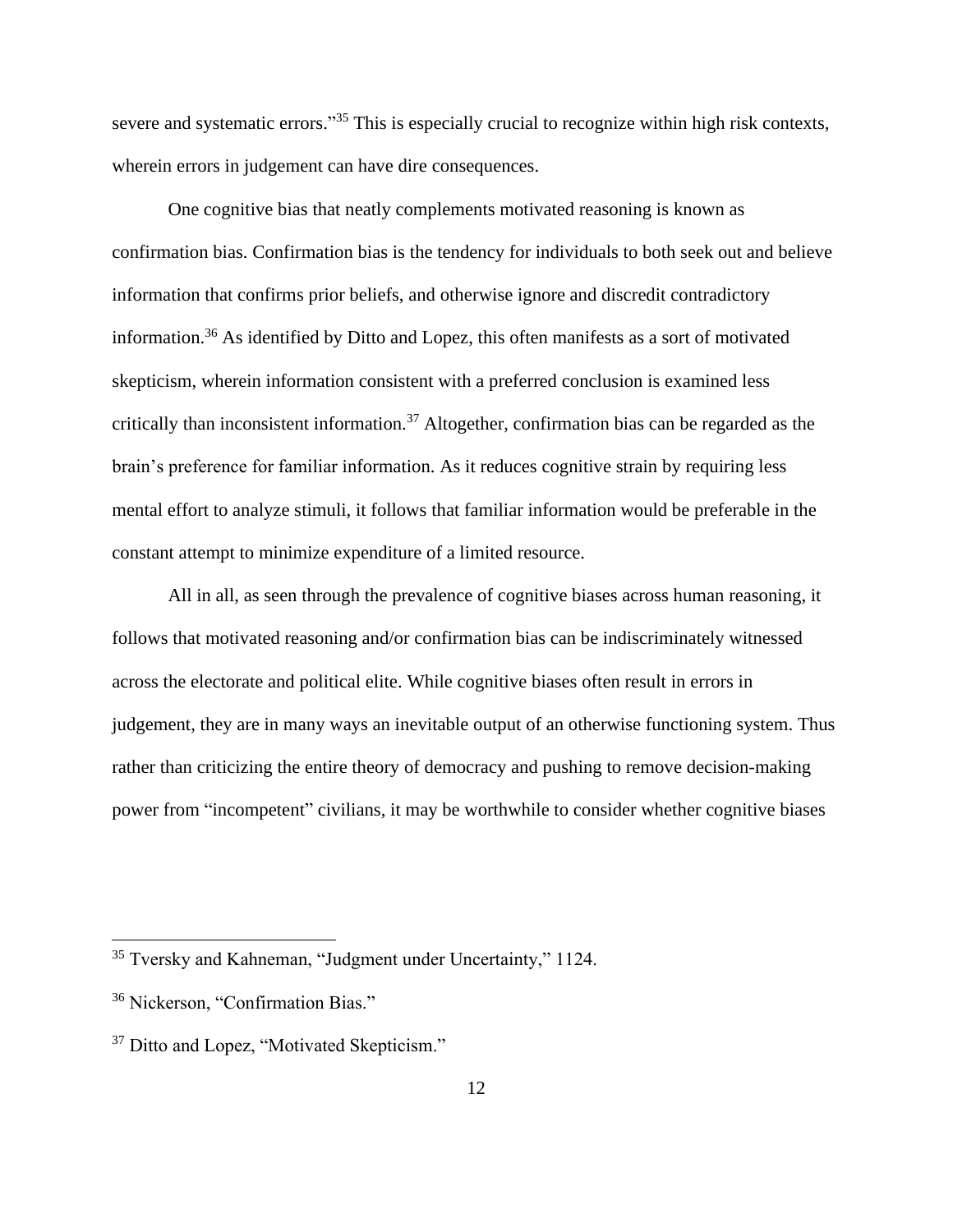can be mitigated. This is especially pertinent, given that confirmation bias in particular has been described as "the bias most pivotal to ideological extremism and inter- and intragroup conflict."<sup>38</sup>

## **Affective Polarization**

One prominent matter cognitive biases can potentially speak to is polarization, or the increasing amount of distance between partisans along the left-right political spectrum. It is a common view that polarization is on the rise in the United States. However, the literature would seem to disagree on whether this is true. Some scholars have referred to relative stability of partisan issue-positions to demonstrate a distinct lack of polarization within the past 50 years. Others point out, however, how congressional agreement on legislation across the political aisle has markedly decreased.<sup>39</sup> This discrepancy has, perhaps in part, been explained by the partisan realignment of the south during the Civil Rights Era, and by the policies adopted by Newt Gingrich in 1995. These resulted in a reduction of cross-party friendships within the House of Representatives.<sup>40</sup> However, this does not paint a clear picture on the presence of polarization.

In response to this discrepancy, some scholars have sought to reconceptualize polarization. Mason argues that different perspectives on polarization can be simultaneously correct as they measure different concepts.<sup>41</sup> Specifically, she differentiates between issue position polarization, or the increase in issue position extremity, and behavioral polarization,

<sup>38</sup> Lilienfeld, Ammirati, and Landfield, "Giving Debiasing Away," 391.

<sup>&</sup>lt;sup>39</sup> Layman, Carsey, and Horowitz, "Party Polarization in American Politics."

<sup>40</sup> Haidt, *The Righteous Mind.*

<sup>&</sup>lt;sup>41</sup> Mason, "The Rise of Uncivil Agreement."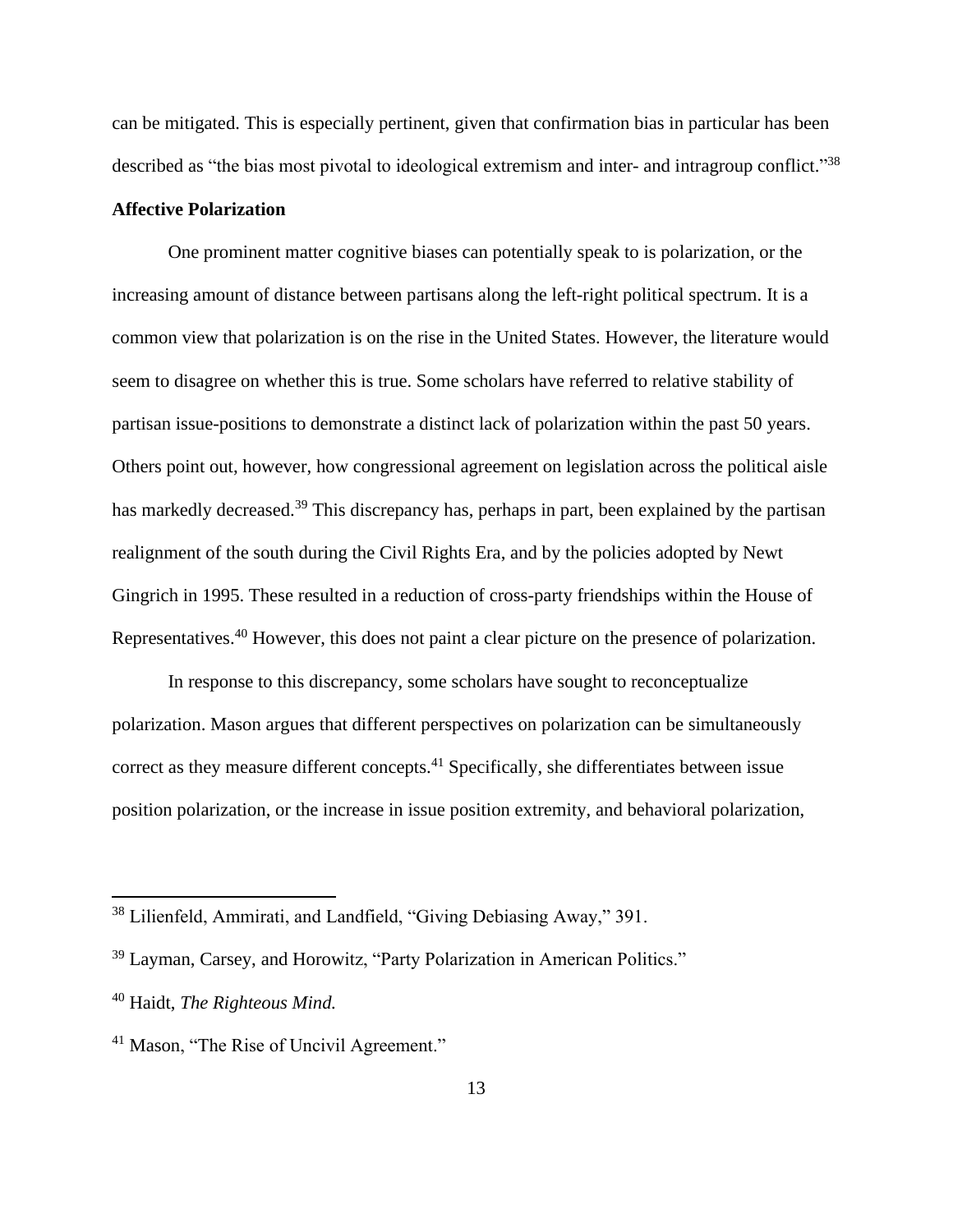which is characterized by an increase in partisan affiliation strength, partisan bias (e.g. viewing one's preferred party's actions as more praiseworthy even when the parties behave similarly), activism, and anger towards the opposing party. Furthermore, she finds evidence that issue position extremity has not been growing, as the majority of Americans have similar or moderate opinions that have not increasingly drifted apart. Despite this, behavioral polarization and simple dislike of the other party appears to be on the rise, resulting in an American electorate that increasingly views the opposing party as an out-group. Overall, by dividing polarization into separate concepts, the paradoxical increase and lack thereof in polarization can be understood.

Mason's behavioral polarization is closely related to the concept of affective polarization, the "phenomenon of animosity between the parties," which operates within the mass public and is conceptually separated from the disagreements political elites have over policy issues.<sup>42</sup> Iyengar and Westwood find that partisanship evokes greater discrimination against the out-group than discrimination elicited by race, the most salient social divide in America, which supports the idea that party identification is more affective than instrumental or ideological.<sup>43</sup> This is reflected by recent research from the Pew Research Center in which 86% of Americans said that partisan conflicts were either strong or very strong in comparison to 65% who said the same for conflicts between blacks and whites; furthermore, those saying partisan conflicts were *very* strong (64%) were more than twice the number of those who felt there were *very* strong conflicts between

<sup>&</sup>lt;sup>42</sup> Ivengar et al., "The Origins and Consequences," 1.

<sup>43</sup> Iyengar and Westwood, "Fear and Loathing."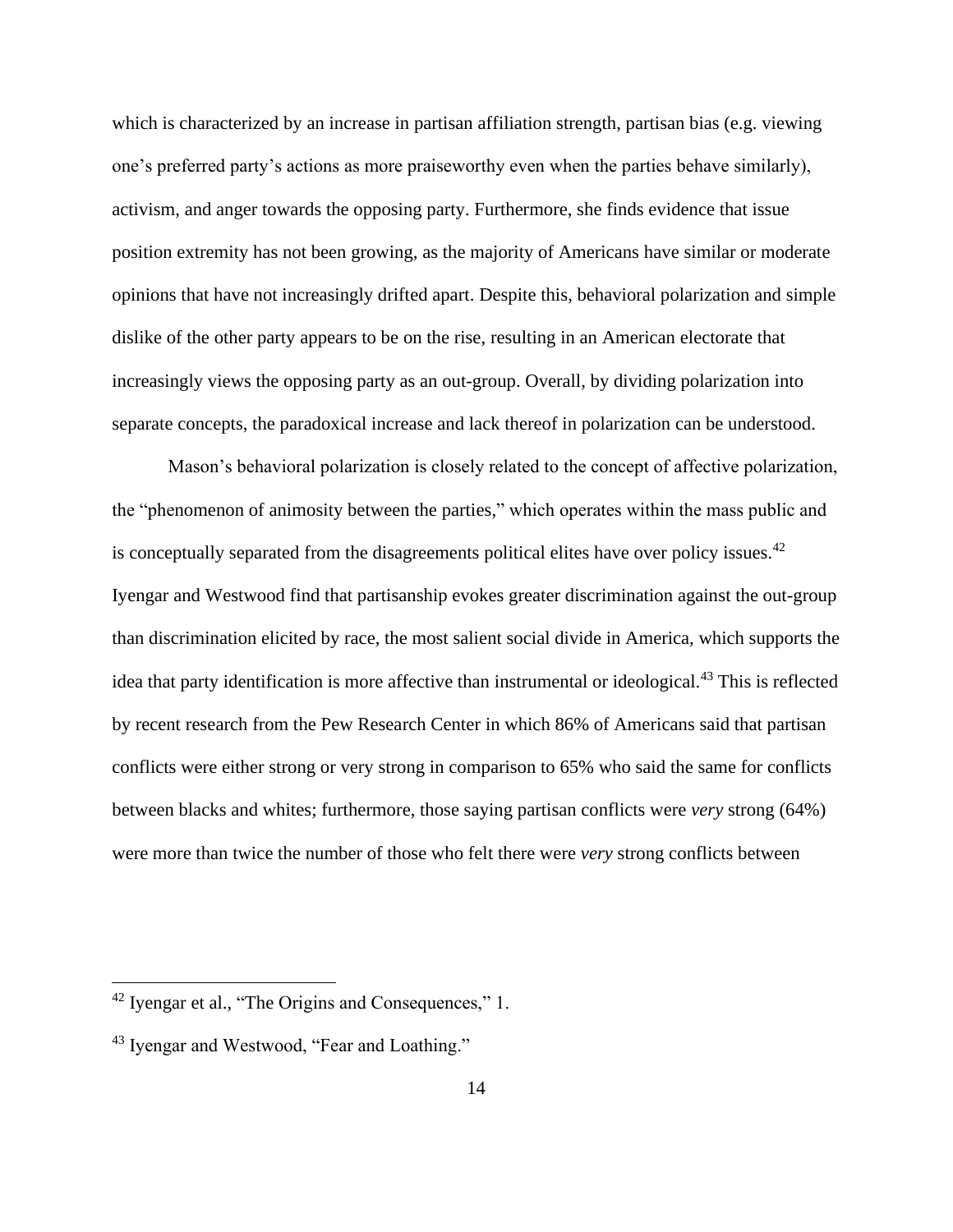blacks and whites  $(27\%)$ .<sup>44</sup> Overall, whether specified as social, behavioral, or affective polarization, the increase in partisan dislike as distinct from issue-position extremity is a demonstratively growing phenomenon among the American public.

It may be important to acknowledge that partisanship is not inherently negative. As pointed out by Layman, Carsey, and Horowitz, in recent years American parties have become more internally consistent, ideologically distinct, and altogether easier for the public to recognize.<sup>45</sup> Within a functioning democracy, a clear difference between party platforms is a prerequisite for the adequate representation of a diverse population. In other words, political parties are meant to help streamline citizen decision-making by having unambiguous policy stances and resultantly enable citizens to elect officials who represent their interests and implement specific policy. This echoes back to Urbinati and Warren who bear witness to a shift towards more inclusive representation.<sup>46</sup> Otherwise, partisanship and its associated polarity encourages extensive deliberation over legislation that helps to prevent harmful outcomes from short-sighted policy. Within reason, a mild polarization may thus have utility.

Nonetheless, given the pervasive influence of party identification as a group identity and psychological research on intergroup dynamics such as the minimal group paradigm and social identity theory, unchecked polarization has the potential to be harmful.<sup>47</sup> For instance, Kalmoe

<sup>&</sup>lt;sup>44</sup> Pew Research Center, "86% of Americans."

<sup>45</sup> Layman, Carsey, and Horowitz, "Party Polarization in American Politics."

<sup>46</sup> Urbinati and Warren, "The Concept of Representation."

<sup>&</sup>lt;sup>47</sup> Tajfel and Turner, "An Integrative Theory."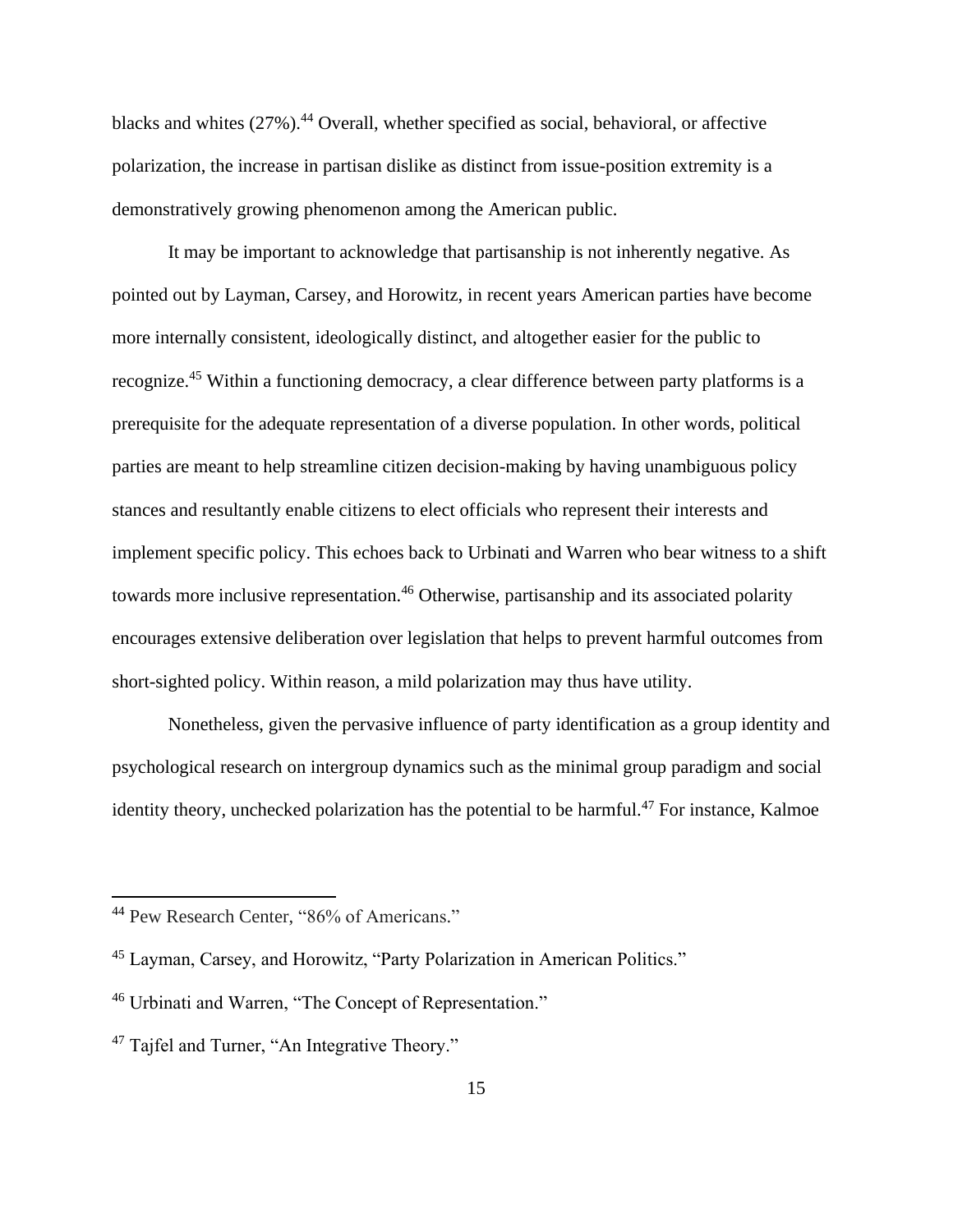and Mason have recently extrapolated upon the potentially violent ramifications of partisanship.<sup>48</sup> While they found that only 5-15% of survey respondents reported "schadenfreude" (defined in the study as less sympathy over partisan opponents' death) or endorsed partisan violence, these respondents displayed an extreme hostility that has been otherwise unaccounted for across the scholarly literature. Furthermore, they point out how violence spurred by political division is not beyond the realm of possibility and has already been witnessed in American history: principally, the American Civil War. Even if the circumstances of that conflict do not greatly resemble contemporary polarization, ideological extremism can trigger violence in any context. While partisanship and ideological extremism are not inherently concomitant, the biased, belief-reinforcing mechanisms outlined by psychology in combination with the violence often condoned by ideological extremism means the growth of affective polarization may be a legitimate cause of concern.

Altogether, the current political situation has often devolved into a contest in which partisans are more focused on winning than reaching a mutually beneficial solution. For instance, in research on political bargaining, Groseclose and McCarty found that even when presented with an outcome mutually preferable the status quo, members of both parties remained unamenable to the outcome, instead prioritizing defeating the opponent.<sup>49</sup> Congressionally this can lead to unproductive consequences such as gridlock. Furthermore, given the influence the

<sup>48</sup> Kalmoe and Mason, "Lethal Mass Partisanship."

<sup>49</sup> Groseclose and McCarty, "The Politics of Blame."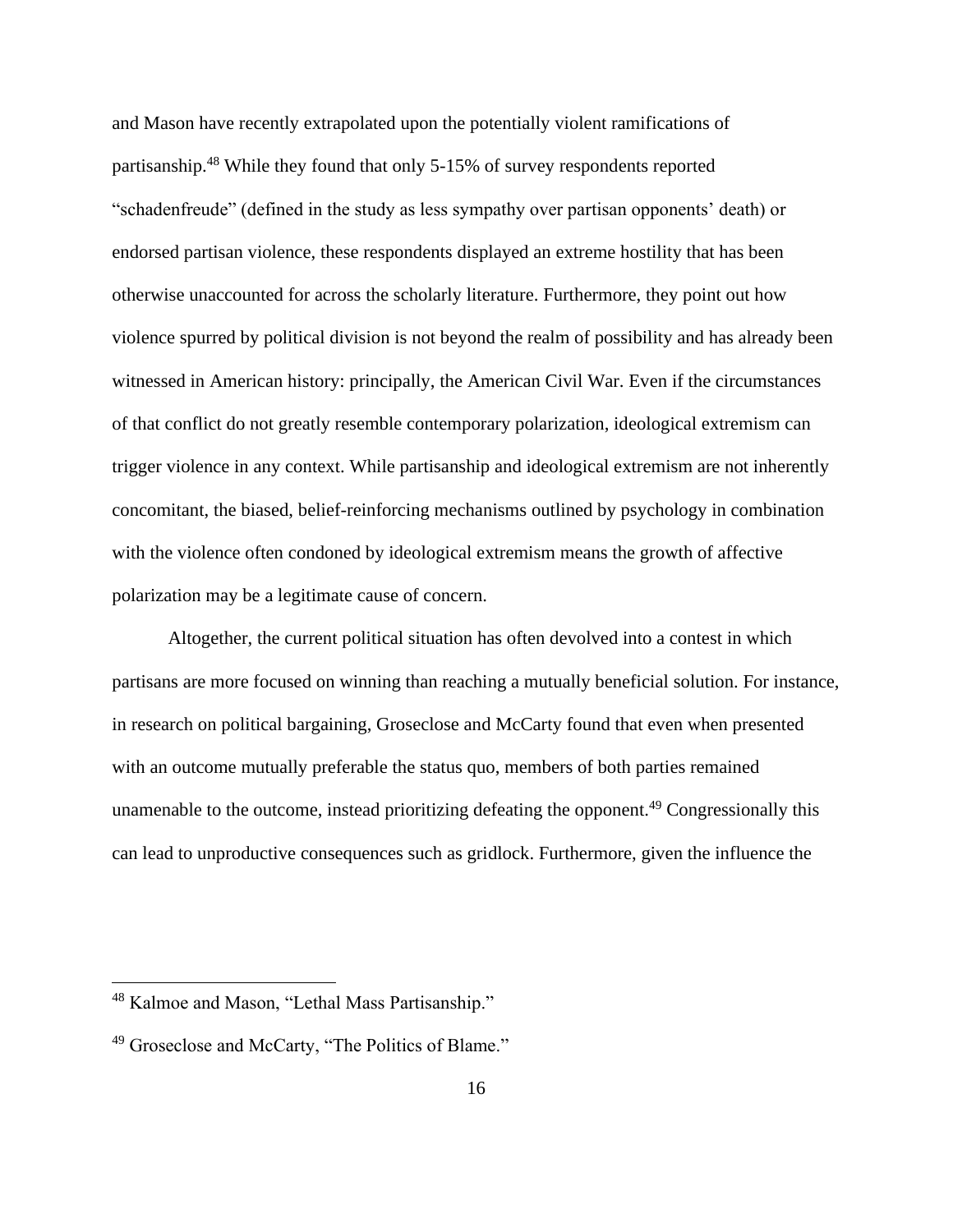masses can have on politicians' decisions, affective polarization may be worthy of closer attention.

Though not necessarily the sole instigator, motivated reasoning and confirmation bias inevitability play a role in polarization. If both sides of the political aisle tend to ignore contradictory information, particularly that regarding the electorate's perceptions of the opposite party, this only serves to further entrench their respective positions, prevent compromise, and allow for ideological extremism and subsequently even violence. Ultimately, without compromise democracy cannot adequately function.

## **Debiasing**

If one holds that 1) citizens and governments within representative democracies are in a mutual relationship, 2) individuals are inevitably subject to motivated reasoning, 3) healthy democracies should aim to foster considered opinions, and 4) affective polarization is a potentially harmful phenomenon, what should or can be done in response? If it is true that "the consideration of different viewpoints and alternative arguments, as well as the ability to justify one's position, [is] a desirable standard for citizens' participation in democratic decisions," how can we encourage a willingness to at least hear alternative perspectives without derision?<sup>50</sup> One potential answer is debiasing, the attempt to stem cognitive biases. In comparison to the amount of research focused on identifying various cognitive biases, relatively little has concentrated on how to stop or prevent them.<sup>51</sup> The question posed by Lilienfeld, Ammirati, and Landfield is thus

<sup>50</sup> Colombo, "Hearing the Other Side."

<sup>51</sup> Lilienfeld, Ammirati, and Landfield, "Giving Debiasing Away."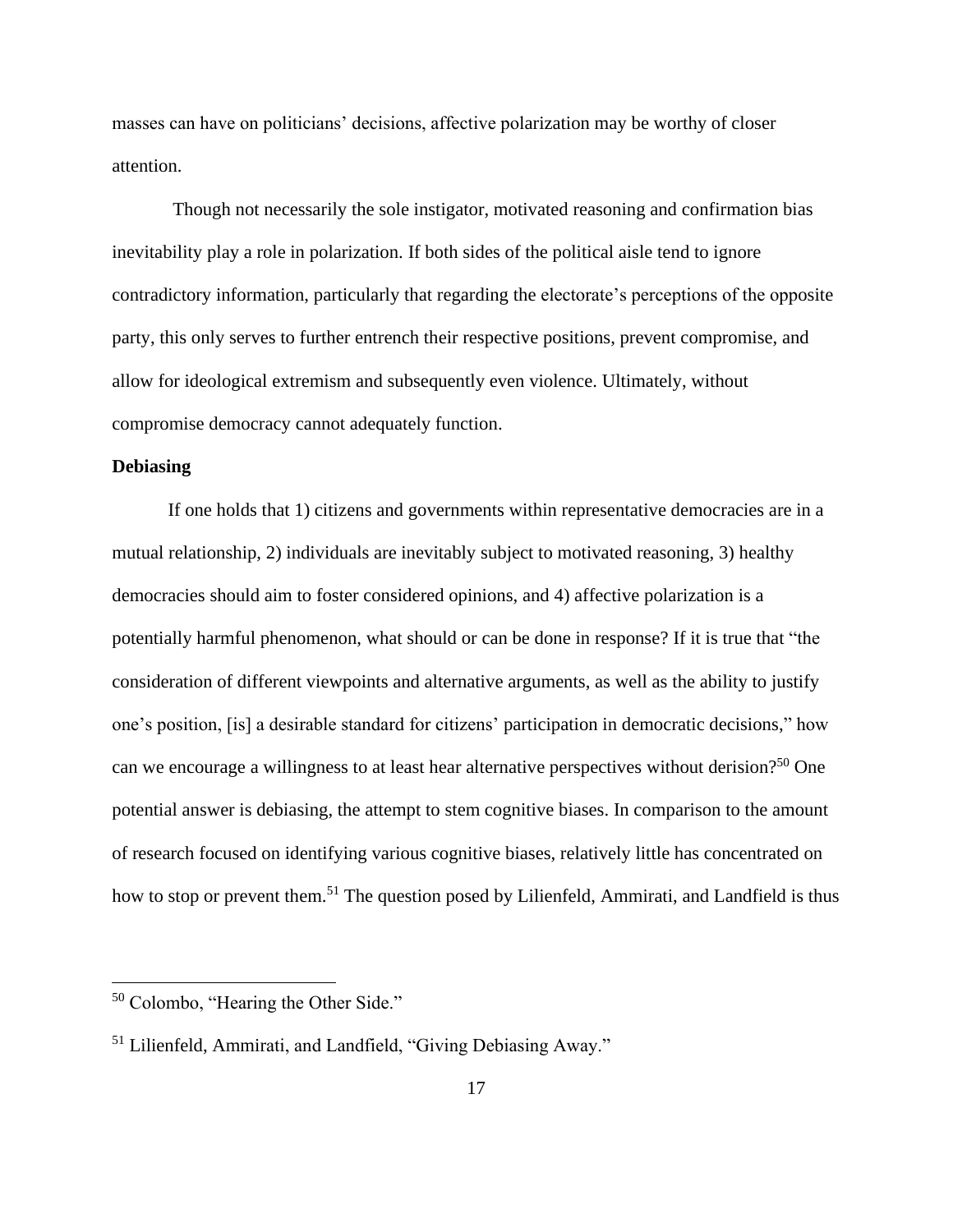exceptionally pertinent: "Can scientific psychology promote human welfare by debiasing the general public?"<sup>52</sup> Given the pervasive and enduring reach of cognitive biases, it may not be possible to explicitly remove cognitive biases; therefore, it is likely more efficacious to focus on mitigating them. Altogether, "the goal of debiasing techniques should be to help people grasp and appreciate alternative points of view, not necessarily to accept them as equally valid or moral." 53

Research on the viability of debiasing is somewhat mixed as its success has been dependent on the intersection of various factors, including the type of bias and type of technique utilized.<sup>54</sup> Overall, many debiasing techniques focus on shifting cognitive processing from the automatic track 1 to the rule-governed track 2 thinking.<sup>55</sup> One method has focused on teaching reasoning and formal logic to encourage the shift to track 2 processing. On one hand, Willingham argues critical thinking is difficult to teach because it is not a context-free skill that can be utilized at any moment, and its success depends on domain knowledge and practice.<sup>56</sup> Conversely Nisbett et al. find some promise in successfully teaching reasoning skills that are generalizable beyond specific domains.<sup>57</sup> In subsequent studies however, teaching rules of

<sup>55</sup> Arkes.

<sup>52</sup> Lilienfeld, Ammirati, and Landfield, 393.

<sup>53</sup> Lilienfeld, Ammirati, and Landfield.

<sup>54</sup> Arkes, "Costs and Benefits of Judgment Errors."

<sup>56</sup> Willingham, "Critical Thinking."

<sup>57</sup> Nisbett et al., "Teaching Reasoning."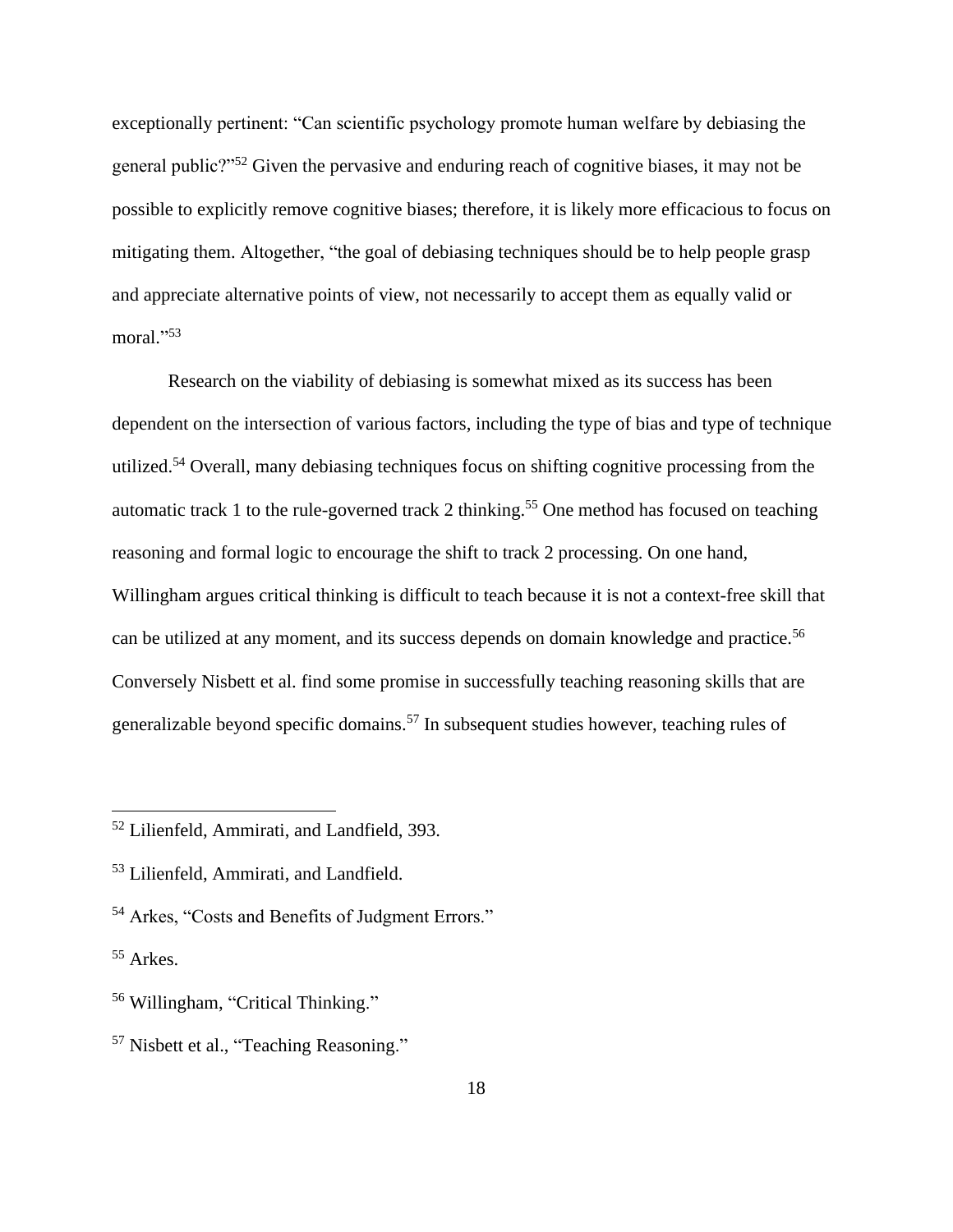formal logic was found to have a non-significant impact on confirmation bias.<sup>58</sup> It would appear that education on reasoning alone is insufficient to significantly reduce biases. Another approach has been to provide basic education on cognitive biases, but this is complicated by the bias blind spot, individuals' tendency to recognize cognitive and motivational biases in others more readily than within themselves.<sup>59</sup> Thus successful debiasing interventions likely need to move beyond basic education.

Nonetheless, some debiasing techniques have gained traction. Within clinical medicine, checklists have been met with a degree of success in reducing diagnostic error by compelling doctors into paying closer attention (i.e. using track 2 processing).<sup>60</sup> Checklists are obviously not viable within all contexts, but their success demonstrates the potential utility of debiasing techniques. One such technique is known as the consider-the-opposite strategy in which individuals are induced to consider alternative perspectives in order to decrease the cognitive strain of encountering information that is unfamiliar and contradictory to their own perspective. While some have found this technique to be viable, others such as Colombo have reported insignificant effects of consider-the-opposite on reducing biases.<sup>61</sup> Another technique that has shown promise is known as accountability, "a mechanism relating an account-giver to an account

<sup>58</sup> Lilienfeld, Ammirati, and Landfield, "Giving Debiasing Away."

<sup>59</sup> Pronin, Lin, and Ross, "The Bias Blind Spot."

<sup>&</sup>lt;sup>60</sup> Prakash, Sladek, and Schuwirth, "Interventions to Improve Diagnostic Decision Making."

<sup>&</sup>lt;sup>61</sup> Colombo, "Hearing the Other Side."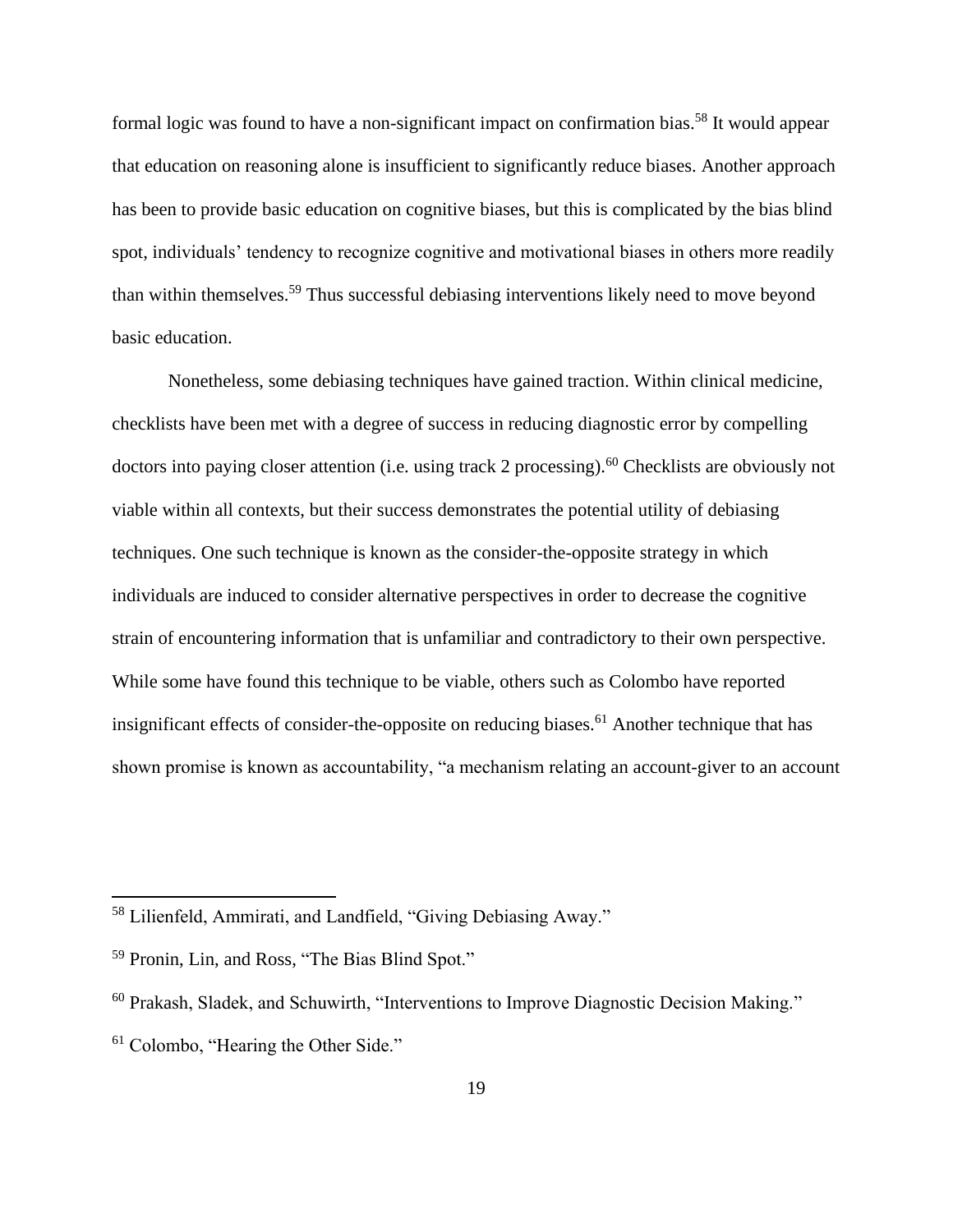holder, which should have an impact on the decisions and behaviors of the account-giver."<sup>62</sup> In other words, participants are made aware that they will be held accountable for their opinions, which in turn serves as the mechanism to induce greater deliberation over one's opinions. Ultimately, despite the burgeoning success of debiasing techniques, research on the specific conditions under which it is optimally viable is still relatively underdeveloped.

<sup>62</sup> Aleksovska, Schillemans, and Grimmelikhuijsen, "Lessons From Five Decades."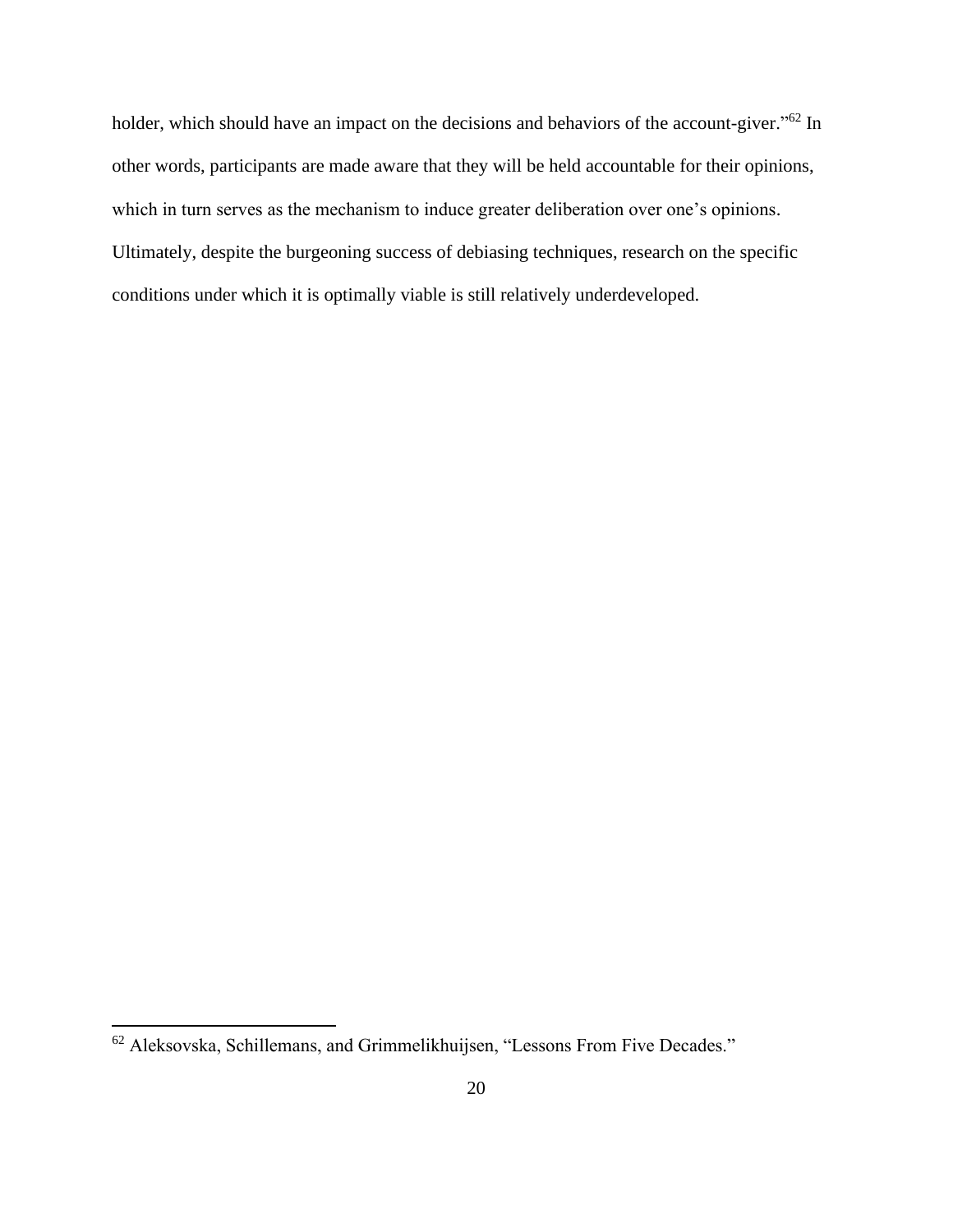#### **METHODOLOGY**

#### **Accountability and Integrative Complexity**

The current study was largely modeled after the research performed by Colombo within the context of the Scottish independence referendum, wherein two debiasing techniques were used to induce greater complexity of thinking regarding a controversial political topic. Regarding the debiasing technique of accountability, Colombo reported:

Accountability – that is, the pressure to justify one's opinion to others – was found to 'motivate complex (effort-demanding) information processing by increasing the importance of avoiding "bad" judgements (embarrassment, loss of self-esteem) and of making "good" judgements (praise, status)' (Tetlock, 1983: 74). Subjects expecting accountability were found to be more likely to consider various options, more receptive to new evidence, more tolerant for inconsistency and to focus more on the content of a message than on its source.<sup>63</sup>

As mentioned earlier, Colombo found that the second debiasing technique of consider-theopposite had insignificant effects. Given the relative success of accountability mechanisms across the research literature and Colombo's success in inducing greater thought complexity within a political context, the current study used accountability in order to encourage the development of considered opinions within the American political context.

In order to induce thought complexity, the presence of considered opinions was gauged through a measure known as integrative complexity. As described by Suedfeld, Tetlock, and

<sup>63</sup> Colombo, "Hearing the Other Side," 23.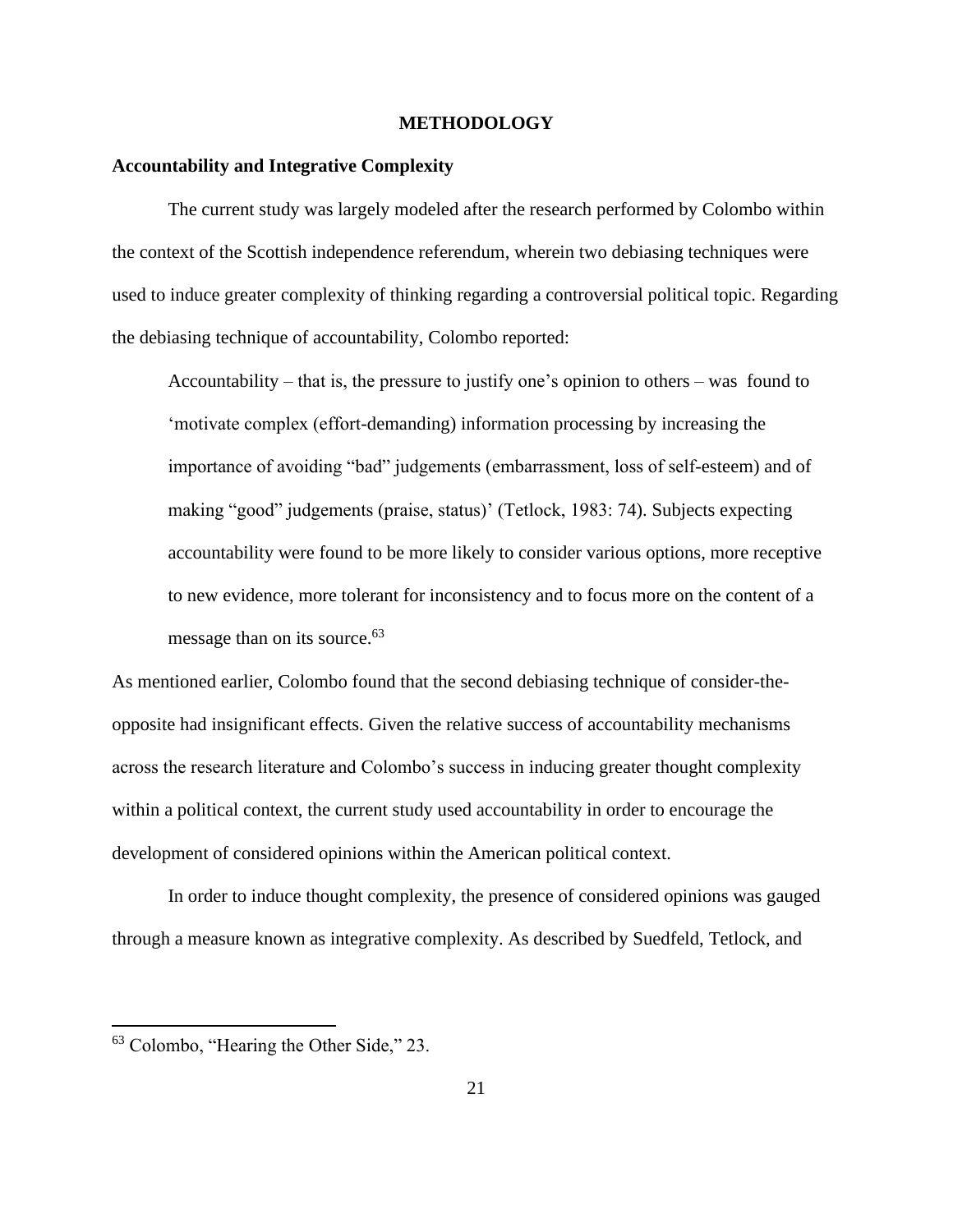Streufert, integrative complexity is a measure of information processing and decision making complexity that focuses on structure over content.<sup>64</sup> The measure looks for the presence of two elements: 1) differentiation, the perception of different characteristics or dimensions that belong to an issue and/or the taking of different perspectives when approaching an issue, and 2) integration, the development of complex connections among the differentiated dimensions, characteristics, and/or perspectives. Therefore, differentiation is a prerequisite for integration. Integrative complexity is scored on a scale of 1-7 where scores 4 and above indicate the presence of integration; the larger the number, the greater the complexity. Altogether, the type of information processing that is measured through integrative complexity aligns well with the ideal of the deliberative citizen.

## **Experimental Design**

The hypothesis of the study is *accountability will result in greater integrative complexity than a control condition*. In order to test this hypothesis, a between-groups survey experiment was conducted. All participants answered demographic questions, a political knowledge test, and were prompted to write a paragraph expressing their opinions on abortion. Abortion is a controversial topic that often provokes divisive discourse within the American public. Furthermore, abortion has been shown to be tied to partisan polarization.<sup>65</sup> Thus abortion was chosen to study thought complexity relevant to the polarization within the American political sphere. The demographic questions asked for the participants' age, gender, race, and partisan

<sup>64</sup> Suedfeld, Tetlock, and Streufert, "Conceptual/Integrative Complexity."

<sup>65</sup> Stimson, *Tides of Consent.*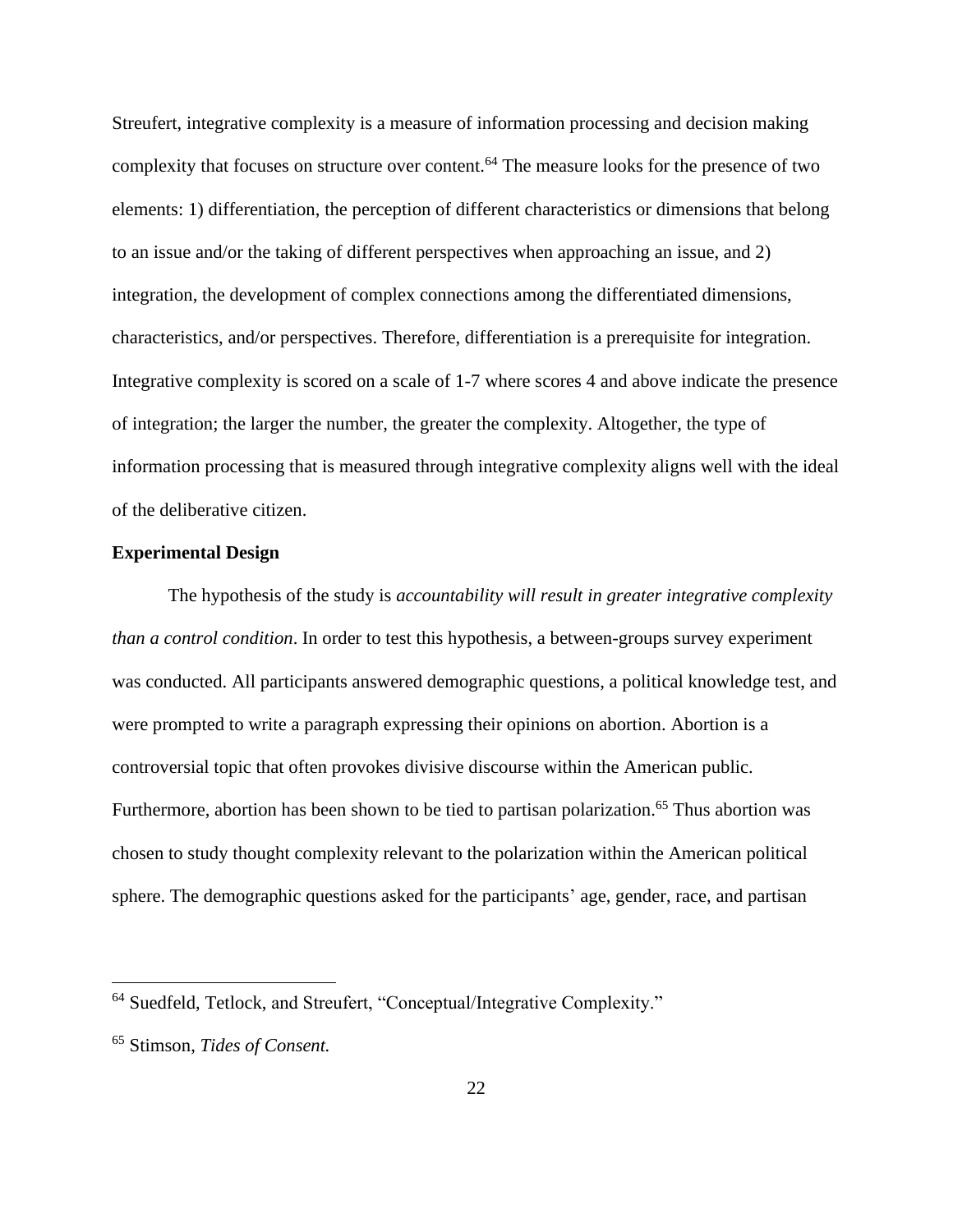alignment. Research performed by Taber, Cann, and Kucsova suggests that political sophisticates may be more prone to biases than the average individual.<sup>66</sup> As political knowledge is often used to measure an individual's degree of sophistication, it was included in the study and measured through a five question index developed by Delli Carpini and Keeter.<sup>67</sup> The question order was randomized, except for the abortion paragraph prompt which was last.

Participants were randomized into either the treatment or control condition. Regardless of condition, all participants were given identical instructions to describe their position on the abortion debate in 4 to 5 sentences; they were likewise given the same summary of the abortion debate. This was adapted from the paragraph completion test, in which subjects either write brief responses based on a sentence or a complete an essay on a particular topic.<sup>68</sup> The script for the prompt was influenced primarily by Tetlock, and the specific length of 4 to 5 sentences was modeled after Colombo.<sup>69</sup> The intervention was an induced expectation of accountability: those in the treatment group were given additional instructions that they would be participating in an online forum immediately after the survey. They were also explicitly informed they would be required to explain and justify their opinion to other participants. Tetlock found that participant responses were more genuine when the positions of the other discussants were unknown, as

<sup>66</sup> Taber, Cann, and Kucsova, "The Motivated Processing of Political Arguments."

<sup>67</sup> Delli Carpini and Keeter, "Measuring Political Knowledge."

<sup>68</sup> Suedfeld, Tetlock, and Streufert, "Conceptual/Integrative Complexity."

 $69$  Tetlock, "Accountability and Complexity of Thought"; Colombo, "Hearing the Other Side."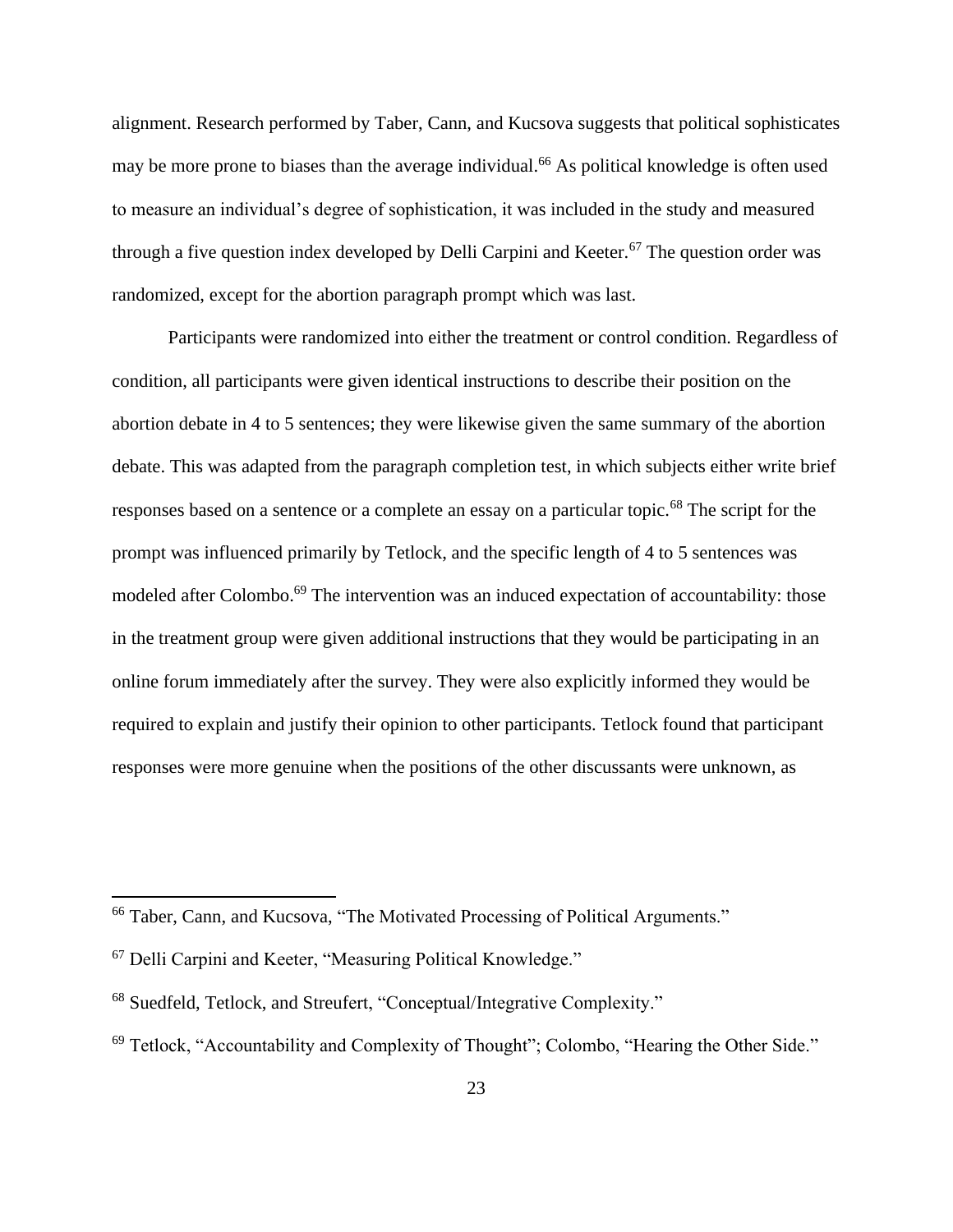individuals have the tendency to shift their explanations to match that of others.<sup>70</sup> Thus, in the current study's prompt, the position of the other participants in the forum was purposefully left unstated. However, the online forum was in truth a deception and no discussion took place. In contrast, those in the control condition only received the instructions to describe their position and had no reason to believe their opinions would be seen by anyone else. In order to ensure informed consent, all participants were given the option to withdraw from the study before the survey and post the debrief. For the full survey script, please see the Appendix.

#### **Coding and Content Analysis**

Participants' answers to the demographic questions, political knowledge test, and abortion paragraph prompt comprise the data. The demographic questions were coded in the dataset as integers: 1-8 for race, 1-7 for age, 1-4 for gender, and 1-7 for partisanship (please see the coding key in the Appendix for labels). The answers to the political knowledge test were coded as 1 for the correct answer and otherwise as  $0<sup>71</sup>$  As per the integrative complexity scoring manual, integrative complexity was coded on a scale of  $1\text{-}7$ .<sup>72</sup> More specifically, a score of 1 indicates the absence of differentiation or integration, a score of 3 indicates moderate to high differentiation but no integration, a score of 5 indicates moderate to high differentiation and moderate integration, and finally a score of 7 indicates high differentiation and high integration. The scores of 2, 4, and 6 represent the transitional levels. The manual also stressed that when

<sup>70</sup> Tetlock.

<sup>71</sup> Price and Zaller, "Who Gets the News."

<sup>72</sup> Baker-Brown et al., "The Conceptual/Integrative Complexity Scoring Manual."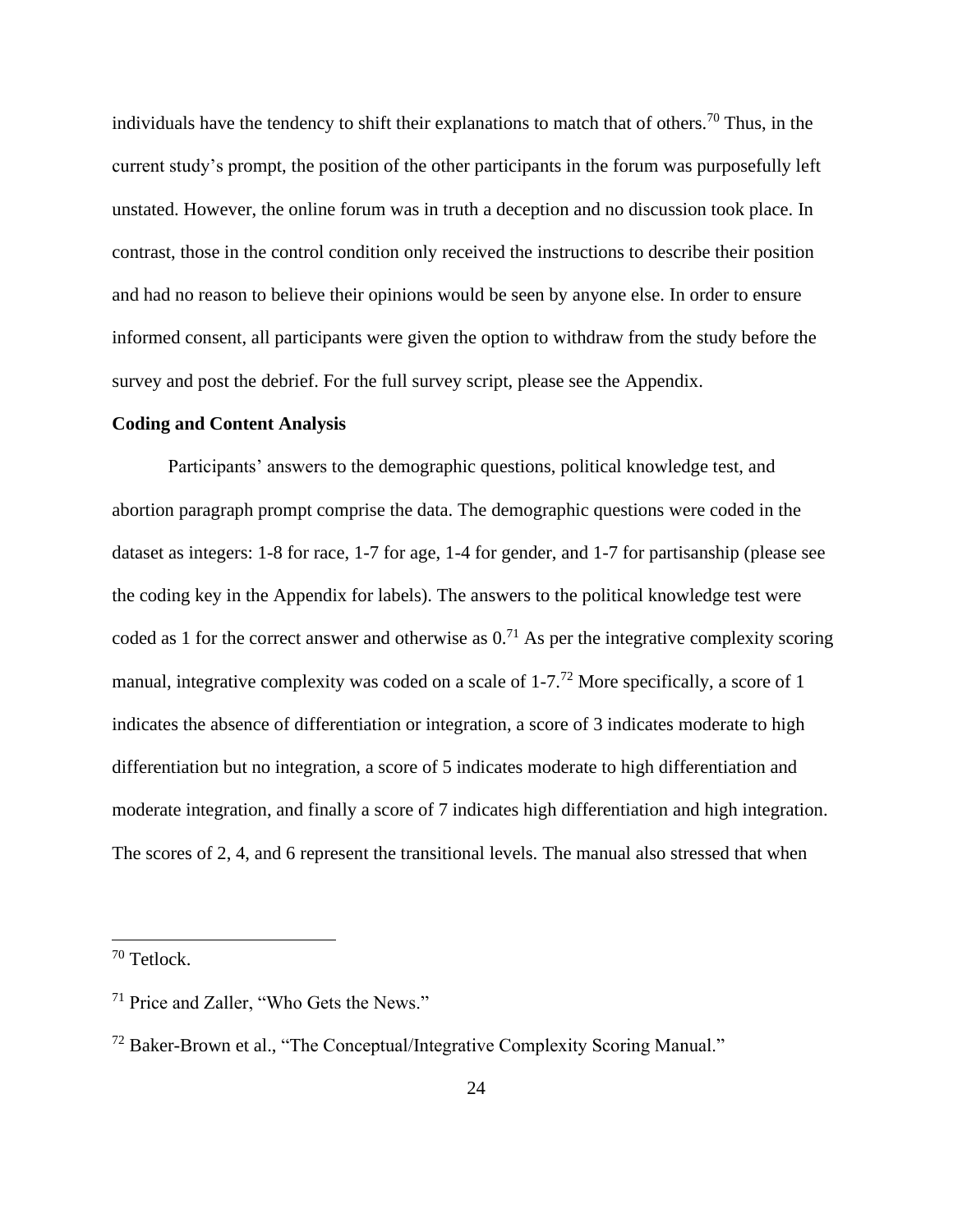coding it was important to be neutral, not interpreting a particular score or end of the scale as better than the other. Again, as per the scoring manual, unscorables were removed from the dataset. Coding was performed in as few sittings as possible over the course of three days, but scoring sessions were spread out so as to avoid mistakes from boredom and fatigue. The integrative complexity manual was continuously referenced during coding to avoid scorer drift. Scores were recorded on a scoring sheet.

Following the self-training guidelines outlined within the *Motivation and Personality: Handbook of Thematic Content Analysis*, over 15 hours were spent coding 180 practice samples to learn to how to code integrative complexity.<sup>73</sup> Training occurred slowly over a few weeks in multiple sittings to thoroughly learn the new technique and to avoid mistakes from fatigue. To adequately match the ratings of an expert scorer, category agreement was analyzed regarding the presence of each score. For the ratings of unscorable, 1, 2, 3, and 4, category agreement reached at least 80%. The one exception was the score of 6, as across all 180 samples, only one sample received the score. The expert scorers did not assign any scores of 5 or 7.

Due to the immense amount of time and effort required to learn this coding technique, only one rater analyzed the current study's data. Future revisions of the study will include a second rater so as to obtain greater interrater reliability.

## **Sourcing Participants**

Participants were sourced from Amazon Mechanical Turk (AMT), a crowdsourcing platform where "workers" in AMT lingo can find and choose to respond to a human intelligence

<sup>73</sup> Smith and Franz, "Appendix I."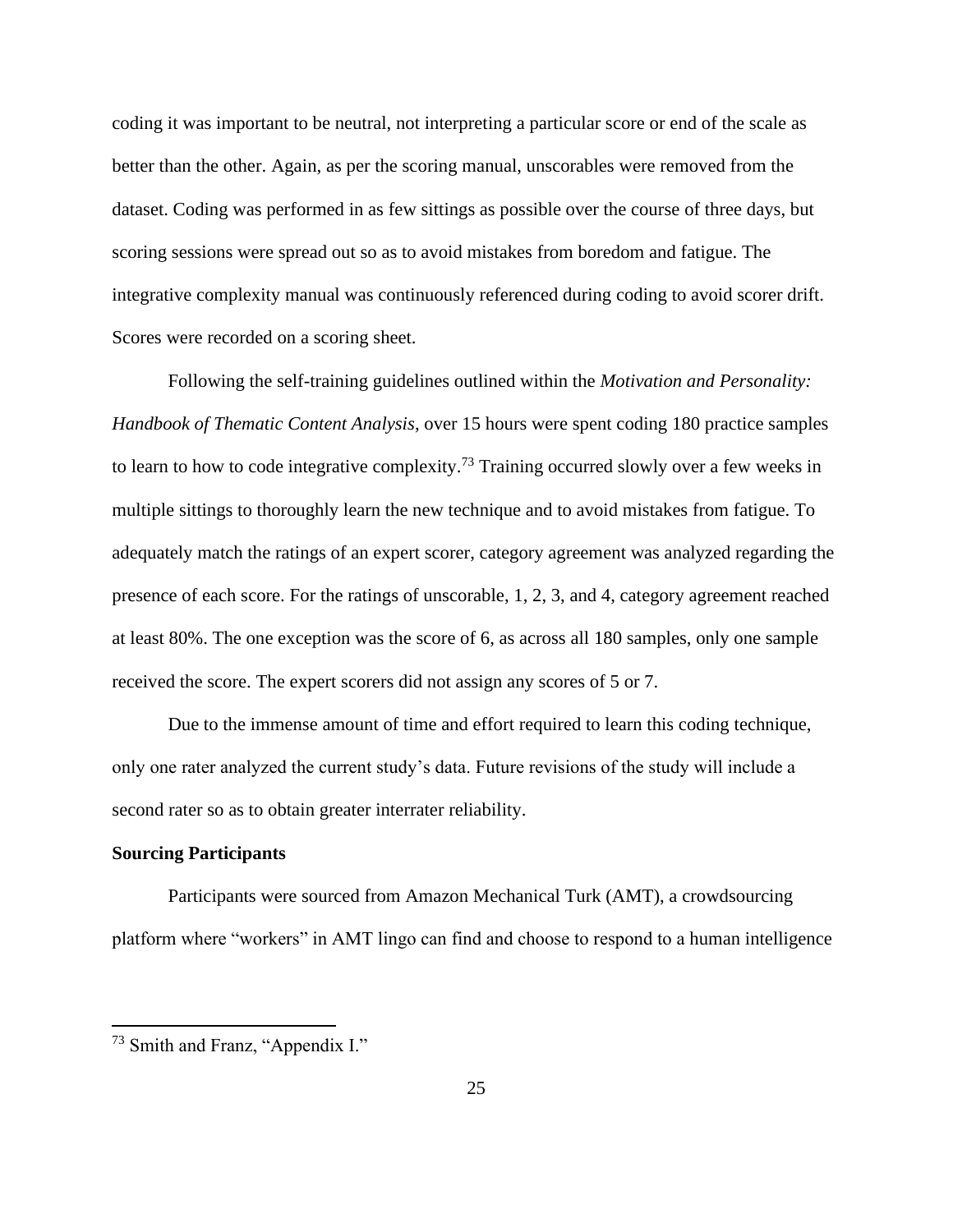task (HIT) created by a "requester." For inclusion in the study, individuals had to be adults within the United States, which was ensured through AMT's option to limit workers by country. Individuals must also be over 18 to use AMT. The actual survey was hosted on SurveyMonkey (SM) and accessed through a link provided on the AMT task page. Within AMT the number of workers was capped at 250; SM was not capped because the platform tracks all respondents who at least begin the survey, not just those who finish. While the task was expected to take no more than 10 minutes, participants were given 30 minutes to finish so as to prevent time-related stress. To avoid making the goal of the research salient, the task was advertised in AMT as an "abortion survey." The survey was password protected, and after finishing the SM survey, participants were randomly given one of twenty codes to signify completion that was then used to fulfill the AMT portion and receive a monetary award (twenty is the maximum number of randomized paths that SM allows). For finishing the task in AMT, each participant was given a monetary award of \$0.50.

There have been some concerns that AMT can be exploitative of vulnerable populations such as minimum wage workers. Keeping this in mind, the reward amount was chosen to make it worth participants' time but not be so attractive that it disproportionately incentivized workers. In other words, researchers have experienced difficulties in collecting data when promising high value rewards, as it often attracts workers who rush through the task to receive the reward and often purposefully provide low quality, irrelevant, or unviable answers. Though AMT provides the option to limit a task to "masters"—workers who have demonstrated a certain quality of answers—there have been issues with these workers being more familiar with common research theories and goals, which likewise can skew data.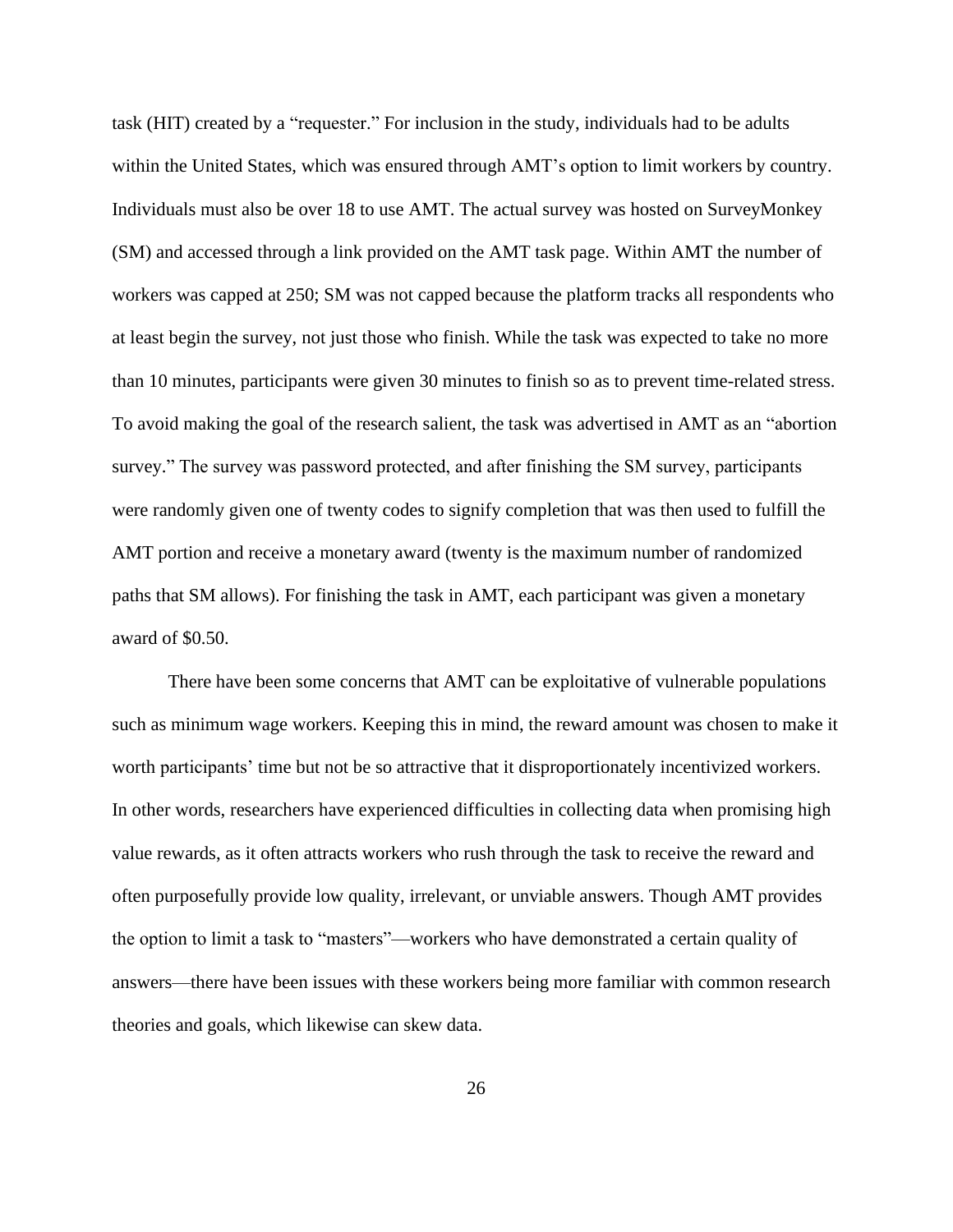## **Informed Consent**

In line with the requirements outlined by the Institutional Review Board (IRB), subjects were provided with informed consent documentation prior to answering the survey and were debriefed at the end of the survey to explain the deception. They indicated their consent by answering a yes-or-no question and did so at the beginning and end of the study. Participants were informed that participation was voluntary and that they were able to leave the study at any time. Even if they withdrew their consent after reading the debrief, they were compensated for their time and effort. However, participants were warned that if they left the study prior to completion for any reason, they could not be compensated. Additionally, they were warned that compensation could not be guaranteed if they finished but deliberately ignored the prompt, did not answer at least half of the demographic and political questions, and/or did not answer the final question on abortion.

In truth, all participants who finished through AMT with the SM code were compensated to ensure that the participants who adequately answered the prompt received the reward; it was not possible to match the adequate answers to the worker as no mechanism exists to align the AMT worker number with the SM respondent number. Since participants often finished within seconds of one another, matching them through time of completion was likewise not possible. After worker task completions were approved, participants received the compensation to their AMT account. Ultimately, the study was classified as exempt by the IRB for posing minimal risk to participants.

27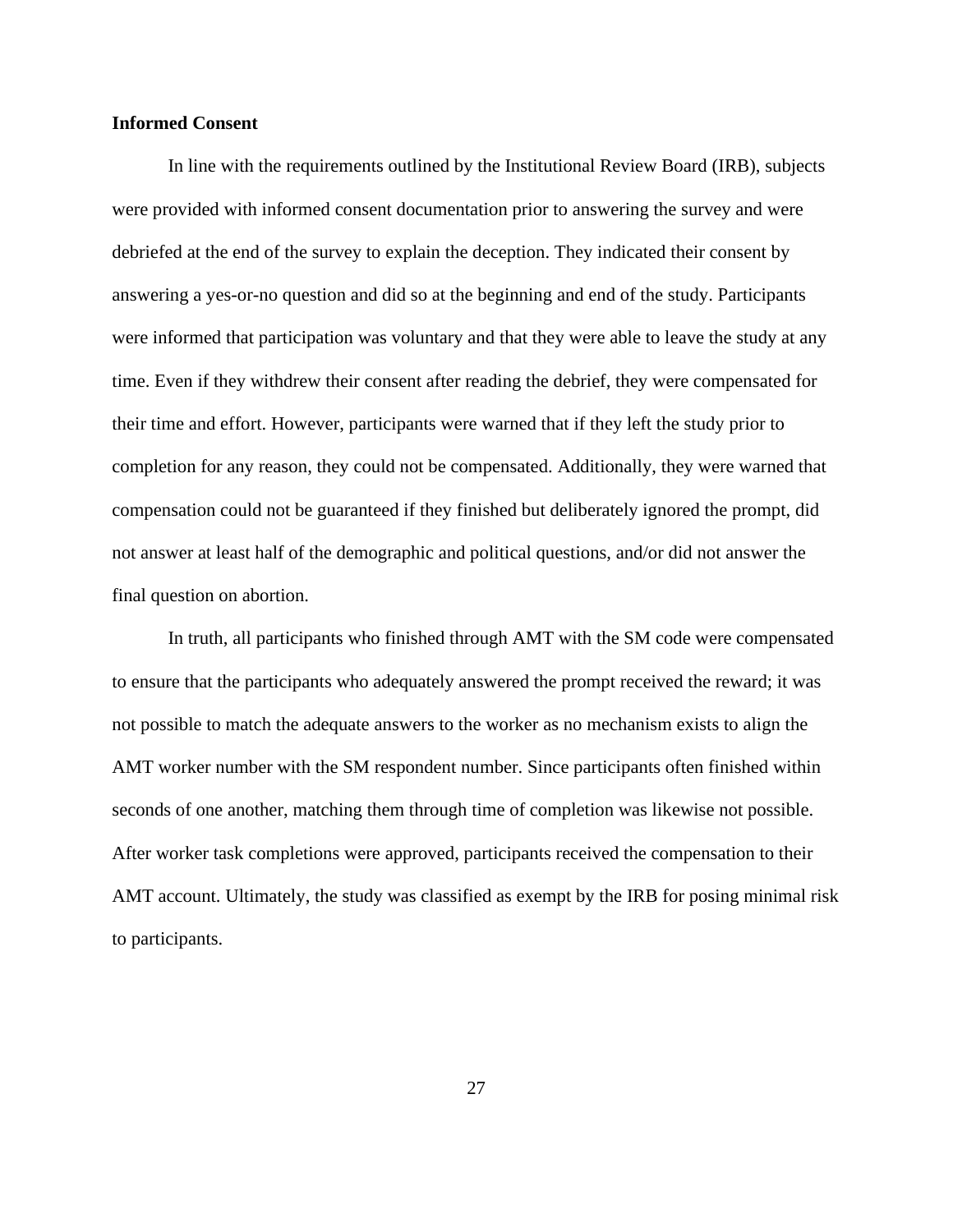# **RESULTS**

After coding the data, removing unscorables, and deleting the responses of participants who removed their consent post debrief, 181 of the 250 observations were used for analysis. The dependent variable was integrative complexity; the observed scores ranged from 1-4 (i.e. none of the paragraphs received a complexity score of 5 or higher). Initial descriptive statistics of integrative complexity followed an expected pattern in that the bulk of the responses were neither differentiated nor integrated, and the frequency of each score decreased as complexity increased (see figure 1).



Figure 1. Histogram of integrative complexity scores

Note: 1=no differentiation and no integration; 2=transition between undifferentiated score of 1 and differentiated score of 3; 3=moderate to high differentiation but no integration; 4=implicit integration, transition between the lack of integration from the score of 3 and the explicit integration from the score of 5; zero observations had a score of 5, 6, or 7.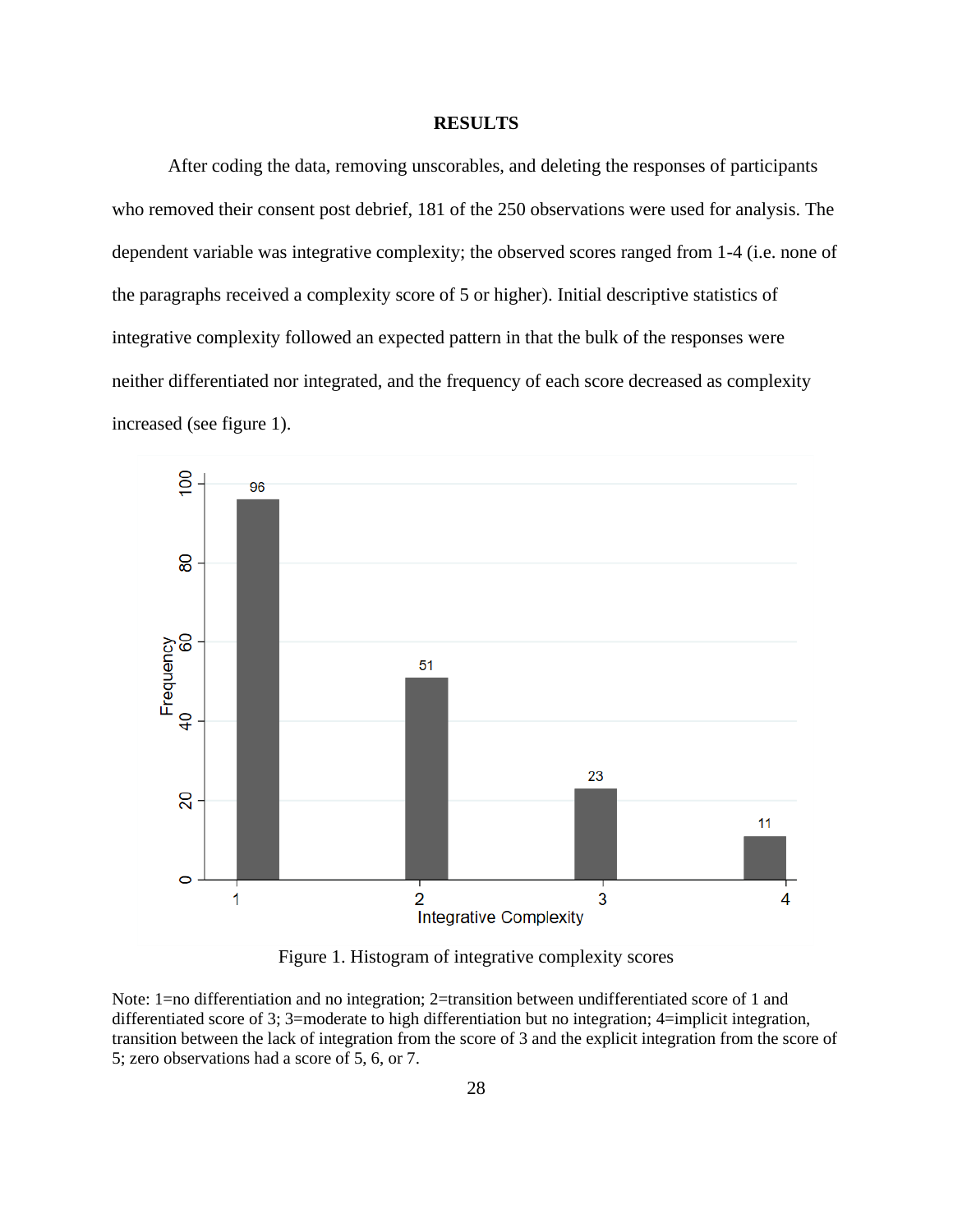In order to measure the impact of the accountability debiasing intervention, a t-test (comparison of means test) was run. Specifically, the mean score of integrative complexity for each condition (the control and treatment groups) was compared. As can be seen in table 1, the accountability intervention had no statistically significant impact on the degree of integrative complexity.

Table 1. T-test of integrative complexity

|  |  | . ttest ic, by(condition) |
|--|--|---------------------------|
|  |  |                           |

| Group                 | 0bs                                    | Mean                                    |                                             |                      | Std. Err. Std. Dev. [95% Conf. Interval] |                                        |
|-----------------------|----------------------------------------|-----------------------------------------|---------------------------------------------|----------------------|------------------------------------------|----------------------------------------|
| Control<br>Treatmen   | 102<br>79                              | 1.676471<br>1.772152                    | .0883<br>.1049712                           | .8917861<br>.9330041 | 1.501307<br>1.56317                      | 1.851634<br>1.981133                   |
| combined              | 181                                    | 1.718232                                | .0675426                                    | .9086921             | 1.584955                                 | 1.851509                               |
| diff                  |                                        | $-.0956813$                             | .1363816                                    |                      | $-.3648039$                              | .1734413                               |
| Ho: $\text{diff} = 0$ |                                        | $diff = mean(Control) - mean(Treatmen)$ |                                             |                      | degrees of freedom $=$                   | $t = -0.7016$<br>179                   |
|                       | Ha: $diff < 0$<br>$Pr(T < t) = 0.2419$ |                                         | Ha: $diff$ != 0<br>$Pr( T  >  t ) = 0.4839$ |                      |                                          | Ha: $diff > 0$<br>$Pr(T > t) = 0.7581$ |

Two-sample t test with equal variances

As an attempt to isolate integration and measure whether the intervention had an impact on the presence of integration specifically, a second dependent variable was created. Integrative complexity was shifted into a binary variable, where 0 indicated scores 1-3 and 1 indicated the score of 4 (and theoretically higher scores as well, though this was not applicable in the current study). After running a second t-test that compared the mean presence of integration in each condition, still no statistically significant effects were observed (see table 2). Thus the main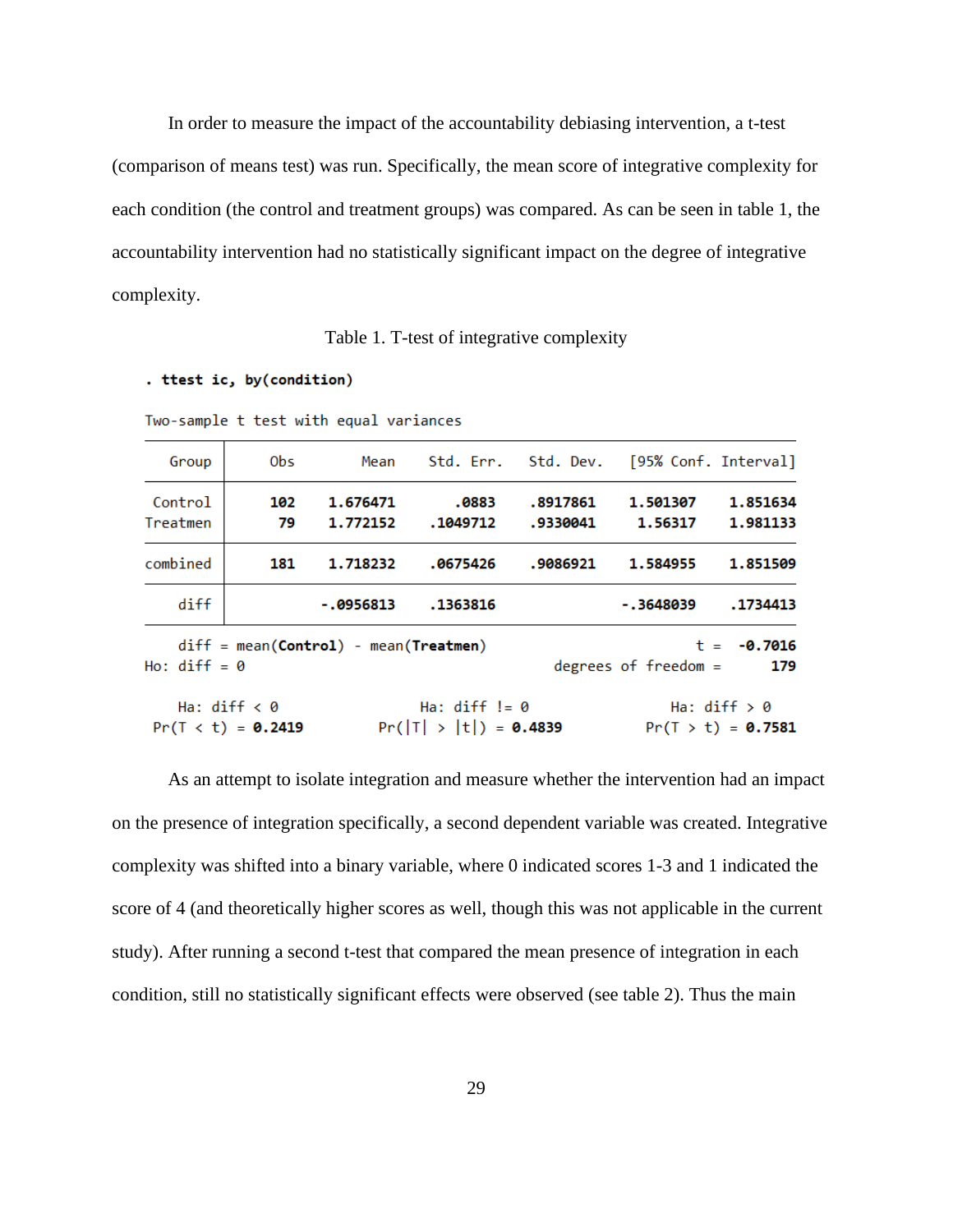results of the study indicate a null hypothesis; accountability mechanisms did not induce higher integrative complexity in the treatment group than the control.

#### Table 2. T-test of integration

#### . ttest integration, by(condition)

|                                        |                        |                       | Std. Err. Std. Dev. [95% Conf. Interval]    | Mean                                   | 0bs                                    | Group               |
|----------------------------------------|------------------------|-----------------------|---------------------------------------------|----------------------------------------|----------------------------------------|---------------------|
| .0916376<br>.1356667                   | .0064016<br>.016232    | .2169752<br>. 2666099 | .0214837<br>.029996                         | .0490196<br>.0759494                   | 102<br>79                              | Control<br>Treatmen |
| .095912                                | .0256349               | .2395771              | .0178076                                    | .0607735                               | 181                                    | combined            |
| .0440109                               | $-.0978704$            |                       | .0359502                                    | $-.0269298$                            |                                        | diff                |
| $t = -0.7491$<br>179                   | degrees of freedom $=$ |                       |                                             | $diff = mean(Control) - mean(Teatmen)$ |                                        | Ho: $diff = 0$      |
| Ha: $diff > 0$<br>$Pr(T > t) = 0.7726$ |                        |                       | Ha: $diff$ != 0<br>$Pr( T  >  t ) = 0.4548$ |                                        | Ha: $diff < 0$<br>$Pr(T < t) = 0.2274$ |                     |

Two-sample t test with equal variances

Additional analyses were run to test for any differences between subgroups, particularly regarding the impact of partisanship and political knowledge. For the former, a dummy variable named "part" was generated to isolate the most polarized of partisans, wherein democrats and republicans were coded as 1 and all other partisan options (leaning democrat, independent, leaning republican, prefer not to say, and other) were coded as 0. Two t-tests were then run by degree of partisanship, first for integrative complexity and then for integration. No statistically significant effects were observed for either dependent variable (see tables 3 and 4).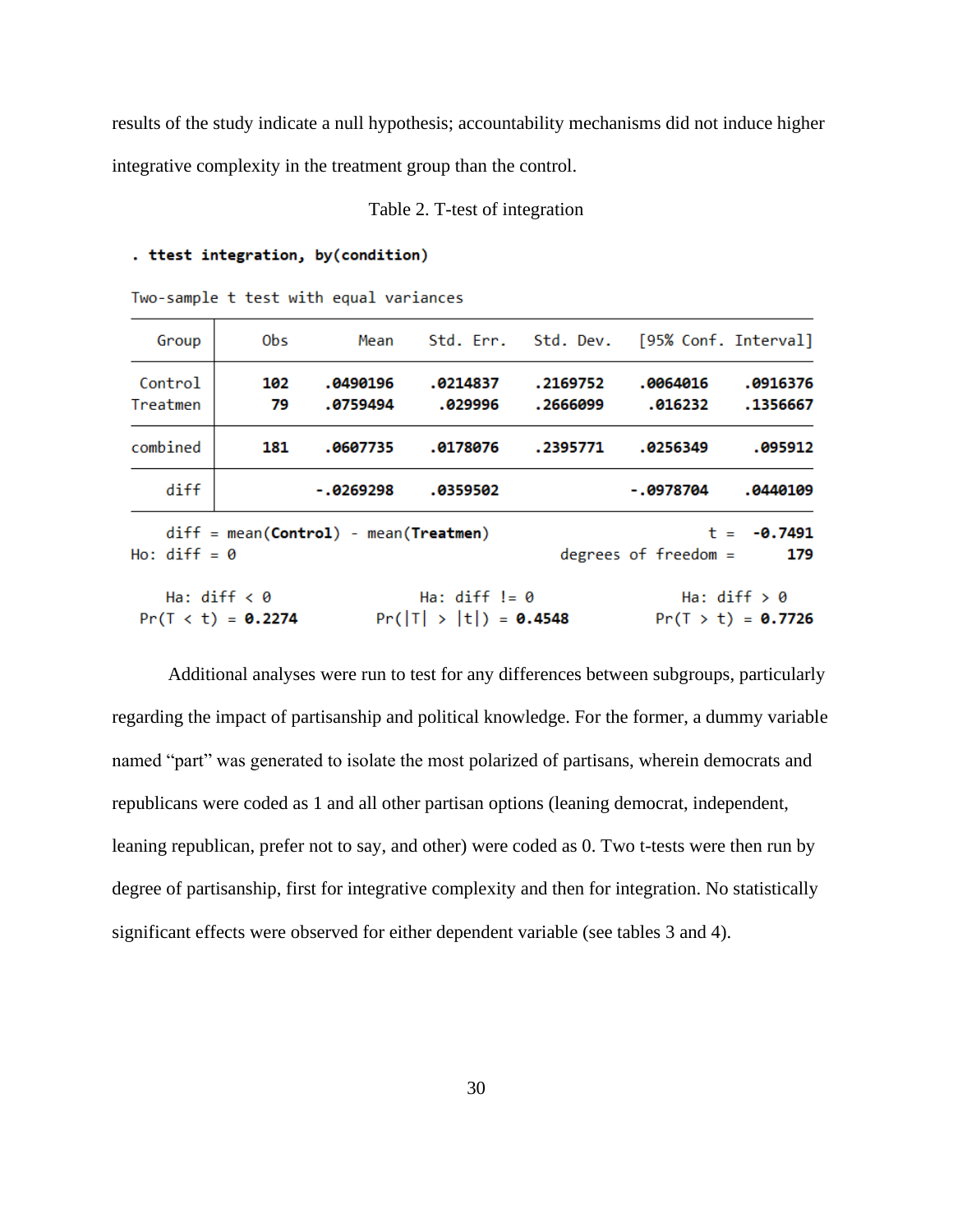### . ttest ic, by(part)

|                                        |                        | Std. Err. Std. Dev. [95% Conf. Interval] |                                             | Mean                 | 0bs                                    | Group                         |
|----------------------------------------|------------------------|------------------------------------------|---------------------------------------------|----------------------|----------------------------------------|-------------------------------|
| 1.89381<br>1.918483                    | 1.498595<br>1.552105   | .8822237<br>.9326474                     | .0992579<br>.0923458                        | 1.696203<br>1.735294 | 79<br>102                              | 0<br>1                        |
| 1.851509                               | 1.584955               | .9086921                                 | .0675426                                    | 1.718232             | 181                                    | combined                      |
| .2303391                               | $-.3085223$            |                                          | .1365377                                    | $-.0390916$          |                                        | diff                          |
| $t = -0.2863$<br>179                   | degrees of freedom $=$ |                                          |                                             |                      | $diff = mean(0) - mean(1)$             | Ho: $\text{diff} = \emptyset$ |
| Ha: $diff > 0$<br>$Pr(T > t) = 0.6125$ |                        |                                          | Ha: $diff$ != 0<br>$Pr( T  >  t ) = 0.7750$ |                      | Ha: $diff < 0$<br>$Pr(T < t) = 0.3875$ |                               |

Two-sample t test with equal variances

Note: 0=non-partisans; 1=democrats and republicans

Table 4. T-test of integration by degree of partisanship

#### . ttest integration, by(part)

|                                        |                        |                      | Mean Std. Err. Std. Dev. [95% Conf. Interval] |                      | Obs                                    | Group                         |
|----------------------------------------|------------------------|----------------------|-----------------------------------------------|----------------------|----------------------------------------|-------------------------------|
| .1000553<br>.1185312                   | .0012105<br>.0187238   | .2206479<br>. 254068 | .0248248<br>.0251565                          | .0506329<br>.0686275 | 79<br>102                              | 0<br>1                        |
| .095912                                | .0256349               | .2395771             | .0178076                                      | .0607735             | 181                                    | combined                      |
| .0530077                               | -.0889967              |                      | .0359814                                      | $-.0179945$          |                                        | diff                          |
| $t = -0.5001$<br>179                   | degrees of freedom $=$ |                      |                                               |                      | $diff = mean(0) - mean(1)$             | Ho: $\text{diff} = \emptyset$ |
| Ha: $diff > 0$<br>$Pr(T > t) = 0.6912$ |                        |                      | Ha: $diff$ != 0<br>$Pr( T  >  t ) = 0.6176$   |                      | Ha: $diff < 0$<br>$Pr(T < t) = 0.3088$ |                               |

Two-sample t test with equal variances

Note: 0=non-partisans; 1=democrats and republicans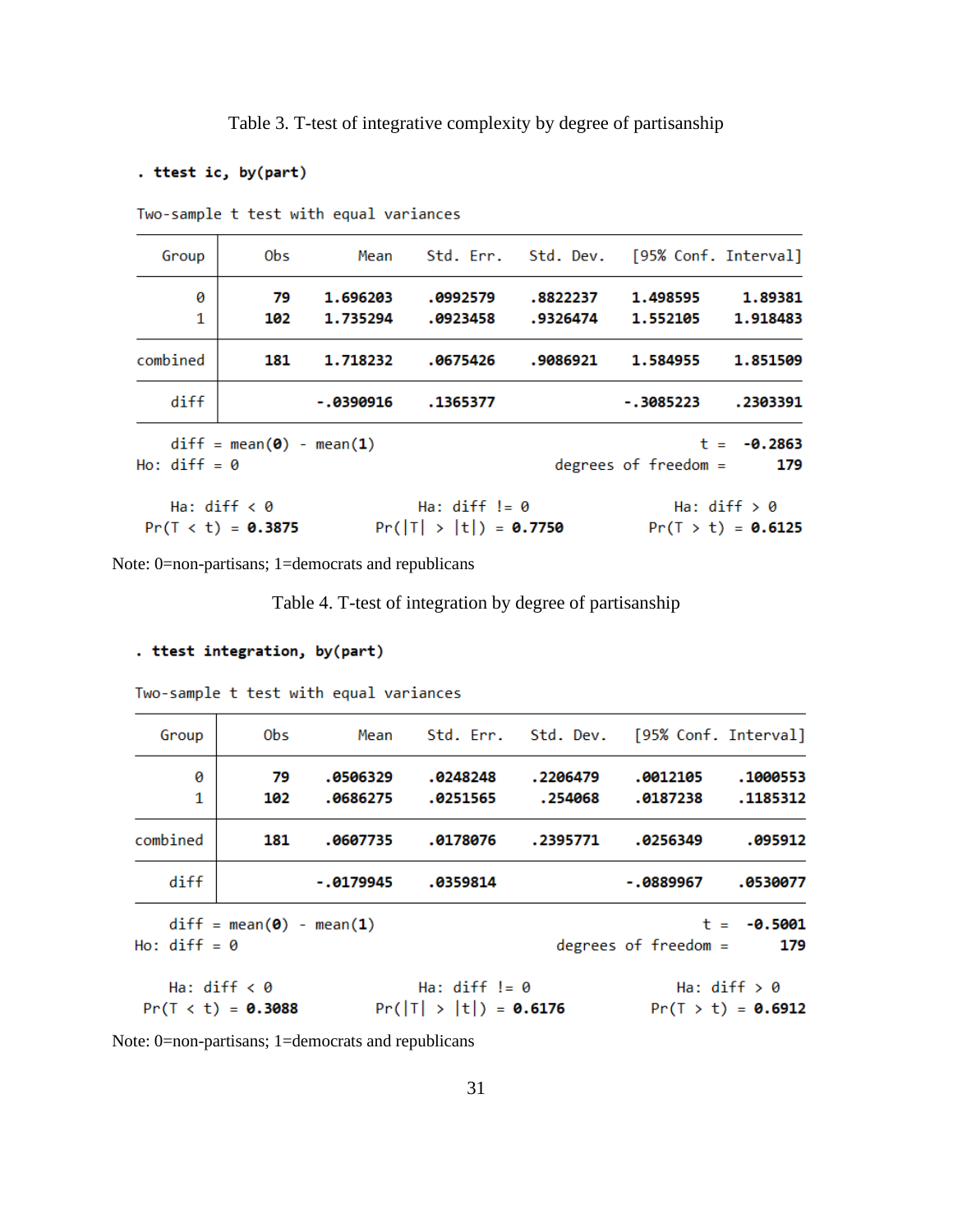Political knowledge was approached slightly differently. The dataset variable "pkqtotal" represented the sum of each participant's total number of correct responses to the 5 political knowledge questions. Thus the new dummy variable (labeled "pkqtotaldummy") shifted a scale of 0-5 into binary, wherein 0 indicated the number of correct answers below the mean of 4.12 (effectively 0-4) and 1 indicated scores above the mean (effectively 5). Again, two t-tests were run, the first measuring integrative complexity and the second integration. For both dependent variables, statistically significant differences in means were observed. In other words, participants with a score of 5 (i.e. pkqtotaldummy=1) had significantly a lower mean than participants with scores of 0-4 (pkqtotaldummy=0; see tables 5 and 6).

Table 5. T-test of integrative complexity by political knowledge

#### . ttest ic, by(pkqtotaldummy)

|  |  |  | Two Sample t test mith equal variances |  |
|--|--|--|----------------------------------------|--|
|  |  |  |                                        |  |
|  |  |  |                                        |  |

Two-sample t test with equal variances

| Group                         | 0bs                                    | Mean                 |                                             | Std. Err. Std. Dev. [95% Conf. Interval] |                                        |                     |
|-------------------------------|----------------------------------------|----------------------|---------------------------------------------|------------------------------------------|----------------------------------------|---------------------|
| 0<br>1                        | 108<br>73                              | 1.833333<br>1.547945 | .0988861<br>.0781276                        | 1.027655<br>.6675223                     | 1.637303<br>1.392201                   | 2.029364<br>1.70369 |
| combined                      | 181                                    | 1.718232             | .0675426                                    | .9086921                                 | 1.584955                               | 1.851509            |
| diff                          |                                        | .2853881             | .1364101                                    |                                          | .0162093                               | .5545669            |
| Ho: $\text{diff} = \emptyset$ | $diff = mean(0) - mean(1)$             |                      |                                             |                                          | degrees of freedom $=$                 | $t = 2.0921$<br>179 |
|                               | Ha: $diff < 0$<br>$Pr(T < t) = 0.9811$ |                      | Ha: $diff$ != 0<br>$Pr( T  >  t ) = 0.0378$ |                                          | Ha: $diff > 0$<br>$Pr(T > t) = 0.0189$ |                     |

Note: Groups indicate the total number of correct answers to political knowledge test; 0=scores 0-4;  $1 = score of 5$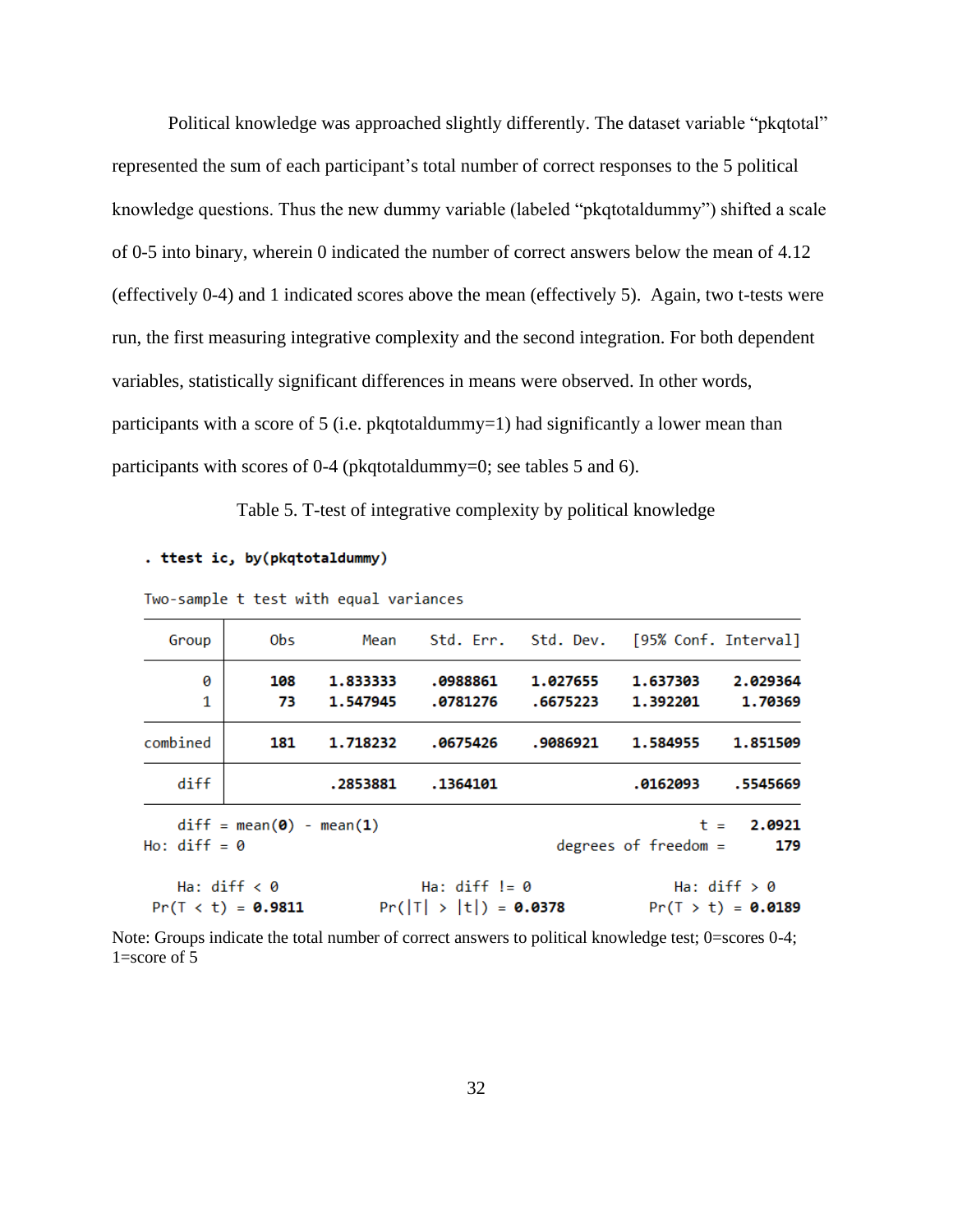#### Table 6. T-test of integration by political knowledge

#### . ttest integration, by(pkqtotaldummy)

|                                        |                            |           | Mean Std. Err. Std. Dev. [95% Conf. Interval] |   | Obs                                    | Group                         |
|----------------------------------------|----------------------------|-----------|-----------------------------------------------|---|----------------------------------------|-------------------------------|
| ø                                      | .0438884 .1598153<br>ø     | ø         | .1018519 .0292393 .3038634<br>ø               | ø | 108<br>73                              | Ø<br>1                        |
| . 095912                               | .0256349                   | . 2395771 | .0607735 .0178076                             |   | 181                                    | combined                      |
| . 172095                               | .0316087                   |           | .1018519 .0355967                             |   |                                        | diff                          |
| $t = 2.8613$                           | degrees of freedom $=$ 179 |           |                                               |   | $diff = mean(0) - mean(1)$             | Ho: $\text{diff} = \emptyset$ |
| Ha: $diff > 0$<br>$Pr(T > t) = 0.0024$ |                            |           | Ha: $diff$ != 0<br>$Pr( T  >  t ) = 0.0047$   |   | Ha: $diff < 0$<br>$Pr(T < t) = 0.9976$ |                               |

Two-sample t test with equal variances

Note: Groups indicate the total number of correct answers to political knowledge test; 0=scores 0-4;  $1 = score of 5$ 

In sum, the results of the study indicate a null hypothesis as there was no statistically significant difference in the mean score of integrative complexity between the treatment and control groups. This finding was maintained when measuring specifically for integration. Likewise, no statistically significant difference in means was found when testing the influence of partisanship. However, a significant impact of political knowledge was observed. Participants with the highest political knowledge scores had statistically significant lower mean scores in integrative complexity; this effect was even more pronounced when analyzing the mean scores in integration.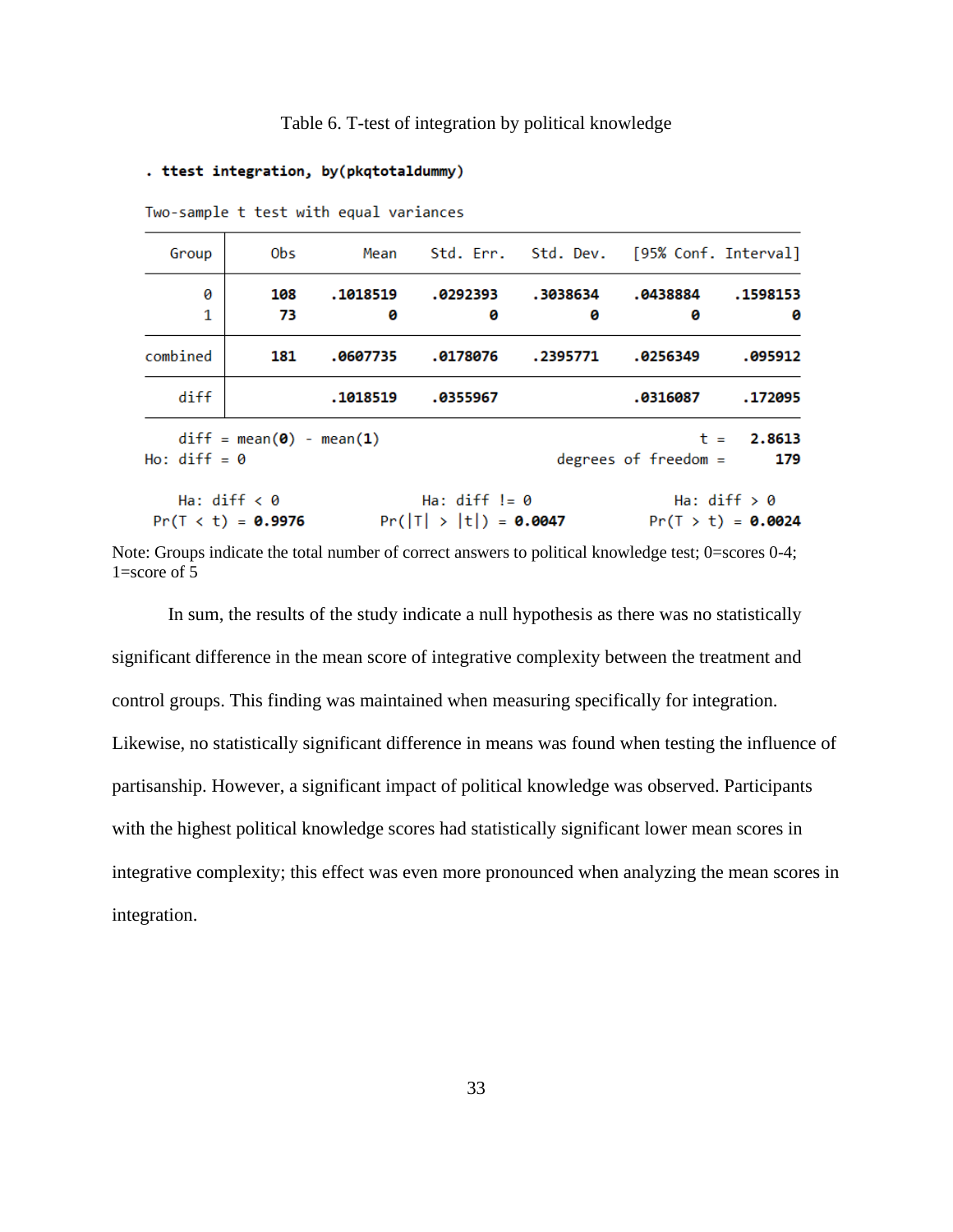#### **DISCUSSION**

#### **Interpreting the Results**

The finding of a null hypothesis could mean a number of things. One way to approach the null result would be to say that it does not contribute evidence to the successful impact of accountability mechanisms. Though this may seem to be awkward phrasing, it is important whenever performing research to stay away from definitive statements or claims of proof. Therefore, is more apt to talk in terms of evidence for or against a research conclusion. Even if the current study admittedly does not provide evidence in support of the hypothesis, it also does not carry enough weight to discredit the entire intervention strategy of accountability. However, it does perhaps speak to its success or lack-thereof within certain contexts.

The particular context currently in question is, quite simply, the internet. The null result may in part be a result of the lack of the pressure caused by the physical presence of researchers and/or fellow participants. As benign as this pressure may end up being, it still makes sense that physical presence has an impact, whether intended or not. Furthermore, the internet has a degree of anonymity that in-person interaction cannot match; even if personal information is kept private, for better or for worse visual recognition is an unavoidable factor in face-to-face research. One other possibility is that having a more representative sample means the results of this study represent a more accurate portrayal of accountability's success than research with smaller sample sizes. Admittedly 181 is not a large number, but in comparison to numbers closer to 40 or so, perhaps there is a meaningful difference. Of course, to confirm such a claim would require more research in the online context, but it is necessary to at least consider this possibility.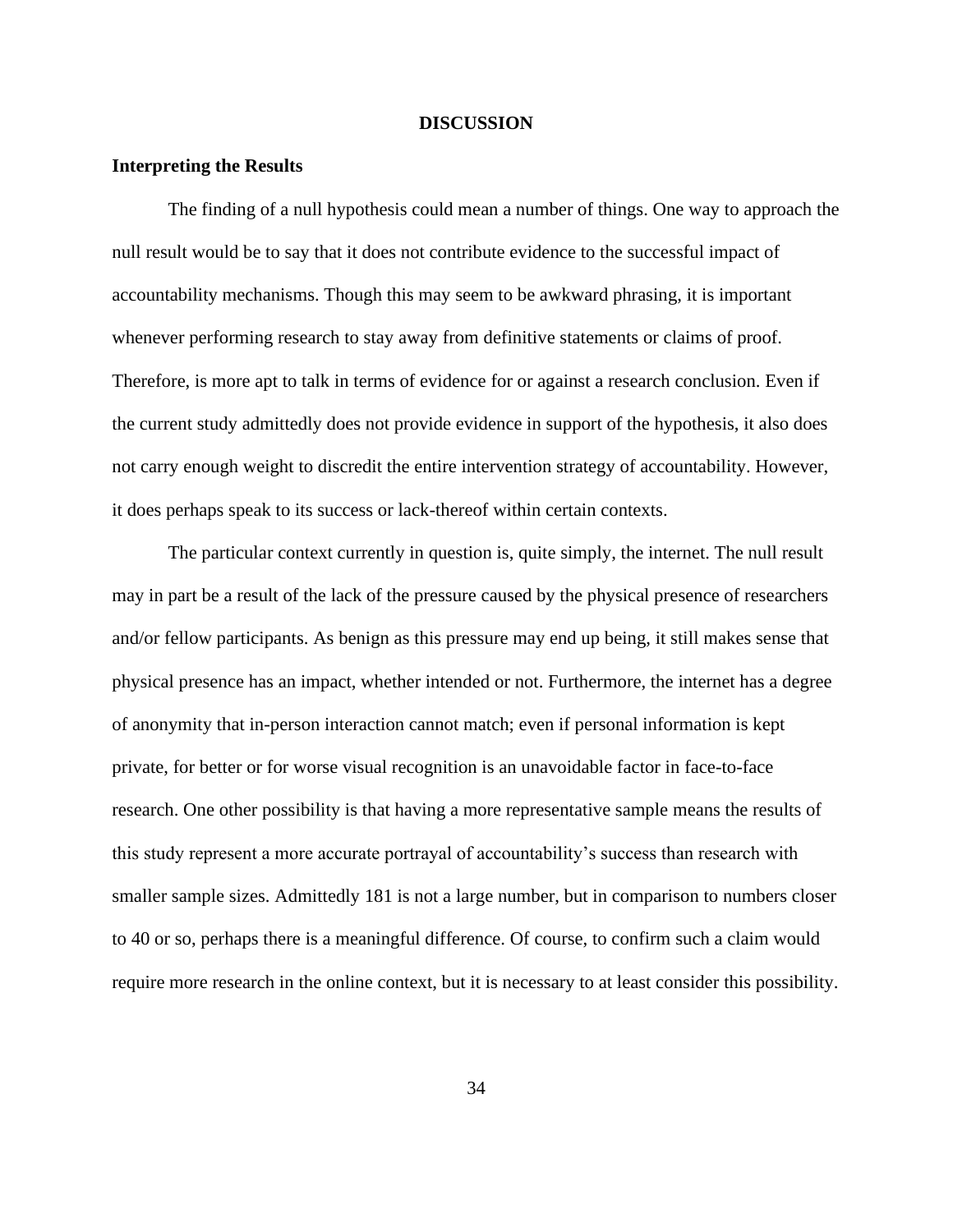This research was performed online largely to access a wider and more representative swath of the American population than the liberal arts undergraduate students typical of most psychological research. However, by reaching out to participants online, this research may very well have ended up being particularly topical. If so, it was completely unintentional, as the formal research process began in the fall of 2019 and the initial brainstorm began even earlier. Given the new socially-isolated normal of the coronavirus pandemic—however long the isolation lasts—an increasing number of future studies may explicitly prioritize the online context. Thus, the current study may be even more timely than originally intended.

For the moment, if we treat these results as completely valid, there are several implications. These will be delved into with more detail below, particularly on how they are relevant to each of the theoretical assumptions and research theories outlined in the background section. After that, a discussion on the study's limitations will moderate the results and hopefully provide some candid conversation on the generalizability of the results.

#### **Implications**

#### *Debiasing*

The fundamental question is whether or not debiasing can successfully counter the cognitive biases that can lead to ideological extremism, and in turn, to destructive conflict. Even when considering the null results of the current study, it would be preemptive to generalize that debiasing is an ineffective method. Instead, this study perhaps helps speak to the overall debiasing conversation by specifying a context wherein certain debiasing interventions do not work optimally, or at least need to be altered beyond the stipulations of the current experimental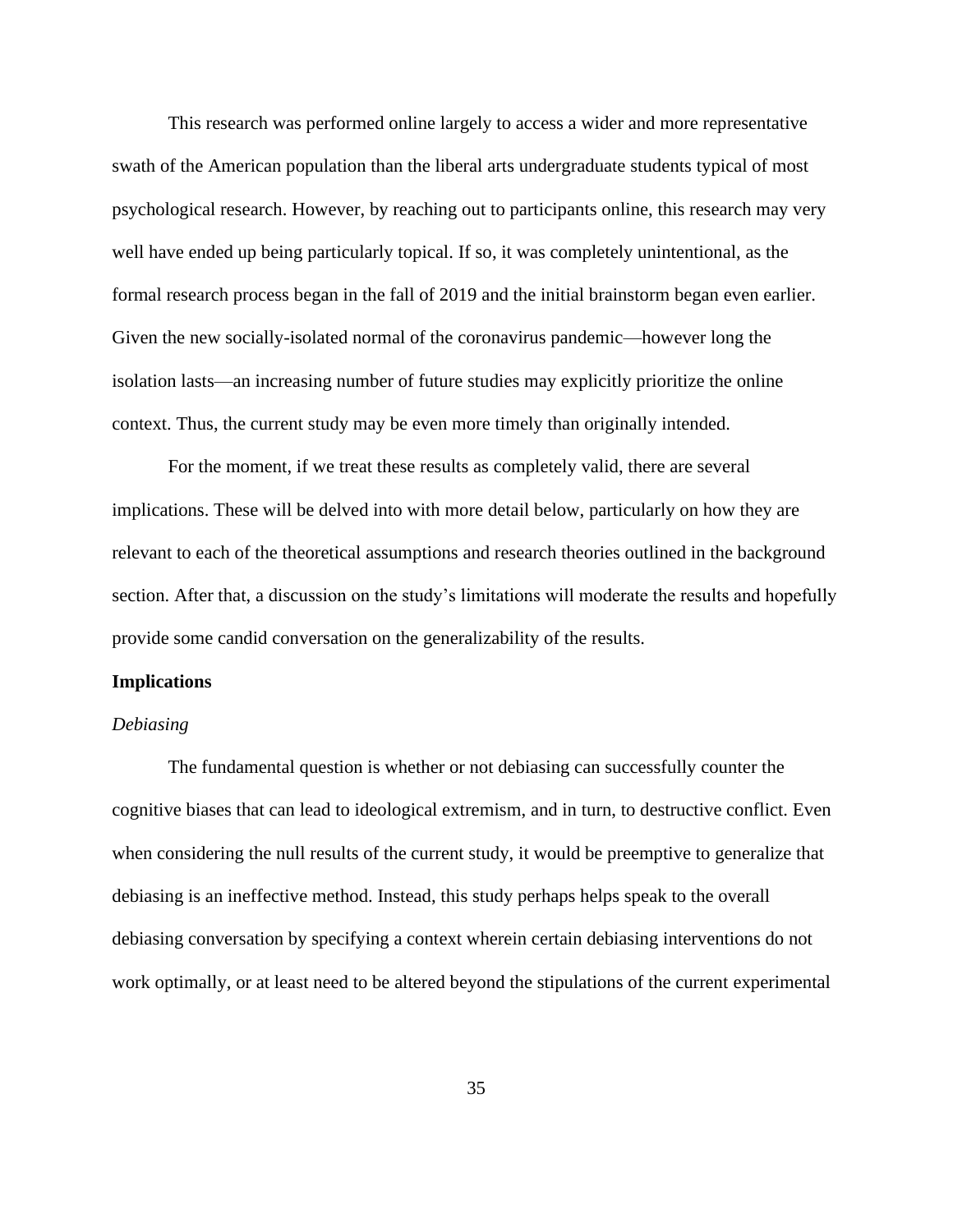design. The results may also provide some evidence that saliently controversial issues such as abortion are particularly resistant to debiasing interventions.

There are additional barriers to debiasing that are important to recognize when evaluating the null results. Lilienfeld, Ammirati, and Landfield have identified factors that influence the success of debiasing; those most relevant to the current study are that individuals may be unreceptive to debiasing efforts because they do not perceive them as relevant to their personal welfare, as well as that individual differences in personality, cognitive styles, and developmental levels may play a role in the observed variance of debiasing's efficacy.<sup>74</sup> Their other identified factors of the bias blind spot, difficulty in teaching critical reasoning, hindsight bias, and backfire effect contributed to the formation of the current study's experimental design but have less of a direct relevance as confirmation bias was not directly being measured.

Focusing specifically on personality, cognitive styles, and developmental levels, it is important to acknowledge that individual differences can play an effect. While research typically accounts for variances across individuals by having large enough sample sizes to comfortably ascertain generalizability, it helps maintain integrity within research to at least acknowledge the potentially salient effect individual differences may have on debiasing efforts. Nisbett and colleagues found that formal reasoning is not developmentally prescribed, but others have found that debiasing interventions may not be effective for individuals incapable of abstract thinking.<sup>75</sup> Other personality variables such as need for closure, dogmatism, and openness to experience

<sup>74</sup> Lilienfeld, Ammirati, and Landfield, "Giving Debiasing Away."

<sup>75</sup> Lilienfeld, Ammirati, and Landfield.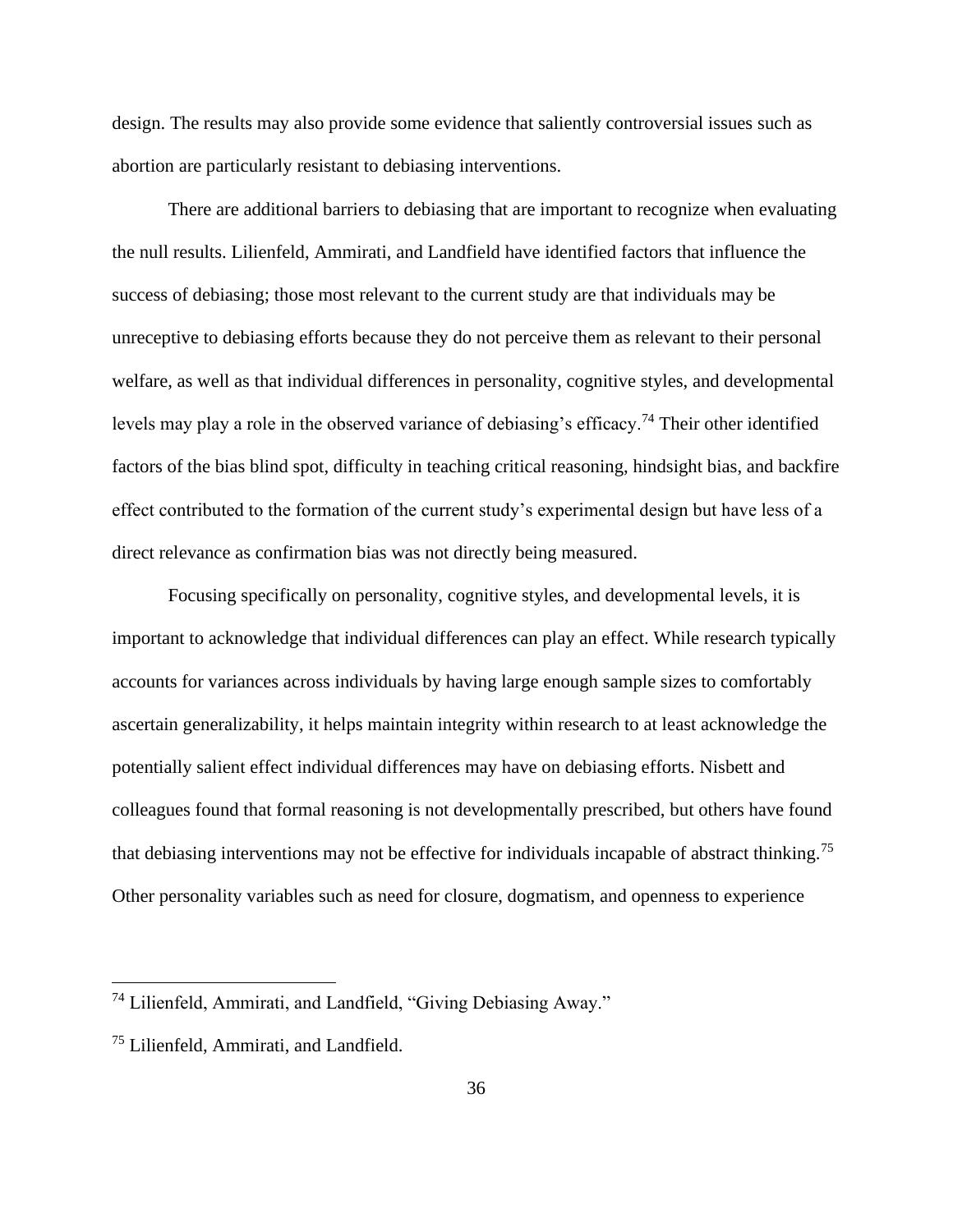may play a role. This is echoed by Moghaddam, who approaches open-mindedness as involving "the ability and willingness to seriously reconsider the merits and shortcomings of a current cognitive standpoint."<sup>76</sup> Moghaddam also discusses tolerance for ambiguity, the researchsupported idea that some are better at coping with ambiguity than others. This relates back to Lilienfeld, Ammirati, and Landfield's discussion of cultural differences, particularly research that found Asian (e.g. Chinese) cultures were more open to holding seemingly contradictory views simultaneously.<sup>77</sup>

Additional elements to consider are the situational factors that may influence an individual beyond arguably static features such as personality. According to Suedfeld, Tetlock, and Streufert, the integrative complexity viewpoint focuses less on the question of whether complexity is an inherent trait and more on the level of differentiation and integration demonstrated within a particular context, and the relationship between integrative complexity and environmental, interpersonal, and internal influences. They explicitly mention that "complexity is seen as changing in response to fatigue, stress, intrapsychic conflict, social factors (such as accountability and self-presentation), audience characteristics, and so on."<sup>78</sup> Thus an online study that cannot control for situational context and only captures the complexity of an individual's thought process within a particular moment may not be particularly reflective of debiasing's overall success.

<sup>76</sup> Moghaddam, *The Psychology of Democracy*.

<sup>77</sup> Lilienfeld, Ammirati, and Landfield, "Giving Debiasing Away."

<sup>78</sup> Suedfeld, Tetlock, and Streufert, "Conceptual/Integrative Complexity," 394.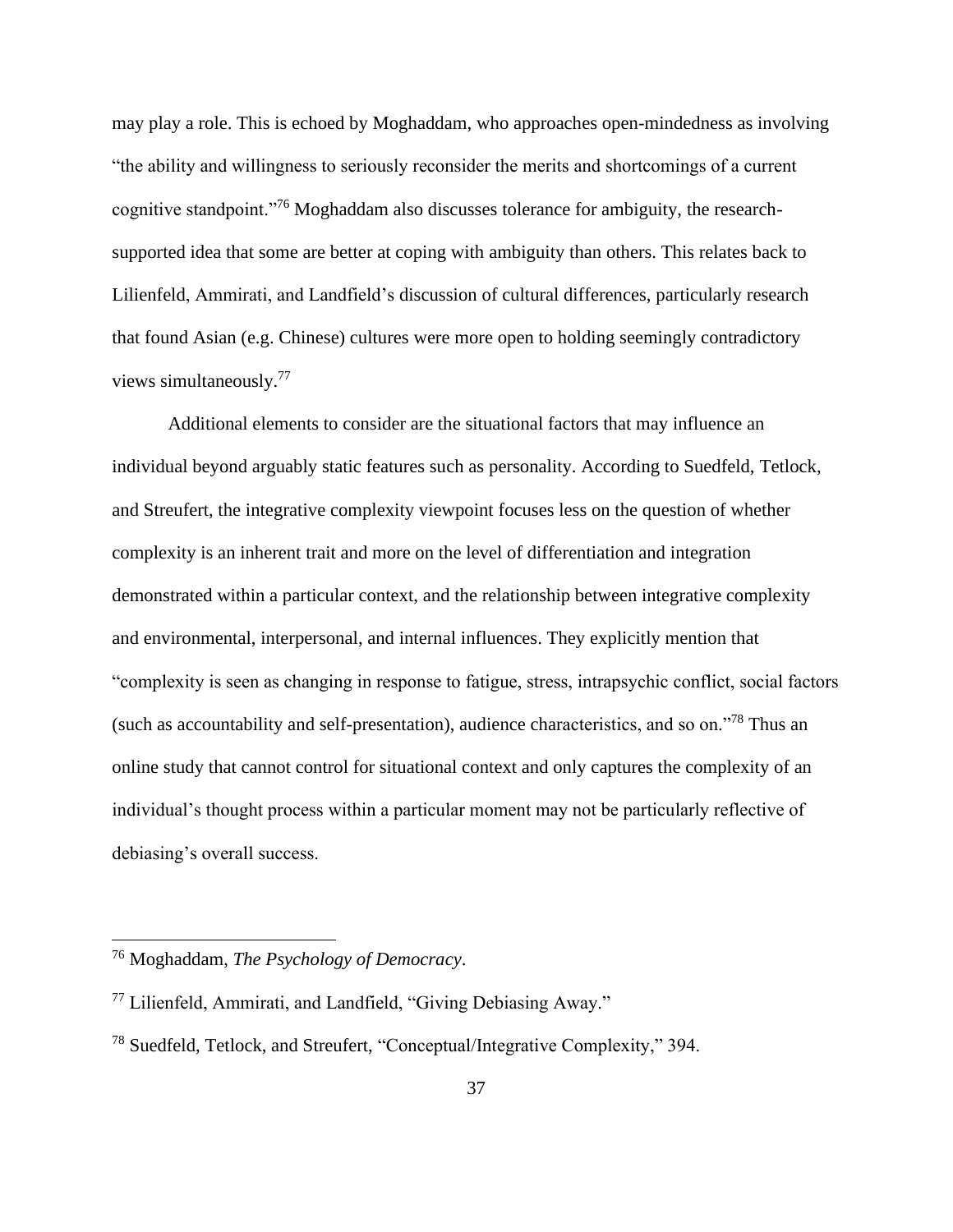In the case of abortion specifically, the null results may also be in response to what is known as attitude inoculation: "…research on attitude inoculation (McGuire, 1962) suggests that exposure to weak versions of arguments may actually immunize people against these arguments, exposing people to alternative positions may be effective only to the extent that these arguments are presented persuasively."<sup>79</sup> While study participants were not actually exposed to alternative positions, it is plausible that the lack of integrative complexity was connected to the participants' perception of alternative positions as invalid and/or their inability to gestate persuasive alternative arguments. In fact, all-or-none thinking and the denial that reasonable others could hold different perspectives is characteristic of integrative complexity's score of 1. As the majority of the participants received this score and several even outright stated that specific perspectives within the abortion debate were completely invalid, it is possible that attitude inoculation from experiences prior to the current study (i.e. within the public sphere) had an effect. However, any potential significance is tempered by the null findings.

It is also important to explicitly recognize that being complex in thinking is not necessarily preferable in every context. As per Baker-Brown et al., "being complex in one's thinking is no guarantee of being correct."<sup>80</sup> When specifically approaching integrative complexity as a measure of bias, it may be difficult to ascertain whether thought complexity is actually reflective of a reduction in cognitive biases. While integrative complexity has been

<sup>79</sup> Lilienfeld, Ammirati, and Landfield, "Giving Debiasing Away," 394.

<sup>80</sup> Baker-Brown et al., "Scoring for Conceptual/Integrative Complexity," 402.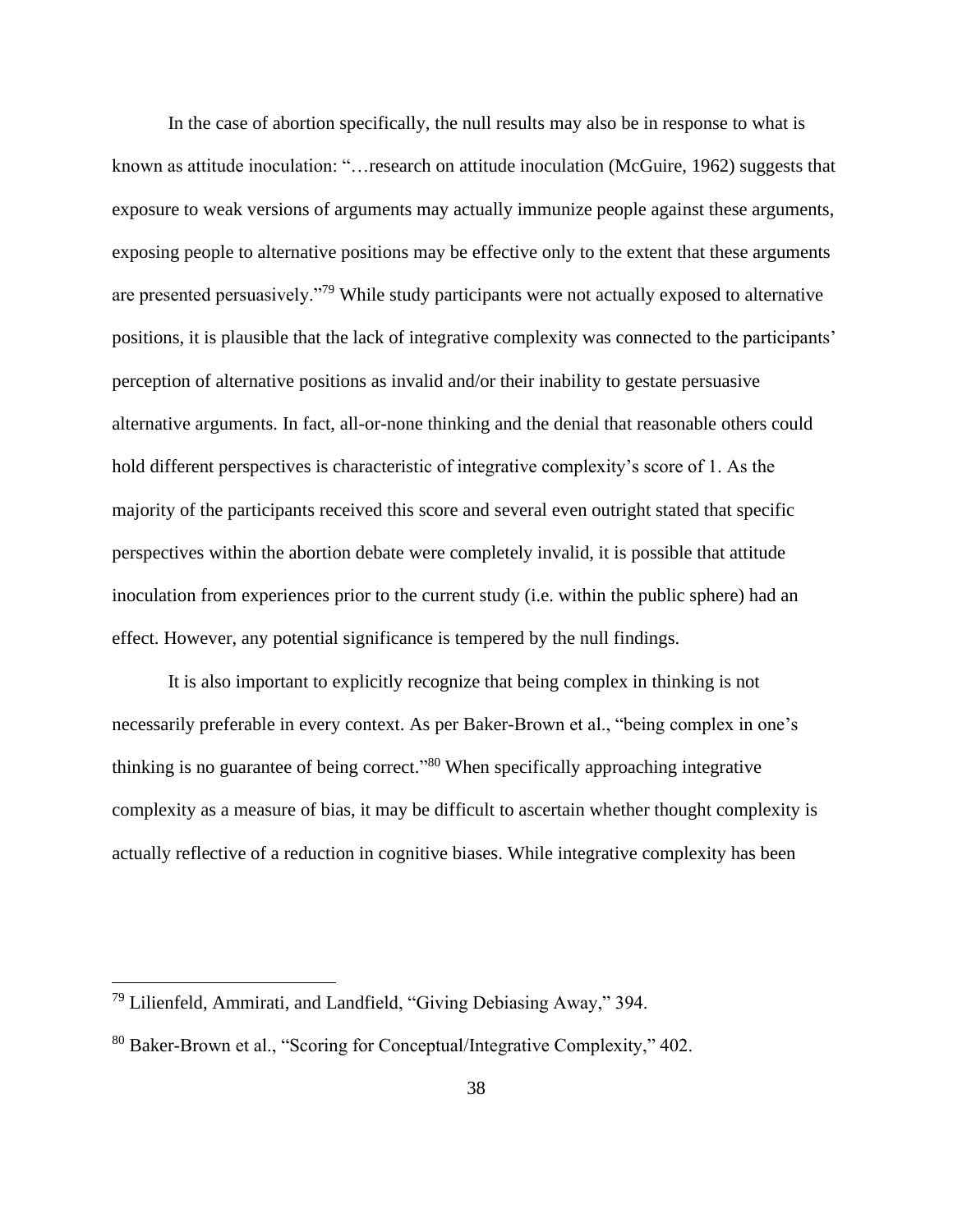found to statistically interact with debiasing interventions, how perfectly this correlates to a reduction in specific biases requires more attention.<sup>81</sup>

## *Affective Polarization*

The relevance of integrative complexity and cognitive biases to affective polarization is an additional topic that is important to consider. For instance, even if the ideals of deliberative democracy and considered opinions are reached, this does not necessarily mean there will be less observed affective polarization. Given the null results of the study, there is perhaps even less that can be reasonably claimed with certainty regarding this relationship. Nonetheless, perhaps the results give evidence to the idea that combating affective polarization requires more than cognitive strategies alone. The key word "affective" would seem to imply that the issue is emotionally charged. Thus a successful intervention may need to more explicitly integrate considerations of moods, feelings, and attitudes. Altogether additional strategies that have less of a focus on cognition alone are worth mentioning.

For example, Iyengar and Westwood theorize that the discrimination based on partisanship is due to the lack of egalitarian norms that would otherwise constrain the evaluation of partisan groups, whereas such norms apply to race-related behavior.<sup>82</sup> One strategy to address issue is by creating norms against partisan discrimination. This is similar to a point mentioned by Abramowitz and Saunders that politicians' behavior reflects the desires of their constituents. <sup>83</sup> In

<sup>81</sup> Lilienfeld, Ammirati, and Landfield, "Giving Debiasing Away."

<sup>82</sup> Iyengar and Westwood, "Fear and Loathing."

<sup>83</sup> Abramowitz and Saunders, "Ideological Realignment."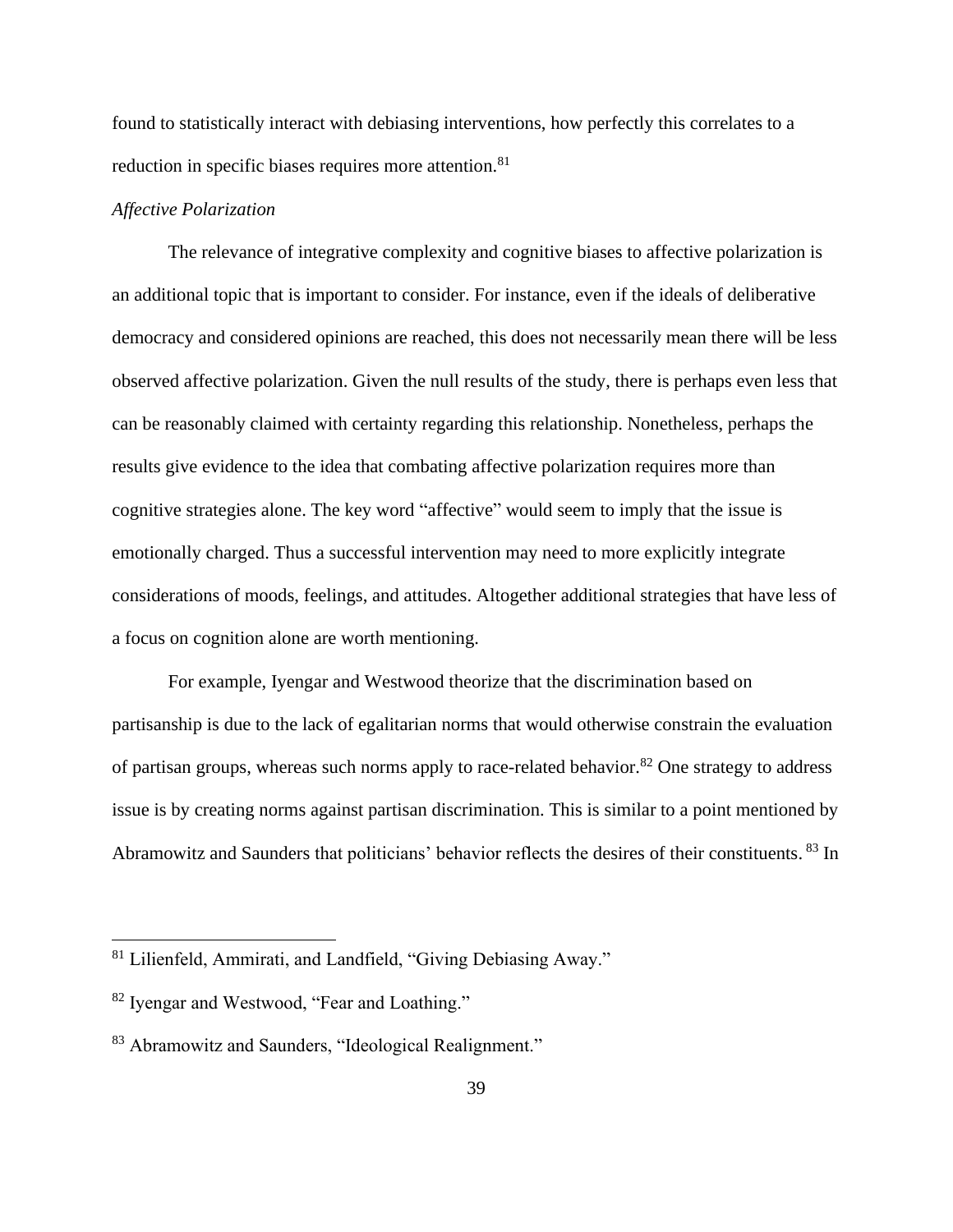order to combat affective polarization, then, the implication is that citizens need to protest the norms that reinforce uncivil politics. In a subsequent study, Iyengar et al. give a couple of recommendations for decreasing affective polarization: correcting misconceptions and shifting the salience of partisan identities, which both operate at the level of the mass public. $84$  Even so, they conclude that these methods are not fool-proof and greater research on affective polarization is needed. The current study attempted to approach the issue in a similar manner to their first recommendation of correcting misconceptions, but has perhaps demonstrated that this sort of method alone is insufficient.

The moral psychologist Jonathan Haidt has described additional research that speaks to affective polarization and methods to combat it. He first presented the idea of a social intuitionist model wherein intuitions come first and strategic reasoning comes second. In other words, individuals tend to come up with post-hoc arguments to justify their quickly made, gut responses (or in terms of the dual-process theory, those made through track 1 processing). Additionally, he argued that over evolutionary history, morality served to not only bind human groups together, but also differentiate them from other groups. In his argument, humans are inherently groupish and make use of shared morals to create cohesion, but often to the point of perceived righteousness:

Morality binds and blinds. This is not just something that happens to people on the other side. We all get sucked into tribal moral communities. We circle around sacred values and then share post hoc arguments about why we are so right and they are so wrong. We

<sup>84</sup> Iyengar et al., "The Origins and Consequences," 201.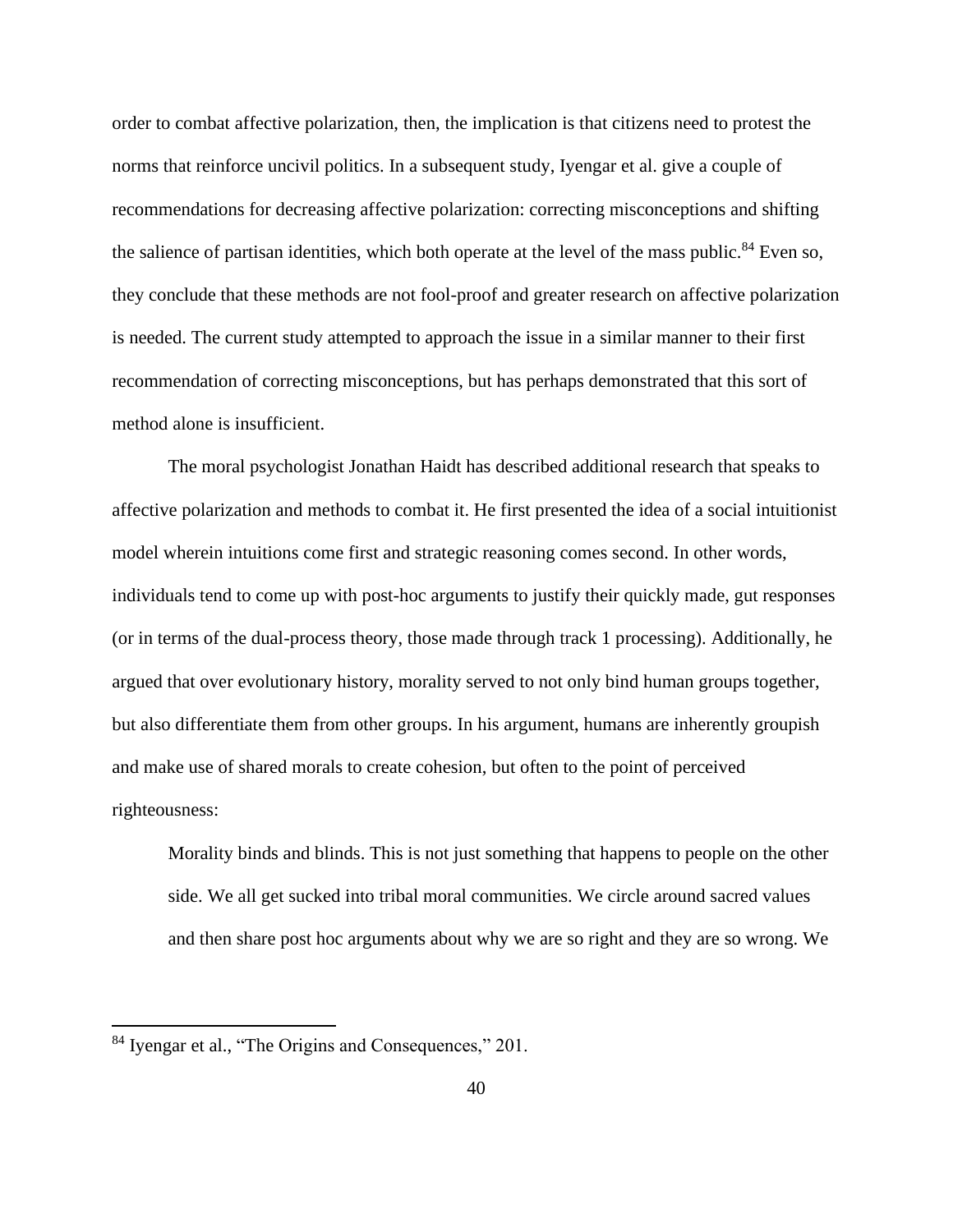think the other side is blind to truth, reason, science, and common sense, but in fact everyone goes blind when talking about their sacred objects.<sup>85</sup>

Thus, when approaching political groups as those that have shared morals, it is understandable why a phenomenon such as affective polarization exists.

Haidt goes on to more explicitly describe the underpinnings of political polarization by referencing the predominance of Manichaeism. Originating with the Persian prophet Mani in the third century, the main crux behind Manichaeism is the idea that life is battle between absolute goodness and absolute evil. As per Haidt, "if you think about politics in a Manichaean way, then compromise is a sin. God and the devil don't issue many bipartisan proclamations, and neither should you."<sup>86</sup> In addition to the decrease in cross-party friendships among politicians and the technology that allows us to operate within information silos, or "isolate ourselves within cocoons of like-minded individuals," Manichaeism has further propagated the sort of us-versusthem thinking that has contributed to affective polarization.<sup>87</sup>

How should scientists then respond? In order to combat this Manichaeism, Haidt has proposed opening one's heart: "If you can have at least one friendly interaction with a member of the 'other' group, you'll find it far easier to listen to what they're saying […] You may not agree, but you'll probably shift from Manichaean disagreement to a more respectful and constructive

<sup>85</sup> Haidt, *The Righteous Mind*, 364.

<sup>86</sup> Haidt, 362.

<sup>87</sup> Haidt, 363.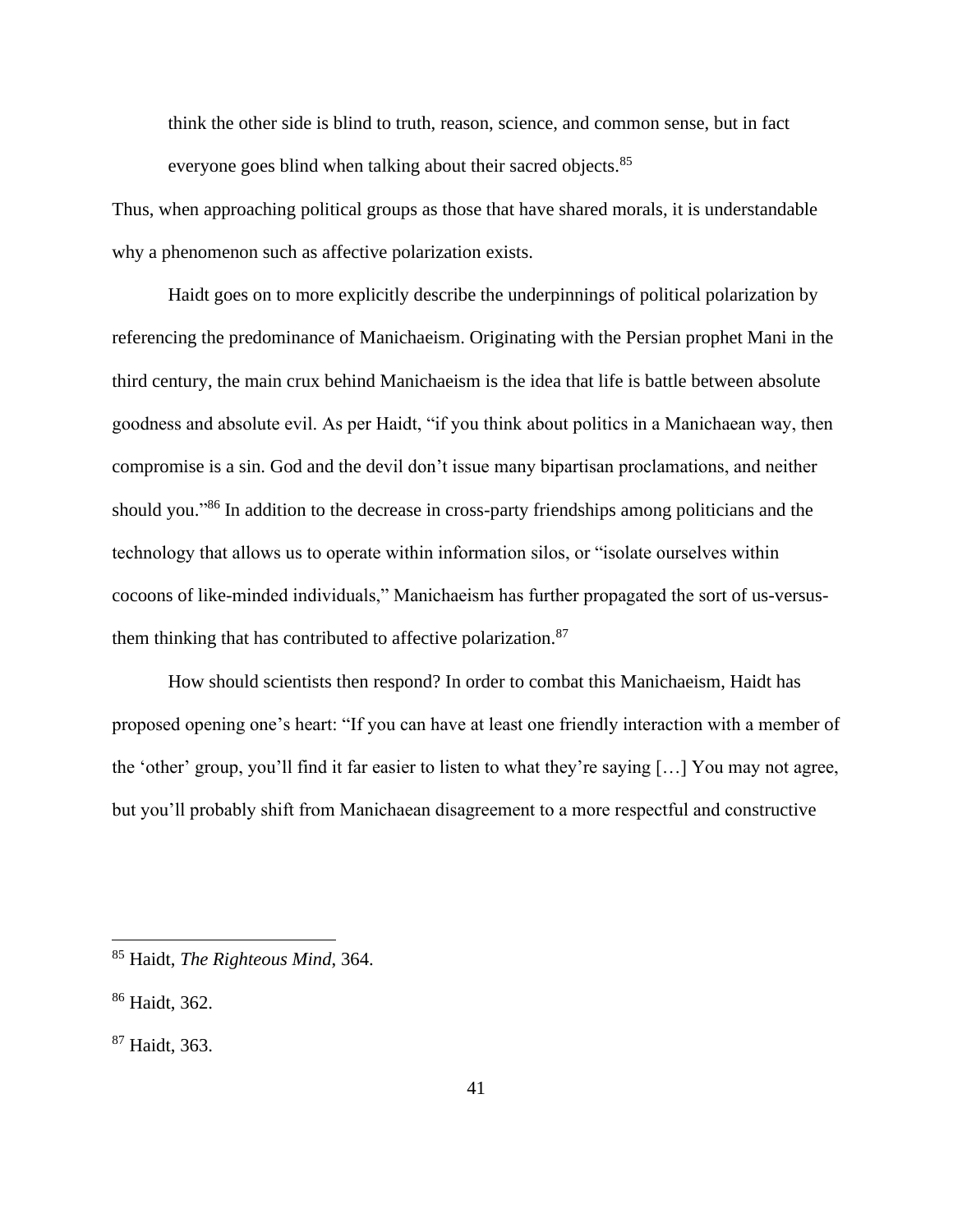yin-yang disagreement."<sup>88</sup> One caveat to this idea is described by the ultimate attribution error, which identifies four types of exceptions people make for individuals who don't fit within the expectation of an out-group.<sup>89</sup> As a result of these exceptions, the positive characteristics of that out-group individual do not extend to the larger group. However, in order to counteract affective polarization, perhaps the point stands that we need to more directly appeal to emotion, and not just focus on cognition when generating strategies. The null results of the current study, which solely measured the effect of accountability mechanisms on cognitive processes, may give further support to this idea. Then perhaps accountability and other debiasing techniques should be used to pursue the generation of cross-party friendships.

## *Motivated Reasoning & Cognitive Biases*

The present study does not search to demonstrate the existence of motivated reasoning, confirmation bias, or any other type of bias. The experiment design, independent variable, and dependent variables are not formatted to study these phenomena, but rather act upon the assumption that they already exist. As mentioned earlier, a large number of studies have delved into the influence of unconscious mental processes and motivation on human behavior and decision-making, whereas a relative paucity of research has focused on how to productively respond to the challenges often associated with them. Hence the current study has focused on the latter, while leaving the wealth of research on cognitive biases to speak for itself. One acknowledged limitation is that no explicit relationship between integrative complexity scores

<sup>88</sup> Haidt, 364.

<sup>89</sup> Pettigrew, "The Ultimate Attribution Error."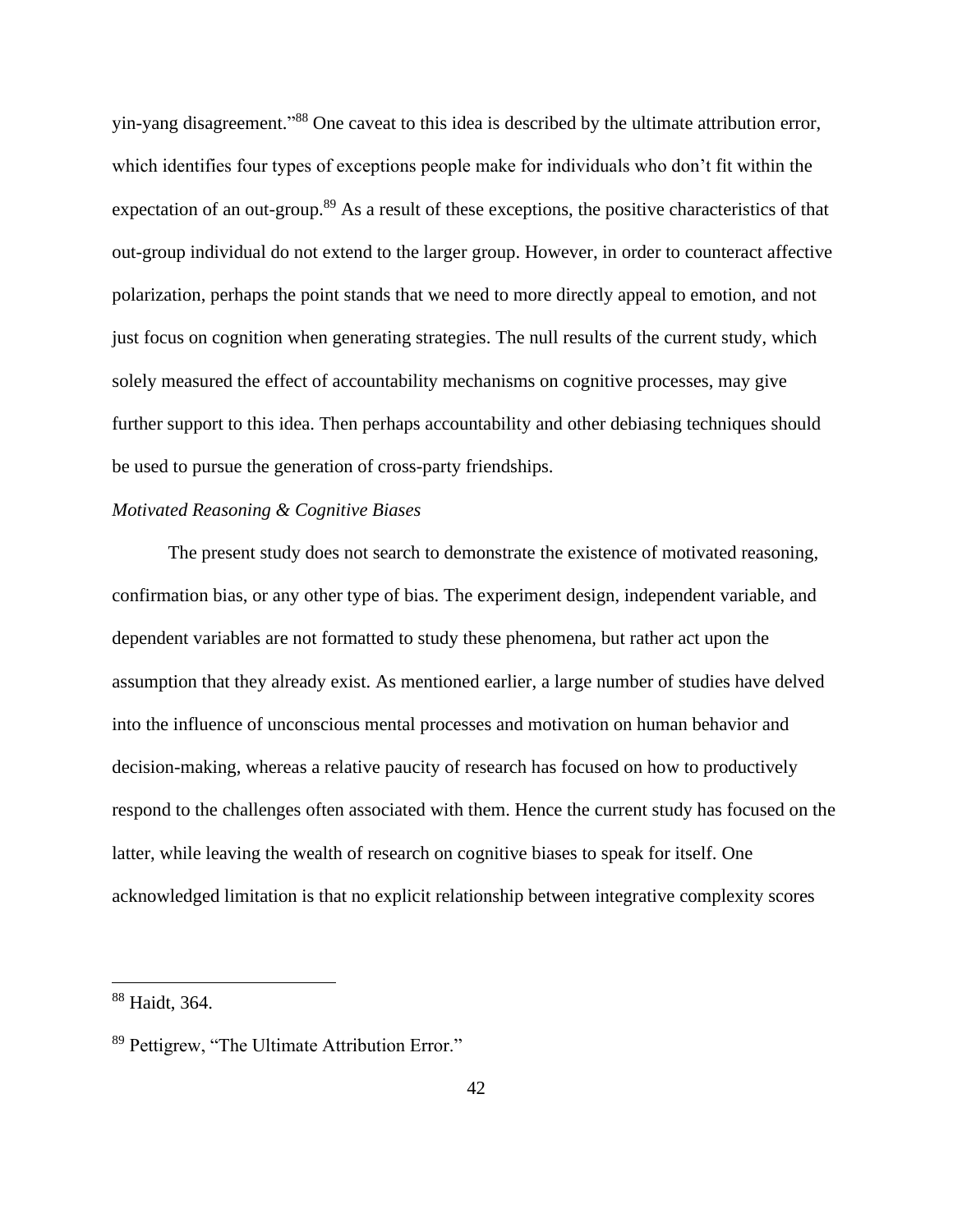and cognitive biases can presently be extrapolated upon. Regardless, there are some implications to discuss.

One such implication revolves around political knowledge. While it is measured, political knowledge is not part of the hypothesis, so it is important to be careful of fishing for effects. With this acknowledgement in mind, no inferences of causality will be made. However, the results related to political knowledge interestingly parallel research on political sophisticates being more prone to bias than other citizens.<sup>90</sup> Once again the current study does not explicitly measure bias, but Suedfeld, Tetlock, and Streufert may have found statistical correlations between integrative complexity and debiasing mechanisms.<sup>91</sup> Thus, while only modest inferences can be comfortably made, the potential relationship between political sophisticates' degree of integrative complexity and motivated reasoning is worth discussion. One other caveat that should be acknowledged before delving into this discussion is that the measure of political knowledge, while closely related to sophistication, does not entirely measure the concept. A full measure of political sophistication also commonly includes elements like attention to and interest in politics, and, as the present research did not measure or control for those elements, any implications have limited scope.

That said, the results of the t-test by political knowledge indicate that those who are most politically knowledgeable (n=73) have on average significantly lower integrative complexity scores. Interestingly, when looking closely at the mean score of integration for those most

<sup>90</sup> Taber, Cann, and Kucsova, "The Motivated Processing of Political Arguments."

<sup>&</sup>lt;sup>91</sup> Lilienfeld, Ammirati, and Landfield, "Giving Debiasing Away."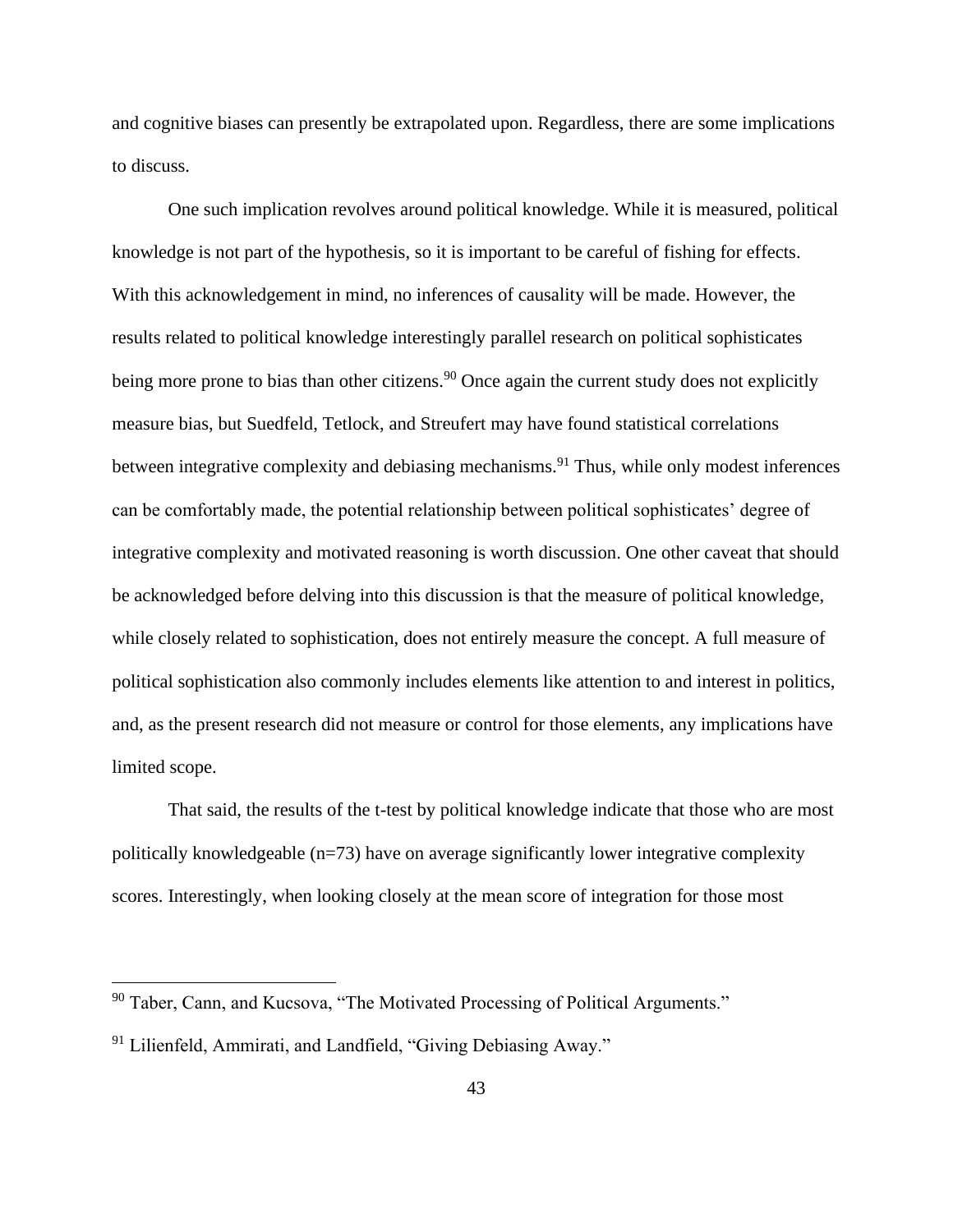politically knowledgeable, the actual mean is 0 (see table 6). As a reminder, integration refers to the creation of complex connections between differentiated dimensions and/or perspectives and is indicated by a score of 4 or higher. In essence, the mean value of zero indicates that none of the participants in the highest political knowledge category received the score of 4. Beyond political sophistication, these results may be reminiscent of the general finding that individuals who are more intelligent may be more prone to bias, as they are better able brainstorm plausible or "reasonable" rationalizations and justifications.<sup>92</sup> In other words, it would make sense that high political knowledge would correlate with low integrative complexity, particularly if low integrative complexity is turn is correlated with confirmation bias.

Another implication of the null result on motivated reasoning is related to what is known as "hot" cognition. Underpinning this concept is the idea that "all social processing is affectively charged and prone to biases."<sup>93</sup> Lodge and Taber describe the act of information processing as a sequence that begins with a stimulus, moves through affective and then cognitive mediators, and ultimately can, but not necessarily will, lead to evaluations of political objects and conscious deliberation.<sup>94</sup> The word "hot" specifically refers to the affective charge that is initially attached to the information processing before it sequences through to the cognitive mediators. In turn, the main idea that derives from the hot cognition hypothesis is thus, "all political objects that have

 $92$  West, Meserve, and Stanovich, "Cognitive Sophistication."

<sup>&</sup>lt;sup>93</sup> Redlawsk, "Hot Cognition or Cool Consideration."

<sup>94</sup> Lodge and Taber, *The Rationalizing Voter*.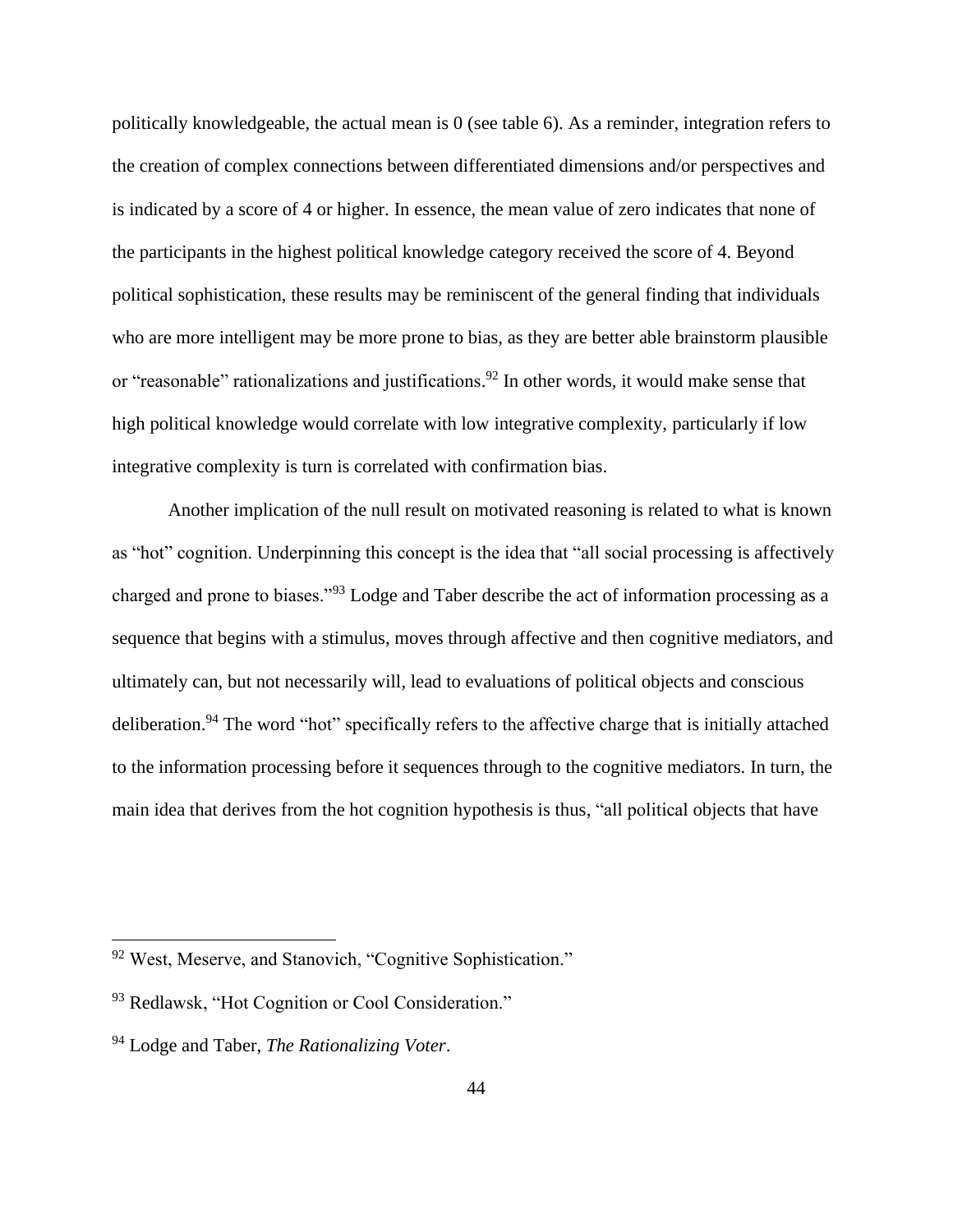been thought about in the past are tagged to positive and/or negative feelings."<sup>95</sup> The implications for the present study thus are that issues that are especially politically salient—like abortion—cannot bypass the impact of affect, or in more colloquial terms, the impact of how something subjectively feels. This obviously contrasts with the "cool" consideration endorsed by rationality, but more importantly implies that the biases associated with affect cannot be avoided without explicit acknowledgment of those biases in the attempt to correct for them.<sup>96</sup>

Taken as a whole, it would appear several unconscious processes underlie the evaluation of political issues. This is further cemented by the following:

Because […] biases favoring the retrieval of affectively congruent thoughts and feelings operate below awareness, the conscious, systematic construction of beliefs, attitudes, and intentions is necessarily dependent on those considerations and feelings that have been made available through unconscious processes. When called on to make an evaluation, state a preference, recount or justify an opinion, conscious introspection will not have access to the operative unconscious casual processes or many of the considerations that entered the decision stream unconsciously.<sup>97</sup>

This indicates that any attempt to correct for biases in information processing and decision making, particularly those related to motivated reasoning and confirmation bias within political contexts, cannot ignore affect in order to be successful. As the current study did not control for

<sup>&</sup>lt;sup>95</sup> Lodge and Taber, 60.

<sup>96</sup> Redlawsk, "Hot Cognition or Cool Consideration."

<sup>97</sup> Lodge and Taber, *The Rationalizing Voter*, 24.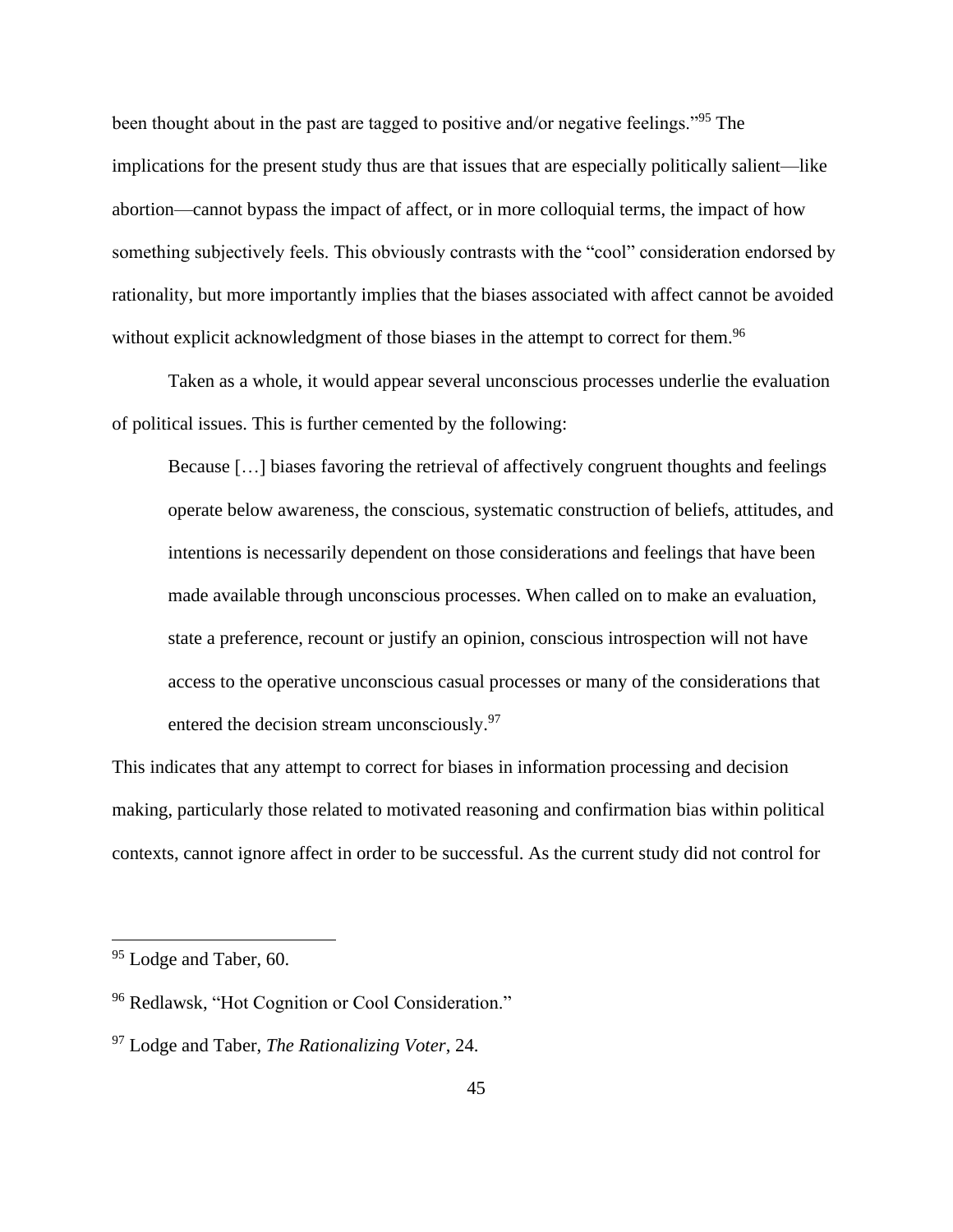elements related to affect, the null hypothesis may provide support for the idea that motivated reasoning cannot be mitigated without a more holistic approach of the individual.

## *Theories of Democracy*

An incongruence between ideals of human behavior and decision-making and the demonstrated lack of thought complexity is immediately apparent. This is particularly true for the ideals of behavior pertaining to American democracy, political science, and conflict resolution. The null results perhaps serve to temper any foregone conclusions. Even so, the various implications are necessary to reflect upon when considering the theories of deliberative and actualized democracy and their respective assumptions.

Returning to a discussion of actualized democracy, Moghaddam posits that in order to reify democratic actualization, individual-level processes must occur in which democratic citizens develop particular social skills. These were the statements outlined previously, including but not limited to "I could be wrong" and "I must seek to understand those who are different from me."<sup>98</sup> Given the tenacity of preexisting beliefs and often blinding role of group membership, how can these skills be learned? The results of this study seem to corroborate the idea that teaching these skills is exceptionally difficult. Thankfully, Moghaddam does provide some insight to this issue. When discussing open-mindedness—a feature that is particularly fundamental to actualization—Moghaddam references an alternative interpretation that defines it as subject to motivation instead of a static personality trait. If thinking is goal-oriented, it follows that open-mindedness can vary across situations as goals themselves can be "turned on or off by

<sup>98</sup> Moghaddam, *The Psychology of Democracy*, 51.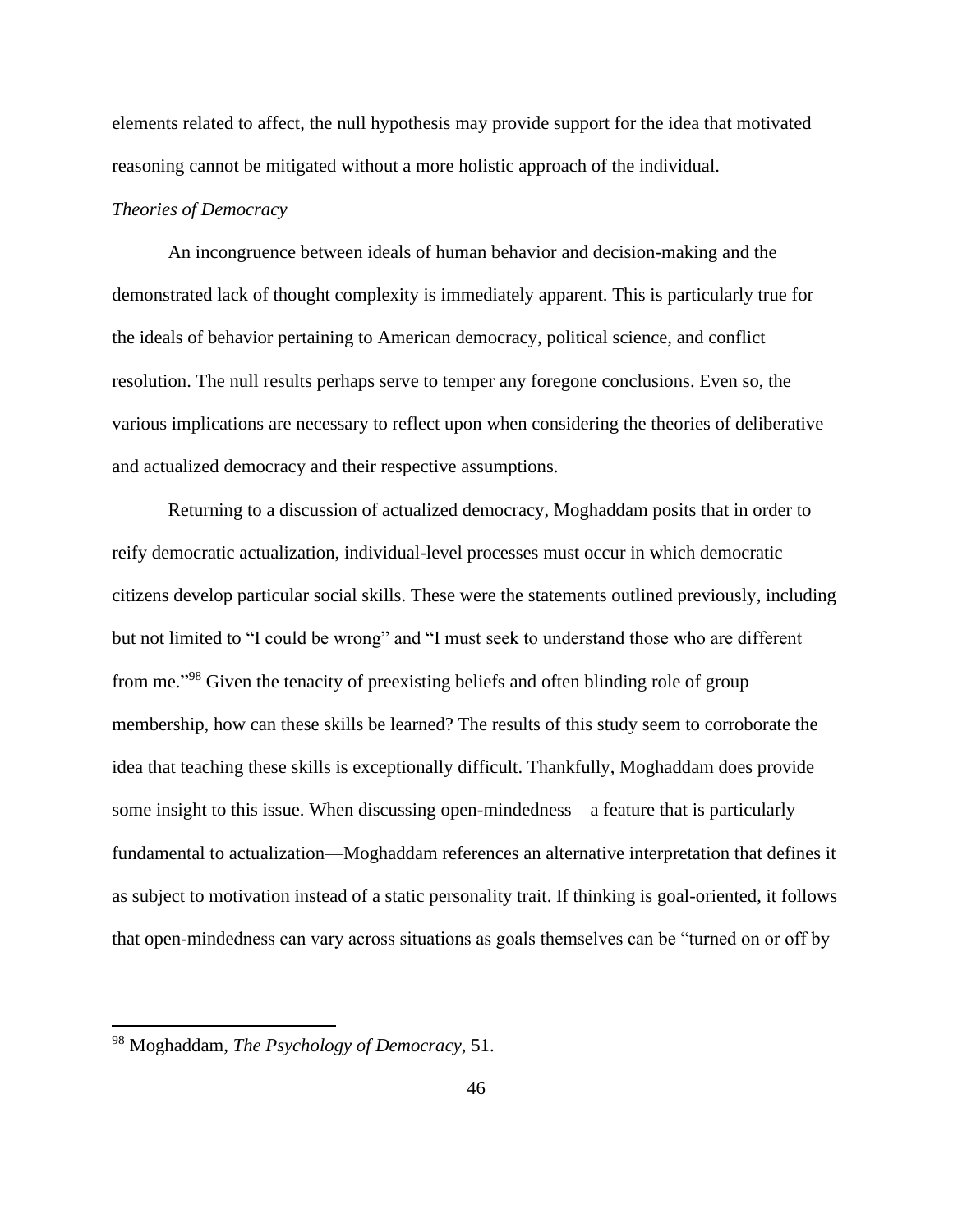situational and other factors."<sup>99</sup> For better or for worse, open-mindedness can theoretically be encouraged—or discouraged—, which provides a potential entry point for teaching these skills. That said, null results of this study imply that open-mindedness is not a simple phenomenon to foster.

Regarding deliberative democracy, Fishkin may have had a point when contending that "we seem to face a forced choice between politically equal but relatively incompetent masses and politically unequal but relatively more competent elites."<sup>100</sup> In other words, with the rise of mass political primaries, the process of deliberation seems to have weakened, but the equally unappealing alternative is to return to a process of candidate selection in which the average citizen has no sway. While Fishkin presents this dilemma as an introduction to the idea of a deliberative opinion poll, it also speaks to the greater concern of how to encourage deliberation among citizens and simultaneously maintain political equality. As Fishkin states later, "our subject is how to achieve deliberative democracy; how to include everyone under conditions where they are effectively motivated to really think about the issues."<sup>101</sup> Similar to the situation with actualized democracy, the null hypothesis of the current study indicates that achieving deliberative democracy is not a simple task. Furthermore, even if researchers are able to demonstrate an increase in the presence of considered opinions, it is difficult to confirm whether deliberation has been internalized or is merely a short-lived reaction to the research context.

<sup>99</sup> Moghaddam, 50.

<sup>100</sup> Fishkin, *Democracy and Deliberation*, 1–2.

<sup>101</sup> Fishkin, *When the People Speak*, 1.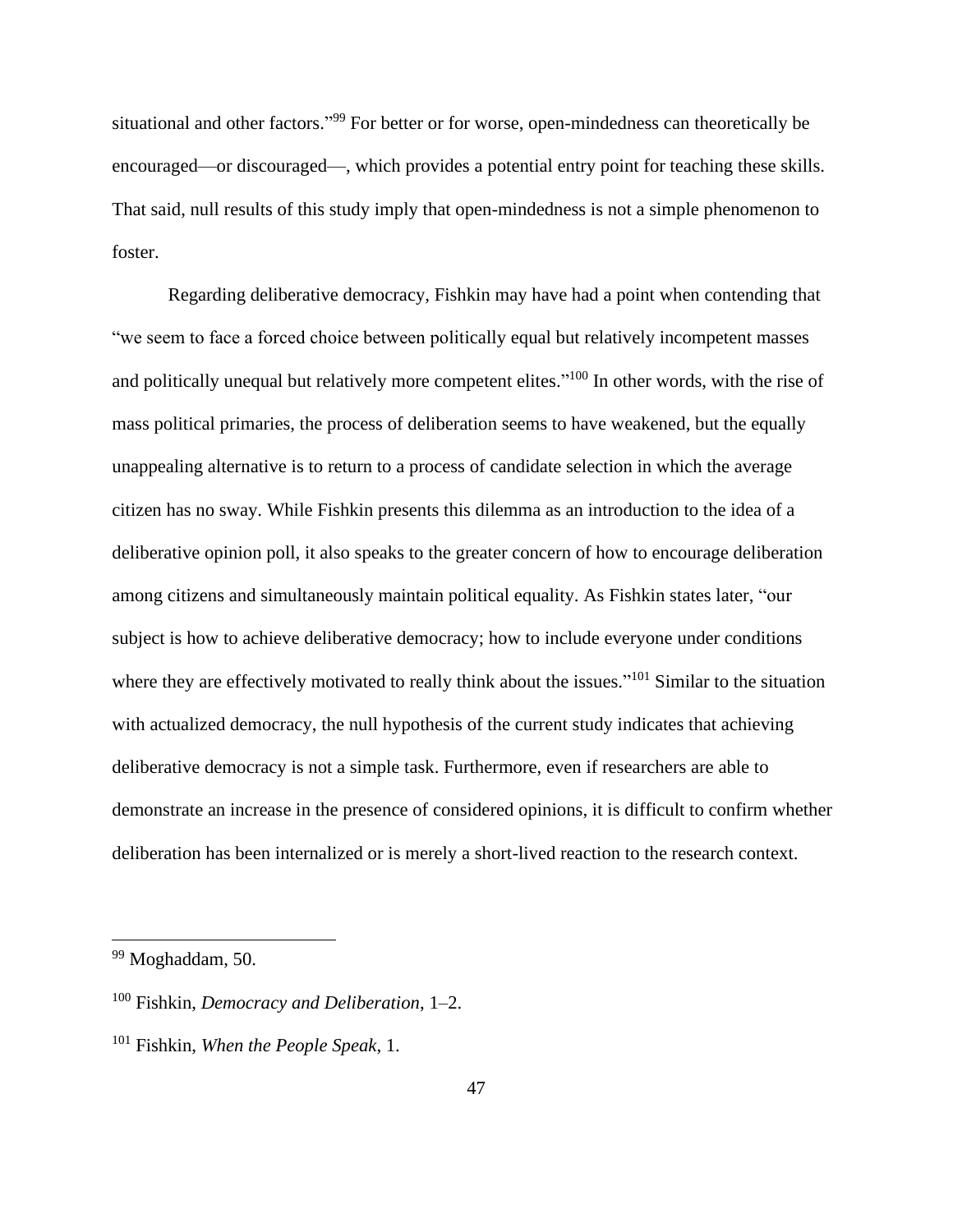Thus, the promotion of considered opinions and, subsequently, deliberative democracy will require more effort than a one-off research study.

#### **Limitations**

While the present study has potentially noteworthy implications for the American political sphere and conflict resolution, there are several limitations that should be acknowledged. To begin, the study did not control for education, occupation, or ideology (such as the pro-choice/pro-life distinction). These variables were not explicitly related to the hypothesis and thus were left out of the experimental design, but nonetheless may have had an effect on the data that is retroactively impossible to measure. Additionally, since the study did not explicitly account for, nor measure, bias, no definite relationship between integrative complexity, motivated reasoning, and affective polarization be delineated.

Another limitation was related to the translation of the accountability method into an online context. In previous studies, the physical presence of study participants meant that it was feasible to facilitate discussions between them. In the present study, accountability was induced by falsely telling participants they would have to participate in online discussion. In order to avoid making the fact that this was a deception less salient, the AMT study description, initial informed consent, and survey script were all worded very carefully. Nonetheless, participants may not have been convinced, meaning there would not have been sufficient pressure to justify one's opinion, at least not in a way that would result in statistically significant differences in integrative complexity due to the intervention.

Other limitations are related to how the participants were sourced. Even though the AMT task was not exceptionally descriptive, the fact that it specifically mentioned abortion may have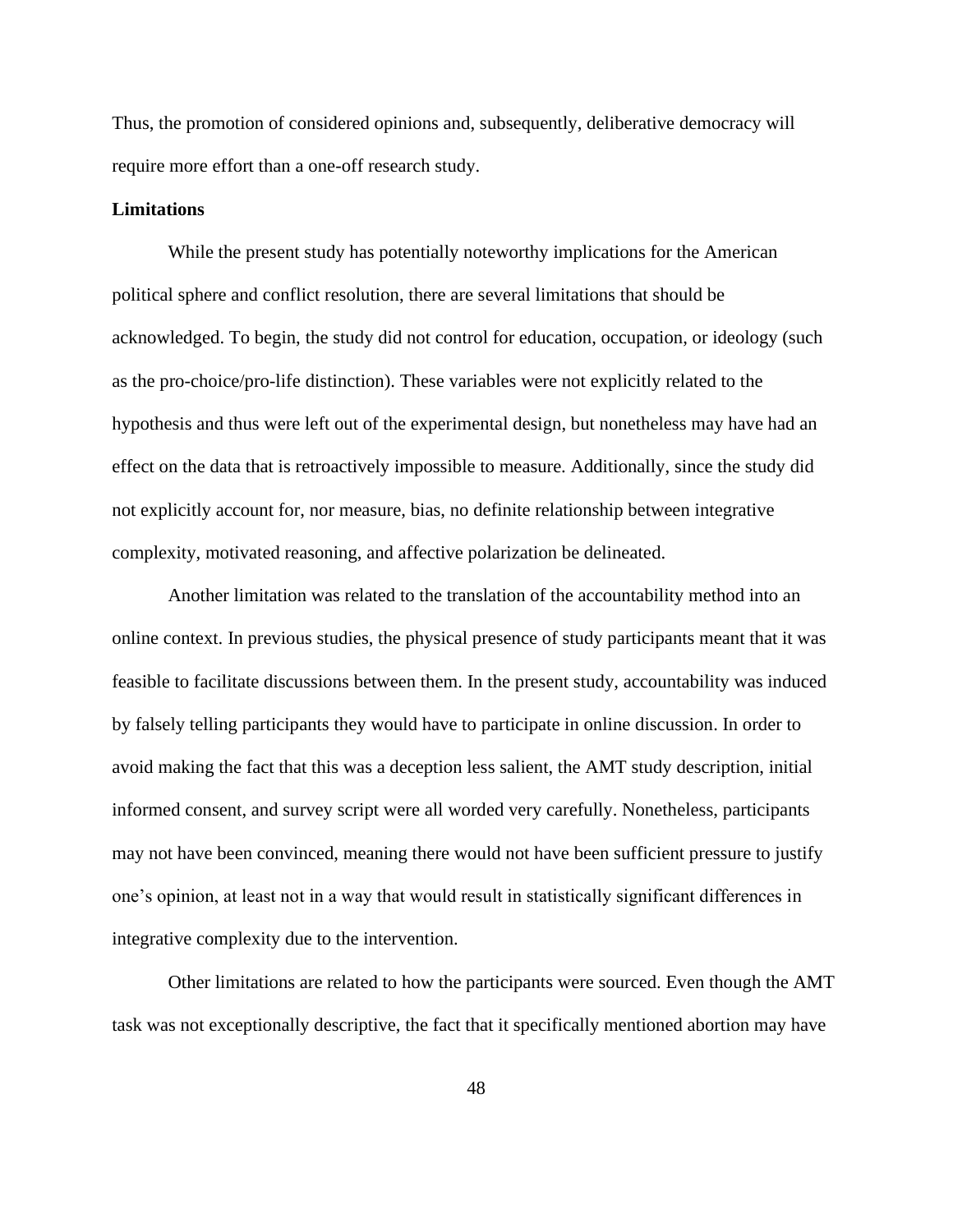resulted in a self-selection bias, wherein individuals who already had strong opinions were more likely to respond. There are likewise caveats due to self-reporting, as researchers need to rely on the presumption that participants are responding honestly. Of SurveyMonkey's 329 respondents, the average time spent on the survey was 4 minutes and 37 seconds, with a 72% completion rate. This short time frame throws doubt onto the amount of thought and concentration participants actually spent on their answers. For context, this statistic is an average that includes all respondents, even those who skipped the abortion paragraph prompt (and thus did not have their answers collected). For those who did finish the survey, it can reasonably be assumed that the unscorable, one-worded answers took much less time to complete than the paragraphs with multiple sentences, which may account for the four minute average time of completion. All in all, while more rigorous crowdsourcing platforms specifically geared toward research do exist, the current study was limited to Amazon Mechanical Turk and SurveyMonkey.

#### **Recommendations**

Based on these factors, future scientific studies should take a few items into account when further testing debiasing strategies in the online context. For integrative complexity specifically, some sort of mechanism external to the participant that provides more explicit pressure to perform adequately would serve well in generating more thought-out answers. Of course, there is a danger of exerting too much pressure and creating a contrived environment, so researchers should simultaneously be careful to not coerce or unduly stress participants. Regarding accountability, an experiment design that truly involves a group discussion portion may provide more legitimate pressure and expectations of justification requirements.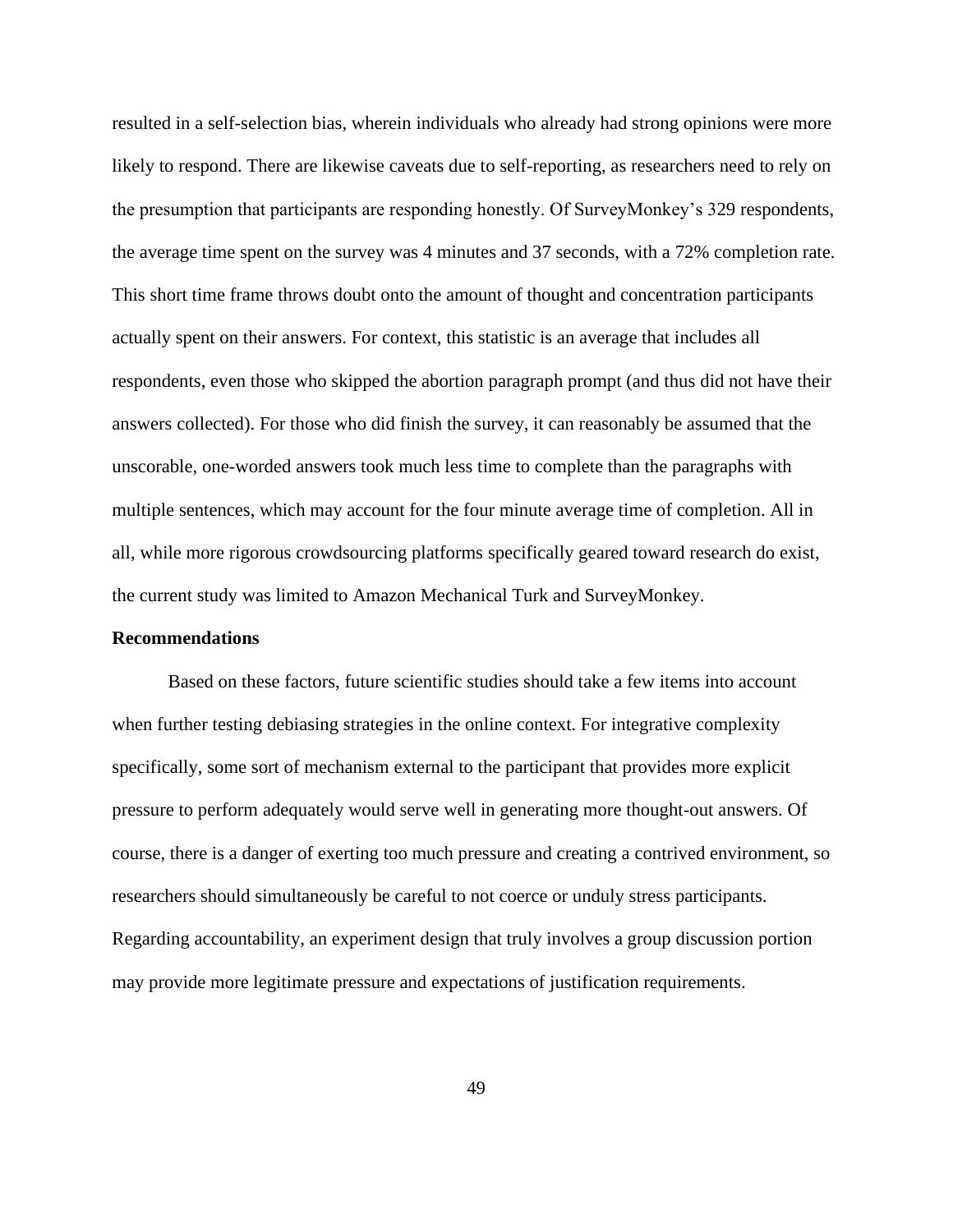Another option is to repeat the study exactly as is to test for replicability, with the caveat that at least one additional coder is a mandatory revision in order to generate higher interrater reliability; after all, the more studies that report the same null finding, the better researchers can ascertain optimal conditions for successful debiasing. Alternatively, a third option is to repeat the study but with more rigor and dependent variables. Researchers could perform something similar to Colombo, who looked into the additional measure of argument strength.<sup>102</sup> On the same vein, researchers could explicitly measure biases as well and look into whether low integrative complexity scores and biases are correlated.

An ideal experiment would address both the generalizability of debiasing interventions beyond specific domains as well as their ultimate longevity. To do so, participants would have to agree to return and participate in further tests months, even years, later. Another interesting dimension to consider may be the difference between children and adults, and whether children are more receptive to debiasing strategies. After all, debiasing will most effectively generate positive outcomes when its effects are manifested outside of the immediate laboratory and/or research context.

<sup>102</sup> Colombo, "Hearing the Other Side."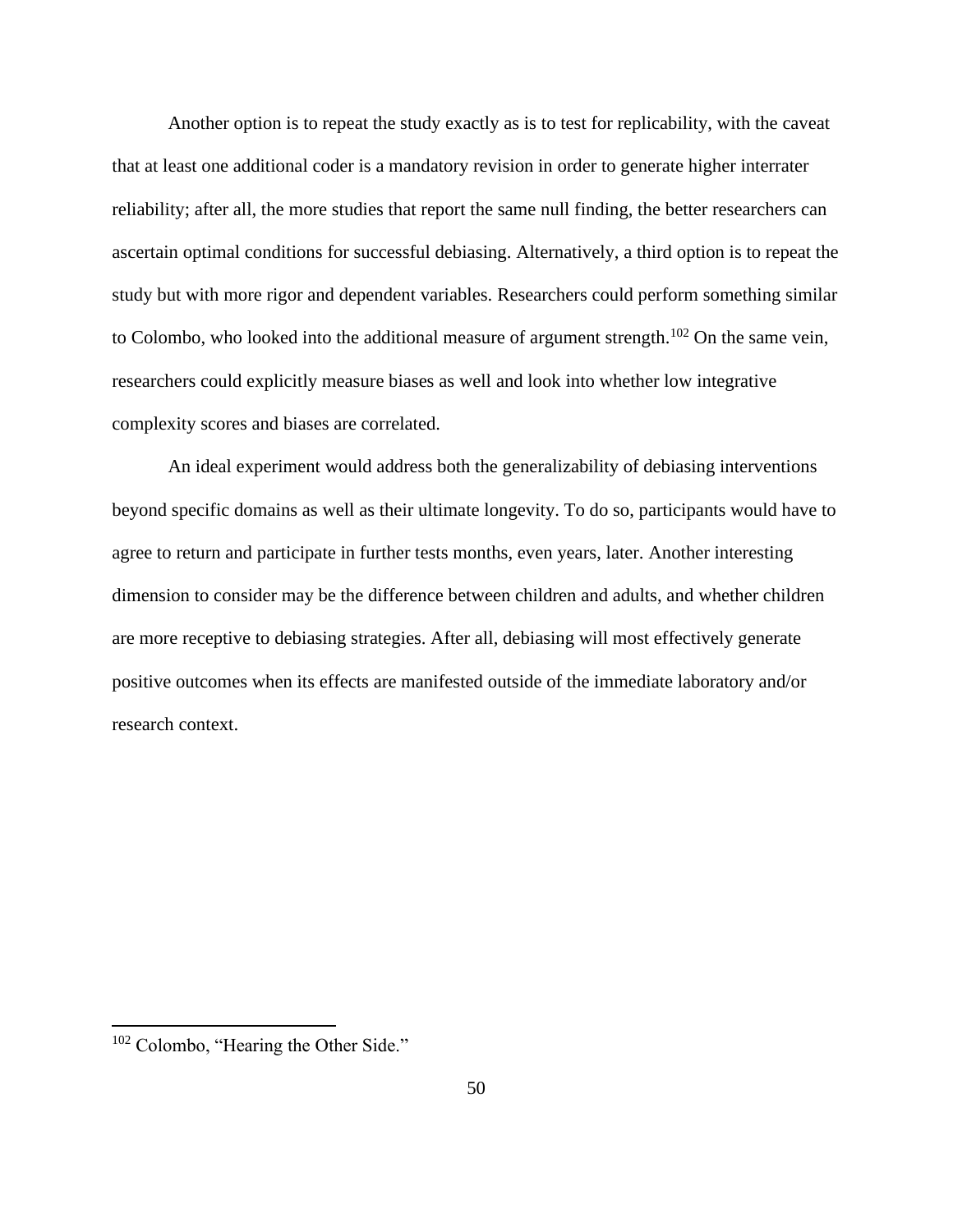## **CONCLUSION**

In sum, these results do not explicitly speak to what works well in reducing cognitive biases observed within the American political context. It does, however, give us an idea of what does *not* work, and additionally helps confirm that the encouragement of considered opinions is complex and likely necessitates a holistic, multi-pronged approach. Based on the null results of the study, one suggested approach is to move beyond cognitive strategies alone and explicitly account for situational factors and affect.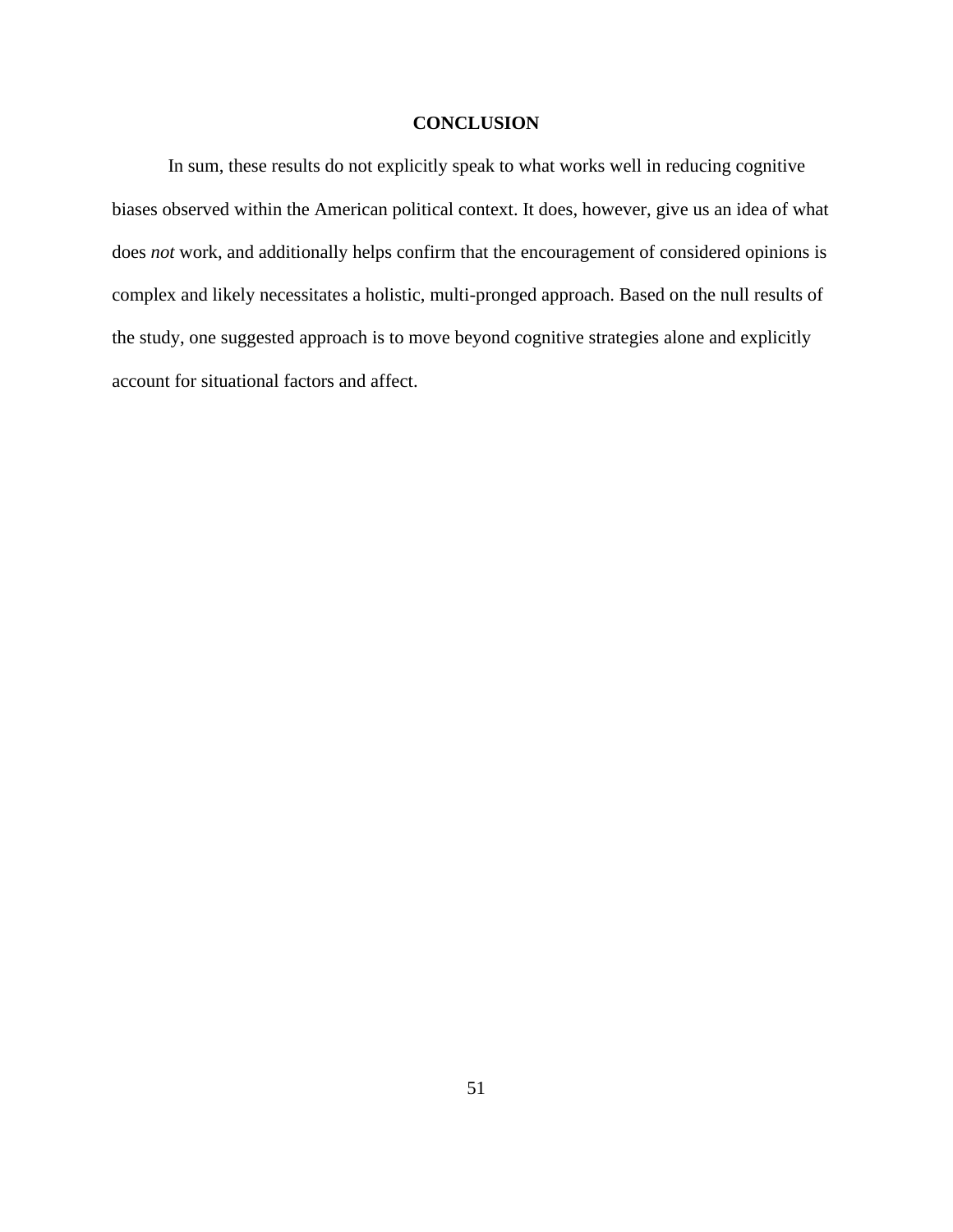# **APPENDIX: Survey, Informed Consent, and Debrief Scripts**

## **SurveyMonkey Survey Script**

[Title:] Abortion Survey

[Informed consent goes here]

\*I have read the description of the study and I agree to participate.

- Yes
- $\bullet$  No

# **[Note: If participants click no, they will be directed to separate page that says:**

"You are seeing this page because you have chosen not to participate. Thank you for your time spent considering this survey. Please return to Amazon Mechanical Turk and enter "Do not consent" in the box asking for the code. Please note that this is *not* the code for finishing the survey, but instead indicates to the research team that you chose not to participate." **NOTE: If you clicked yes, the survey questions will begin after this page. You will be unable to go back to edit previous pages after you click "Next" at the bottom of each page. You may exit at any time (see the top right of the page), though note you will not receive a code if you do so before the end of the questionnaire.**

[Note: Questions 1 – 9 will be randomized; another note, the survey is formatted to show one question per page, and there will be no question numbers on the actual survey; all questions are required (indicated with an asterisk) though participants have a "prefer not to say" option for the multiple choice and otherwise can write anything in response to the other questions, e.g. "I don't want to answer"

[1)] \*Please indicate your race.

- Asian
- Black/African American
- Hispanic/Latinx
- Native American/American Indian
- Pacific Islander
- White/Caucasian
- Prefer not to say
- Other (Please specify)

[Note: answer order will be randomized, except last two options]

[2)] \*Please indicate your age.

- Under 18
- $18-24$
- $25-34$
- $35-44$
- 45-54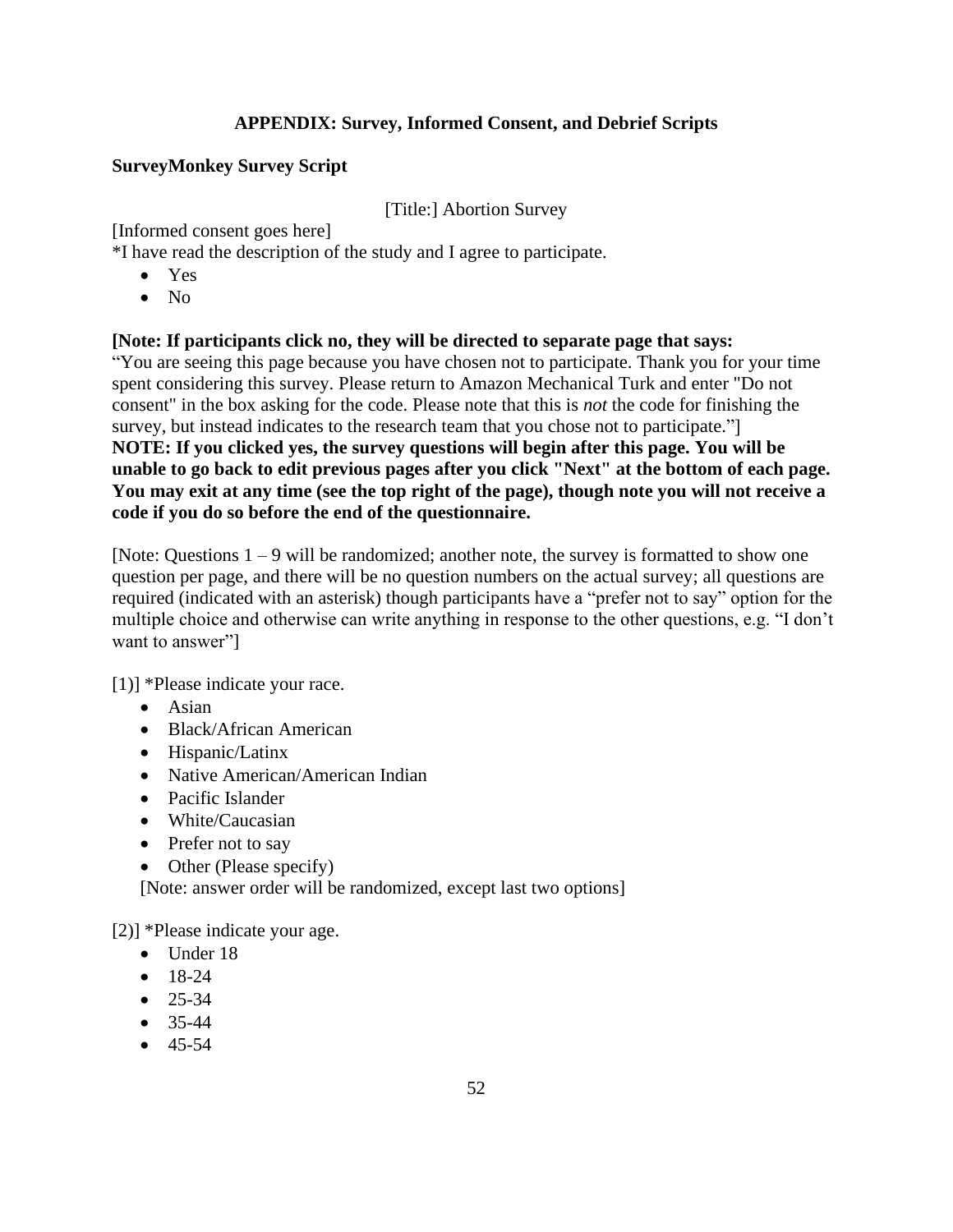- 55-64
- 65 or older
- Prefer not to say

[Note: answer order will be flipped for every respondent, except last option]

[3)] \*Please indicate your gender.

- Male
- Female
- Prefer not to say
- Other (fill in the blank)

[Note: answer order will be flipped for every respondent, except last two options]

[4)] \*Please indicate your partisanship.

- Democrat
- Leaning Democrat
- Independent
- Leaning Republican
- Republican
- Prefer not to say
- Other (fill in the blank)

[Note: answer order will be flipped for every respondent, except last two options]

[5)] \*Do you happen to know what job or political office is now held by Mike Pence?

[6)] \*Whose responsibility is it to determine if a law is constitutional or not...is it the president, the Congress, or the Supreme Court?

[7)]\* How much of a majority is required for the *U.S.* Senate and House to override a presidential veto?

[8)]\* Do you happen to know which party had the most members in the House of Representatives in Washington *before* the last election?

[9)]\* Would you say that one of the parties is more conservative than the other at the national level? Which party is more conservative?

# [**Treatment condition:**]

The abortion debate is the ongoing controversy surrounding the moral, legal, and religious status of induced abortion, a medical or surgical procedure that deliberately ends a pregnancy before an embryo or fetus is born. The sides involved in the debate are the self-described "pro-choice" and "pro-life" movements. "Pro-choice" emphasizes the right of women to decide whether to terminate a pregnancy and argues that access to safe, legal abortions is a human right. "Pro-life"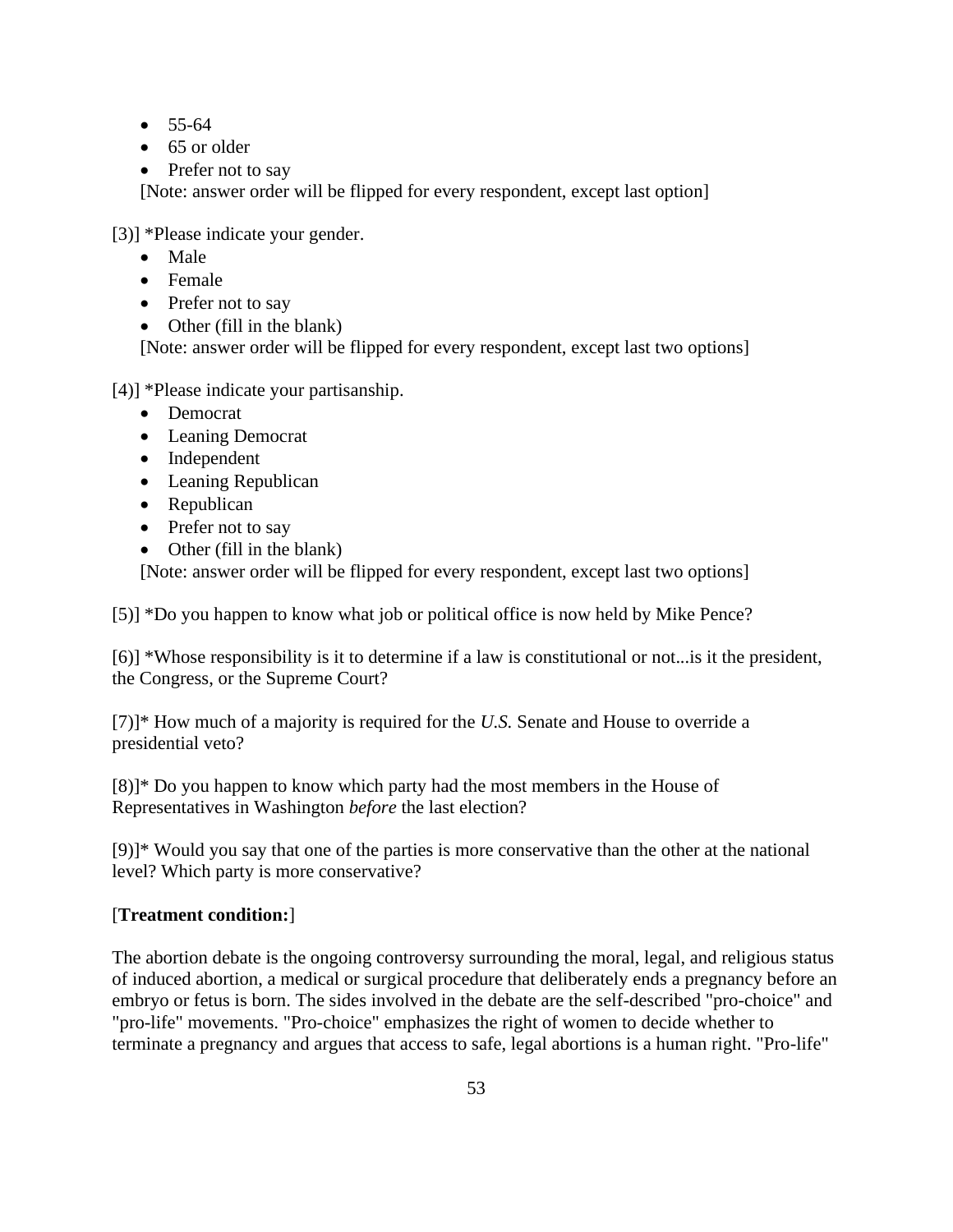typically objects to the practice for religious or ethical reasons and emphasizes the right of the embryo or fetus to gestate to term and be born.

[10)]\* We are investigating how people think about controversial social issues. In a paragraph of 4-5 sentences, please share your thoughts, feelings, and/or opinions on abortion. At the end of this questionnaire, you will be provided a link to an online forum where you will explain and justify your position to another study participant.

# [**Control condition:**]

The abortion debate is the ongoing controversy surrounding the moral, legal, and religious status of induced abortion, a medical or surgical procedure that deliberately ends a pregnancy before an embryo or fetus is born. The sides involved in the debate are the self-described "pro-choice" and "pro-life" movements. "Pro-choice" emphasizes the right of women to decide whether to terminate a pregnancy and argues that access to safe, legal abortions is a human right. "Pro-life" typically objects to the practice for religious or ethical reasons and emphasizes the right of the embryo or fetus to gestate to term and be born.

[10)]\* We are investigating how people think about controversial social issues. In a paragraph of 4-5 sentences, please share your thoughts, feelings, and/or opinions on abortion.

# **NOTE: This is the last survey question. Once you move forward you will be unable to return to this page.**

[Debrief]

\*I have been debriefed about the purpose of the study and I still agree to participate.

- Yes
- No

**NOTE: This is the end of the survey. Please go to the next page to receive a code. If you clicked no, your responses will be removed from the study, though you will still receive a code for answering the questions.**

Thank you for your participation! Here is the code for finishing the survey:

[Code -see 20 options below; will be randomly provided to participant]

Please enter this code into Amazon Mechanical Turk to receive credit.

[Randomly generated codes:

Drv5RZFHX6, DqH9NSpytI, fn2kKQOB1I, A9HyYHWTIB, nFX2PjDGw2, HV8BWNNKeW, euPW88qXny, AQ5lgu2IUD, YAQn1hXmlQ, Xa8IJnMFAJ, DIyWWKHXK6, F9FfWevDBy, ScOkAE4qFa, kxDccBLMeg, ECltbaLKvA, iWJ2MGCg9X, BsaLbuTrJb, xTijXh1UMy, gS7C8Svyi4, qJqXvK7AKZ]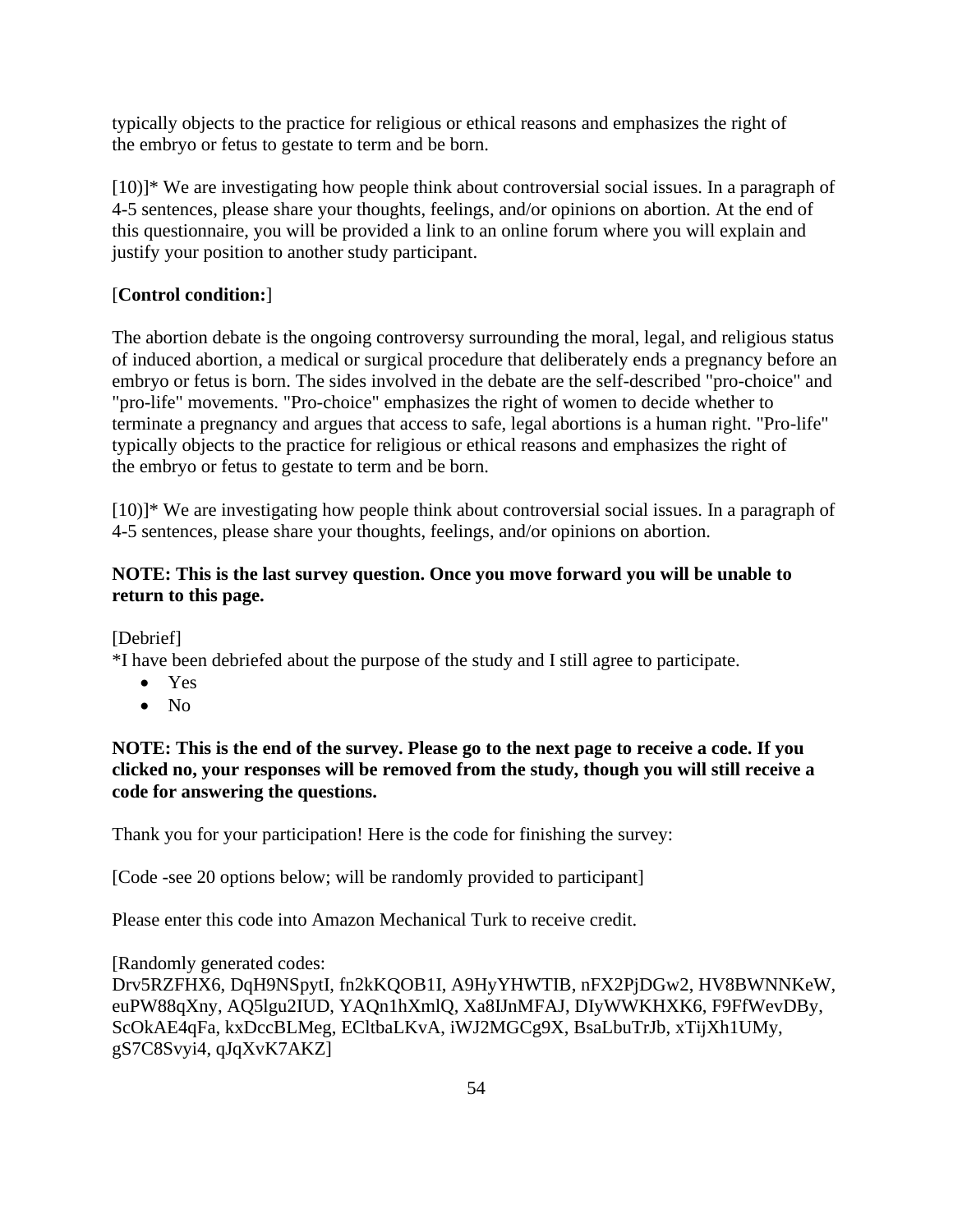# **Coding Key**

Please indicate your race.

- 1. Asian
- 2. Black/African American
- 3. Hispanic/Latinx
- 4. Native American/American Indian
- 5. Pacific Islander
- 6. White/Caucasian
- 7. Prefer not to say
- 8. Other (Please specify)

Please indicate your age.

- 1. 18-24
- 2. 25-34
- 3. 35-44
- 4. 45-54
- 5. 55-64
- 6. 65 or older
- 7. Prefer not to say

Please indicate your gender.

- 1. Male
- 2. Female
- 3. Prefer not to say
- 4. Other (fill in the blank)

Please indicate your partisanship.

- 1. Democrat
- 2. Leaning Democrat
- 3. Independent
- 4. Leaning Republican
- 5. Republican
- 6. Prefer not to say
- 7. Other (fill in the blank)

Political knowledge questions: 1 for correct, 0 otherwise

Do you happen to know what job or political office is now held by Mike Pence? Vice President

Whose responsibility is it to determine if a law is constitutional or not...is it the president, the Congress, or the Supreme Court? Supreme Court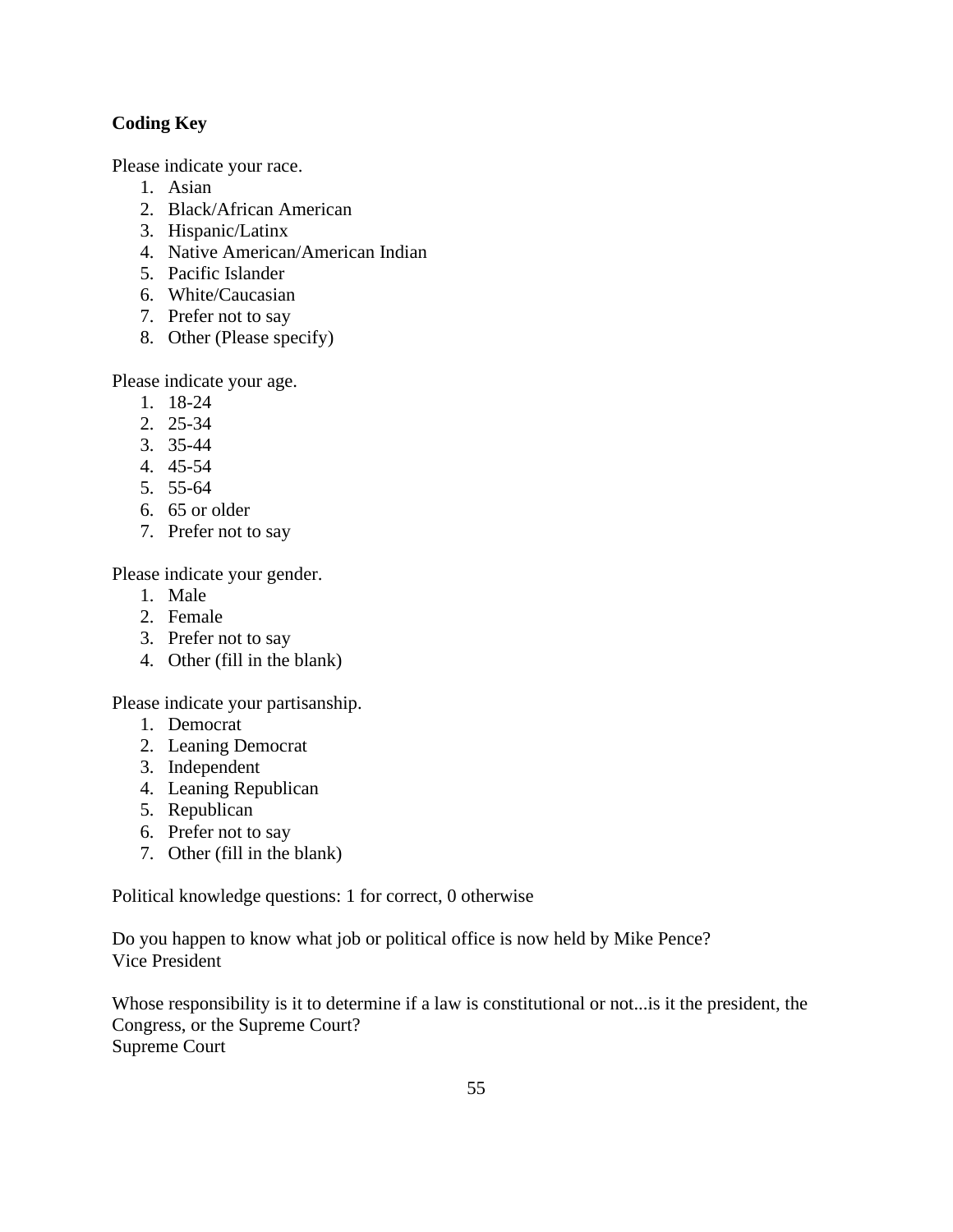How much of a majority is required for the *U.S.* Senate and House to override a presidential veto? 2/3

Do you happen to know which party had the most members in the House of Representatives in Washington *before* the last election? Republican

Would you say that one of the parties is more conservative than the other at the national level? Which party is more conservative? Republican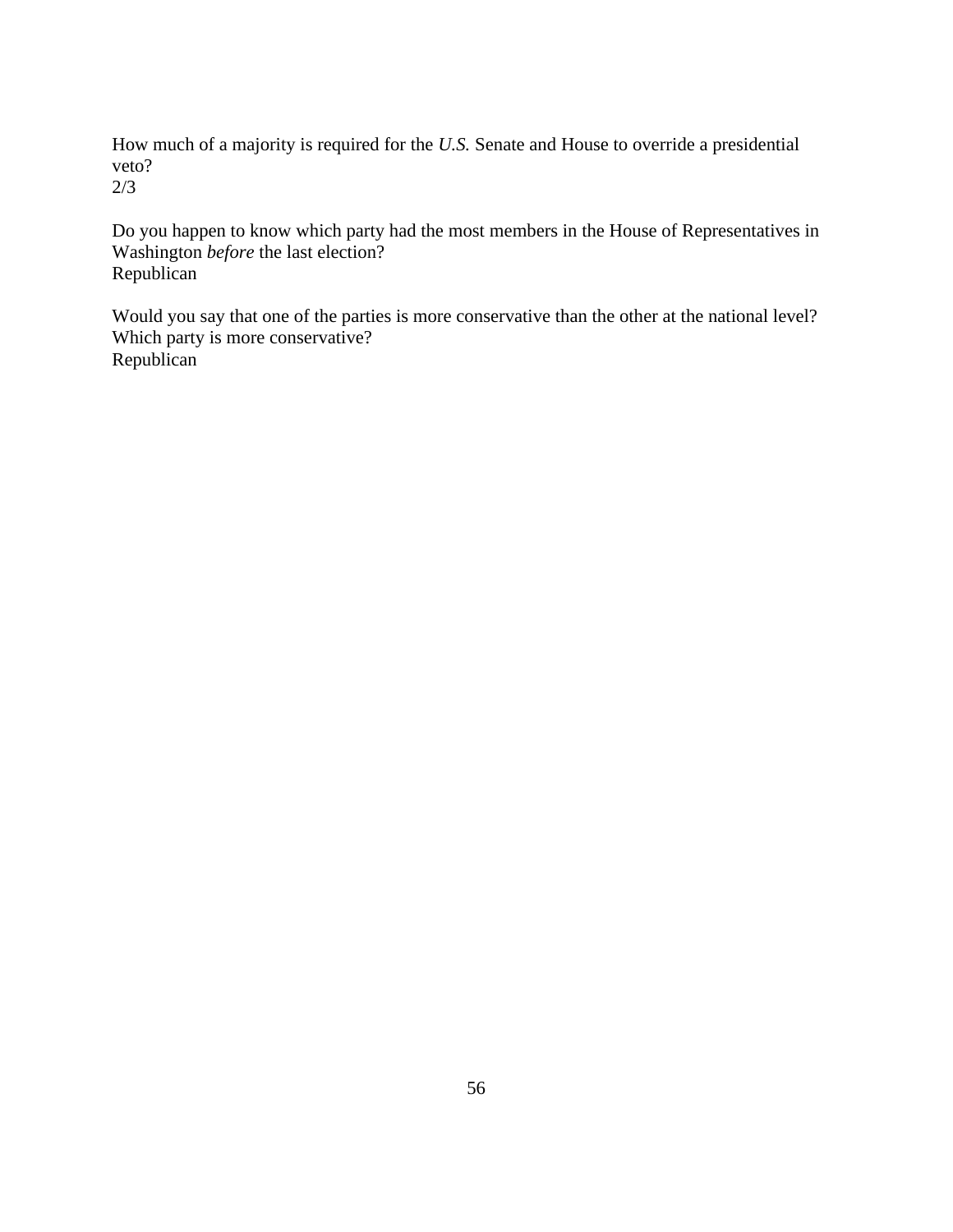# **Amazon Mechanical Turk Survey Script**

Title: Answer Questions About Abortion

Description: We are testing survey questions about abortion. In order to see if they work, please answer honestly.

Keywords: survey, questionnaire, demographics, short answer, abortion

Reward per response: \$0.50

Number of respondents: 250

Time allotted per Worker: 30 minutes

Survey expires in: 60 days

Auto-approve and pay Workers in: 3 days

Select the link below to complete the task. When prompted by SurveyMonkey, enter the following password to access the task:

#### 8909185067

At the end, you will receive a different code to paste into the box below to receive credit. More details regarding informed consent will be available after following the link, prior to beginning the task.

**Make sure to leave this window open as you complete the task.** When you are finished, you will return to this page to paste the code into the box.

Survey link https://www.surveymonkey.com/r/D78XCMB

Provide the survey code here: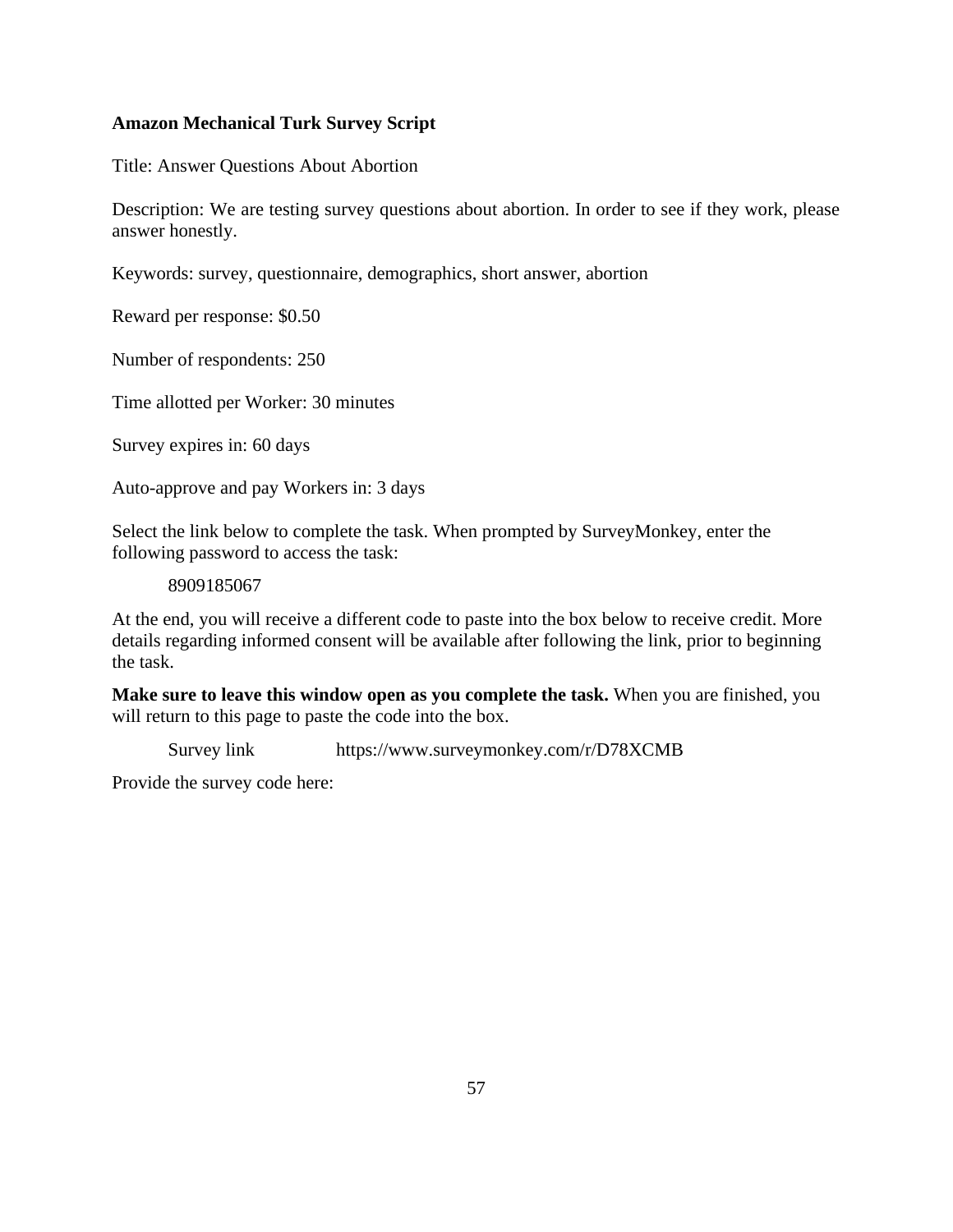## **Informed Consent Script**

## *Permission to Take Part in a Human Research Study ~ Georgetown University* **Location**: Online

**Key Information:** The following is a short summary of this study to help you decide whether or not to be a part of this study. More detailed information is listed later on in this form.

# **Why am I being invited to take part in a research study?**

We invite you to take part in a research study because you are an adult in the United States of America.

## **What should I know about a research study?**

-Whether or not you take part is up to you.

- -You can choose not to take part.
- -You can agree to take part and later change your mind.

-Your decision will not be held against you.

## **Why is this research being done?**

This research is being performed in order to understand more about individuals' opinions on controversial social issues. Previous studies show that Americans are becoming increasingly divided along political party lines through a sort of "us versus them" way of thinking. This research has the potential to benefit society by helping us better understand how to best respond to this increasing division.

## **How long will the research last and what will I need to do?**

We expect that you will be in this research study for approximately 10 minutes, though you will have up to 30 minutes to finish. You will be asked to answer some basic demographic questions, some politically-natured questions, and share your opinions regarding abortion.

*More detailed information about the study procedures can be found under "What happens if I say yes, I want to be in this research?"*

## **Is there any way being in this study could be bad for me?**

As abortion is often a sensitive topic, expressing your opinions could cause emotional distress. *More detailed information about the risks of this study can be found under "Is there any way being in this study could be bad for me? (Detailed Risks)"*

## **Will being in this study help me in any way?**

There are no benefits to you from your taking part in this research. We cannot promise any benefits to others from your taking part in this research.

## **What happens if I do not want to be in this research?**

Participation in research is completely voluntary. You can decide to participate or not to participate. Your alternative to participating in this research study is to not participate.

# *Detailed Information: The following is more detailed information about this study in addition to the information listed above.*

#### **Who can I talk to?**

If you have questions, concerns, or complaints, or think the research has hurt you, talk to the research team at rb1623@georgetown.edu.

This research has been reviewed and approved by an Institutional Review Board ("IRB"). You may talk to them at (202) 687-1506 or irboard@georgetown.edu if:

-Your questions, concerns, or complaints are not being answered by the research team.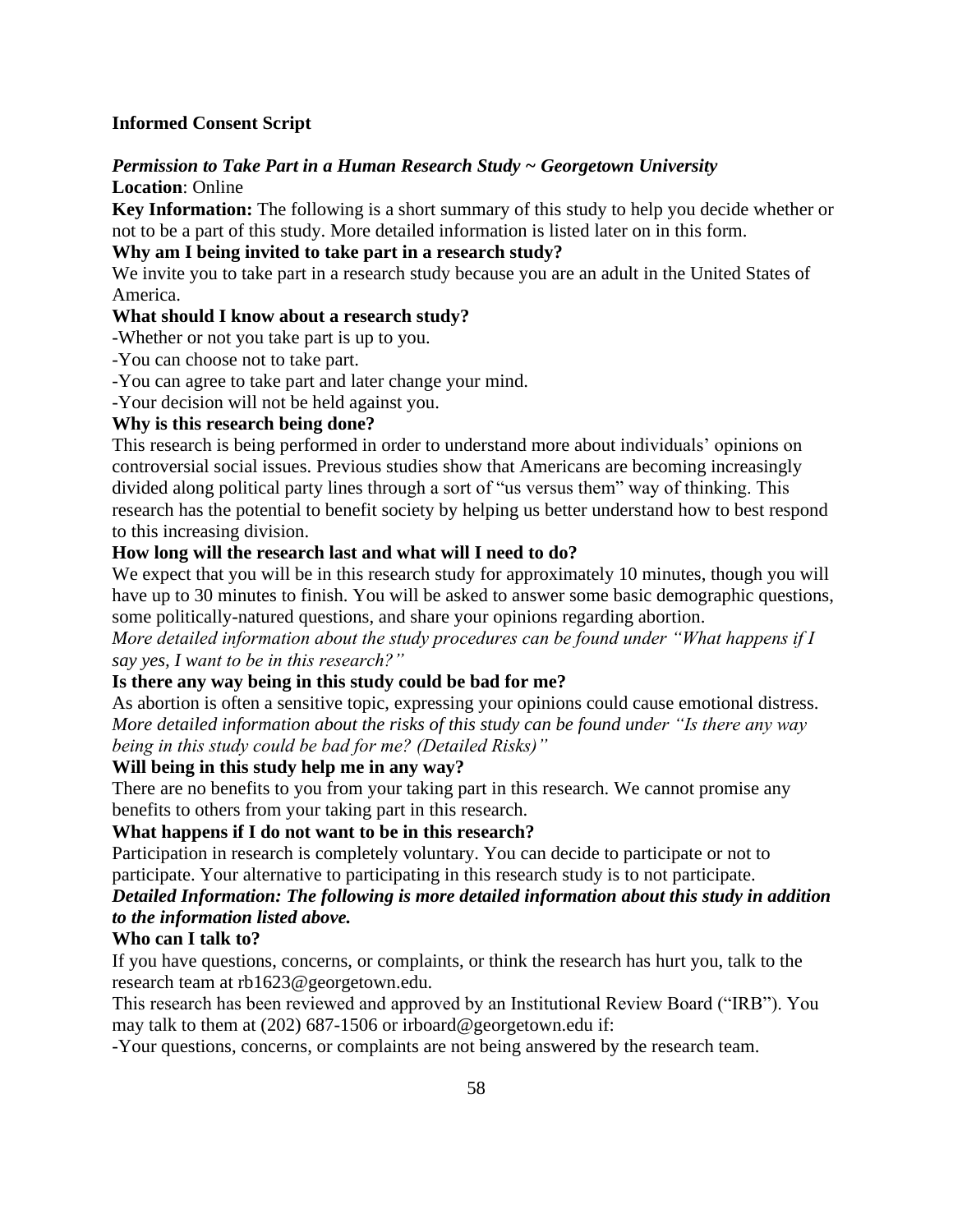-You cannot reach the research team.

-You want to talk to someone besides the research team.

-You have questions about your rights as a research subject.

-You want to get information or provide input about this research.

## **How many people will be studied?**

We expect about 250 people will be in this research study total.

## **What happens if I say yes, I want to be in this research?**

You will be asked to complete a questionnaire that asks about your race, gender, age, and partisanship. You will also be asked to answer five questions about political information. You will then be prompted to write a paragraph about your thoughts, feelings, and/or opinions on abortion. This survey will take approximately 10 minutes. You will only have to complete the survey once. You will not be contacted in the future.

### **What happens if I say yes, but I change my mind later?**

You can leave the research at any time and it will not be held against you. If you do decide to leave, any data collected will be immediately deleted. You will not be contacted any time the future.

### *Is there any way being in this study could be bad for me? (Detailed Risks)*

The risks to this study are minor. However, you may experience psychological discomfort such as stress due to the sensitive nature of abortion. While this study has the potential to be a distressing experience, the likelihood of this is minimal.

#### **What happens to the information collected for the research?**

No personal/identifying information will be collected or associated with your answers. Efforts will be made to protect your personal information (that is, your answers to the questions) to the extent allowed by law. However, we cannot guarantee absolute confidentiality. Records of research study participants' responses are stored and kept in a secure, online system hosted by Georgetown University. At the end of the study, this information will be kept in the secure, online system mentioned above. The data will only be accessed by the research team. However, it may be retained indefinitely for use in future studies. You will not be identified in any reports or publications resulting from this study. Please note that Amazon Mechanical Turk personnel involved in processing your payment for participation may be aware of your identity.

# **Can I be removed from the research without my OK?**

The person in charge of the research study can remove you from the research study without your approval. Possible reasons for removal include blatantly disregarding the prompt in your answers, purposefully not answering a substantial number of the questions, or not being eligible for the study (that is, you must be an adult in the United States to be eligible). Please note that the reward cannot not be guaranteed for participants who are removed.

#### **What else do I need to know?**

Though the researchers would like to know the answers to all the questions, you are not required to answer any question if it makes you uncomfortable. If you agree to take part in this research study, we will pay you \$0.50 for your time and effort. However, please note again that the reward cannot be guaranteed if a substantial number of questions are left unanswered.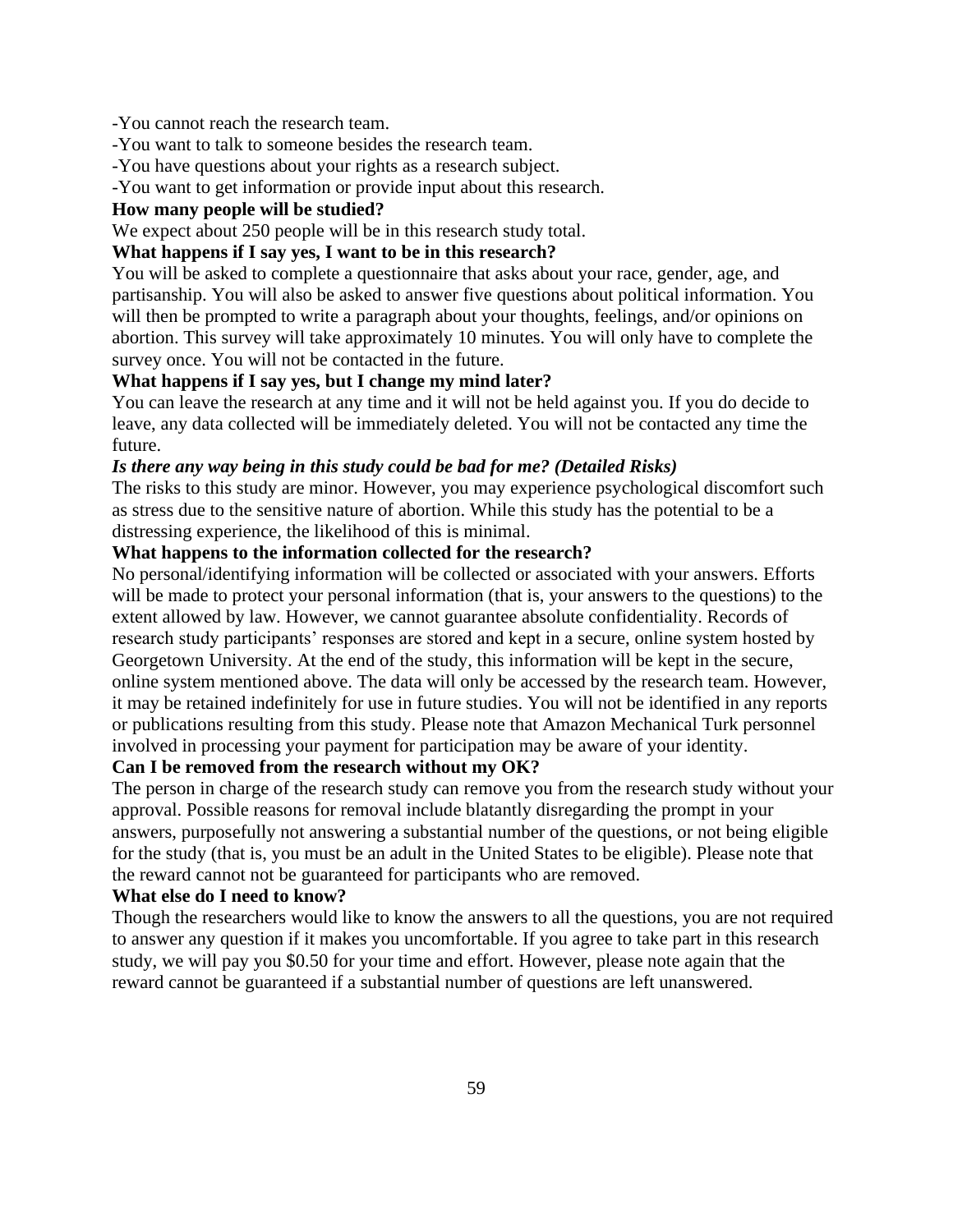## **Debrief Script**

This study was in truth performed to measure the impact of "accountability" on the complexity of thinking. "Accountability" is an intervention technique intended to encourage complex thinking by informing individuals that they will need to justify their opinions to others.

You were randomly placed into one of two conditions. In the control condition, you were given a brief description of the abortion debate and instructed to write 4 to 5 sentences on your opinion.

In the treatment condition, you were given all the same information and instructions as the control, but additionally told that you were going to be participating in a discussion on an online forum immediately after finishing the questionnaire. This was intended to induce "accountability". This discussion is fictitious and will not take place.

For all study subjects, your responses will remain confidential and will only be viewed by the research team. There are no negative consequences resulting from the content of your opinions. The researchers are interested in how you explain yourself, not in the specific content of what you say.

After this debrief you will be given the chance to indicate whether you are willing to have your information collected and participate in this study. Should you choose to withdraw your information, there is no monetary penalty.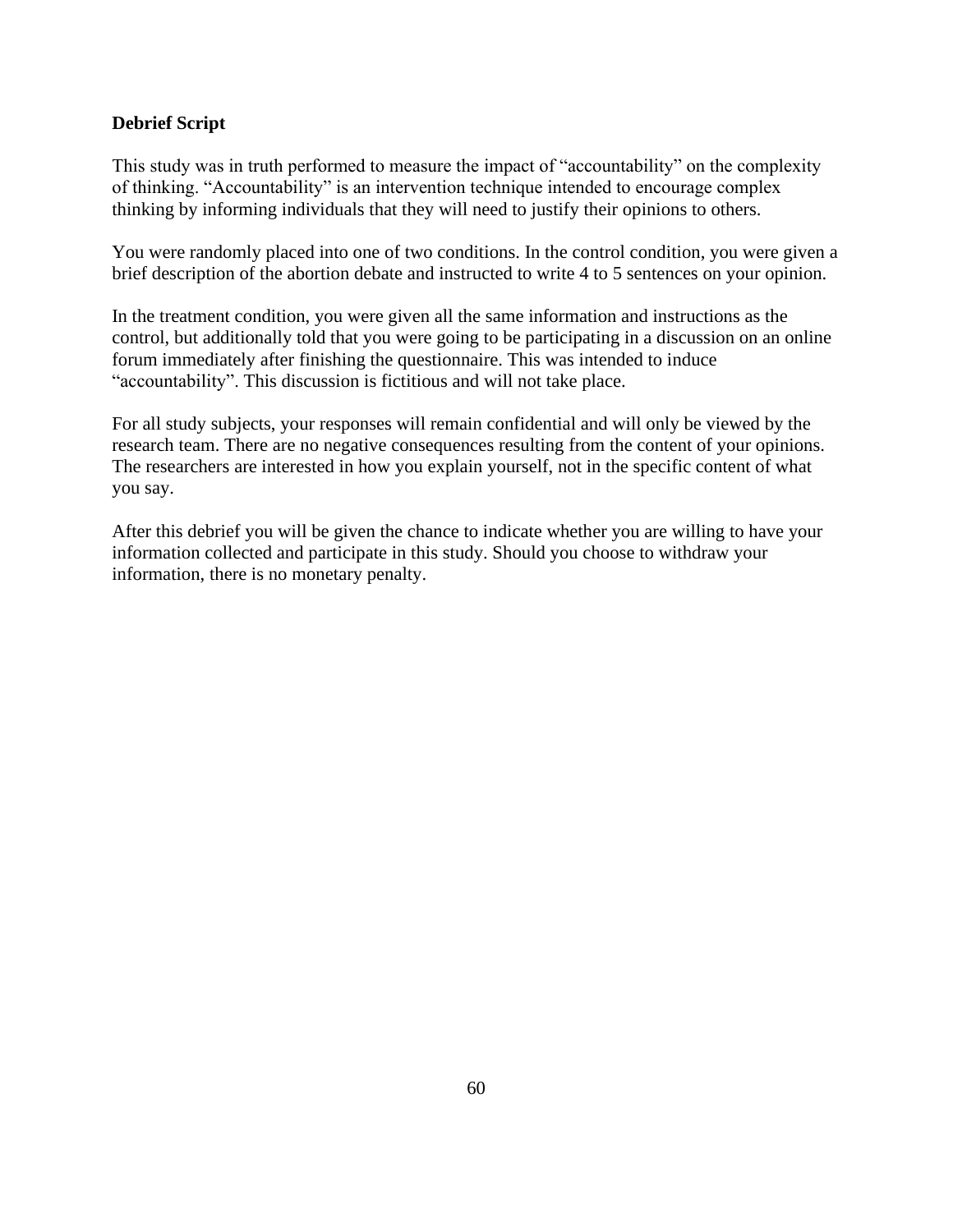#### **BIBLIOGRAPHY**

- Abramowitz, Alan I., and Kyle L. Saunders. "Ideological Realignment in the U.S. Electorate." *The Journal of Politics* 60, no. 3 (August 1, 1998): 634–52. https://doi.org/10.2307/2647642.
- Aleksovska, Marija, Thomas Schillemans, and Stephan Grimmelikhuijsen. "Lessons from Five Decades of Experimental and Behavioral Research on Accountability: A Systematic Literature Review." *Journal of Behavioral Public Administration* 2, no. 2 (July 29, 2019): 1–18. https://doi.org/10.30636/jbpa.22.66.
- Arkes, Hal R. "Costs and Benefits of Judgment Errors: Implications for Debiasing." *Psychological Bulletin* 110, no. 3 (1991): 486–98. https://doi.org/10.1037/0033- 2909.110.3.486.
- Baker-Brown, Gloria, Elizabeth J. Ballard, Susan Bluck, Brian de Vries, Peter Suedfeld, and Philip E. Tetlock. "The Conceptual/Integrative Complexity Scoring Manual," in *Motivation and Personality: Handbook of Thematic Content Analysis,* edited by Charles P. Smith, 401– 18. Cambridge [England]: Cambridge University Press, 1992.
- Biegelbauer, Peter, and Janus Hansen. "Democratic Theory and Citizen Participation: Democracy Models in the Evaluation of Public Participation in Science and Technology." *Science and Public Policy* 38, no. 8 (October 1, 2011): 589–97. https://doi.org/10.3152/030234211X13092649606404.
- Brady, Henry E., Sidney Verba, and Kay Lehman Schlozman. "Beyond SES: A Resource Model of Political Participation." *American Political Science Review* 89, no. 2 (June 1995): 271– 94. https://doi.org/10.2307/2082425.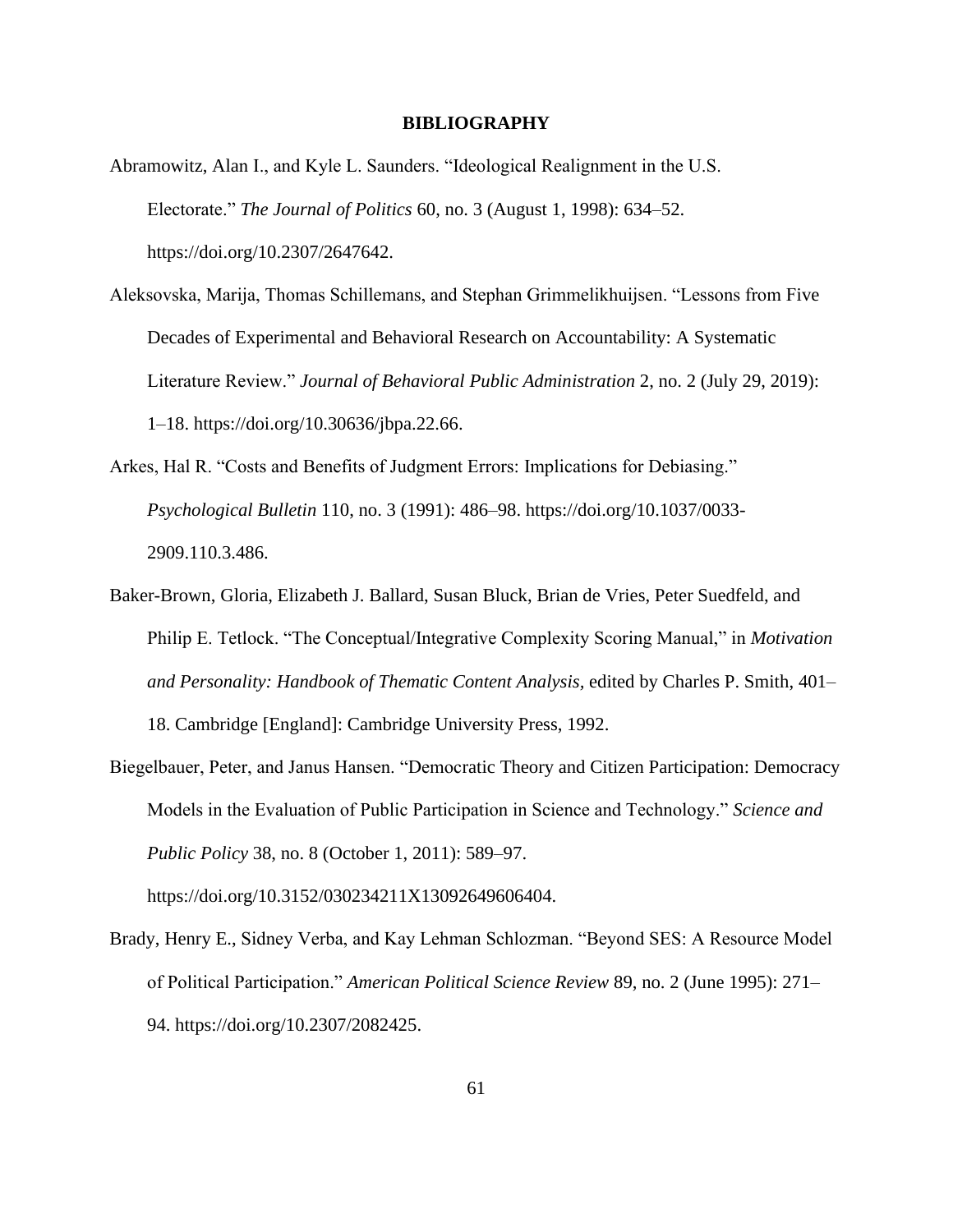- Carsey, Thomas M., and Geoffrey C. Layman. "Changing Sides or Changing Minds? Party Identification and Policy Preferences in the American Electorate." *American Journal of Political Science* 50, no. 2 (April 2006): 464–77. https://doi.org/10.1111/j.1540- 5907.2006.00196.x.
- Chong, Dennis, and James N. Druckman. "Framing Public Opinion in Competitive Democracies." *American Political Science Review* 101, no. 4 (November 2007): 637–55. https://doi.org/10.1017/S0003055407070554.
- Christensen, Julian, and Donald Moynihan, "Motivated Reasoning and Policy Information: Evidence that Politicians Respond Differently from Citizens to Debiasing Interventions." Unpublished manuscript, last-modified November 20, 2019. Microsoft Word file.
- Colombo, Céline. "Hearing the Other Side? Debiasing Political Opinions in the Case of the Scottish Independence Referendum." *Political Studies* 66, no. 1 (February 2018): 23–42. https://doi.org/10.1177/0032321717723486.
- Converse, Philip E. "The Nature of Belief Systems in Mass Publics," in Ideology and Discontent, edited by David E. Apter, 206–61. London: Free Press of Glencoe, 1964.
- Delli Carpini, Michael X., and Scott Keeter. "Measuring Political Knowledge: Putting First Things First." *American Journal of Political Science* 37, no. 4 (November 1993): 1179– 1206. https://doi.org/10.2307/2111549.
- Ditto, Peter H., and David F. Lopez. "Motivated Skepticism: Use of Differential Decision Criteria for Preferred and Nonpreferred Conclusions." *Journal of Personality and Social Psychology* 63, no. 4 (1992): 568–84. https://doi.org/10.1037/0022-3514.63.4.568.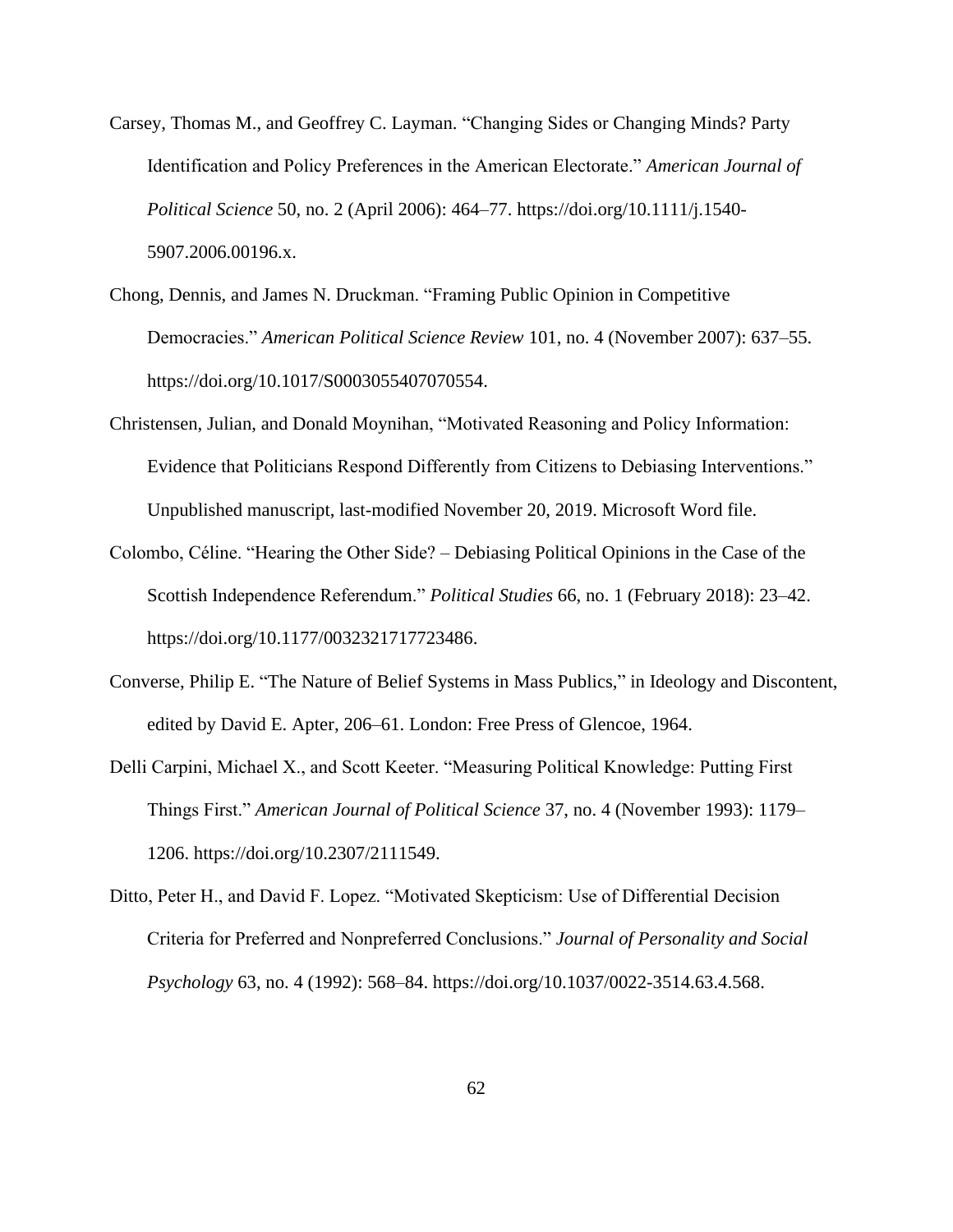- Druckman, James N., Jordan Fein, and Thomas J. Leeper. "A Source of Bias in Public Opinion Stability." *American Political Science Review* 106, no. 2 (May 2012): 430–54. https://doi.org/10.1017/S0003055412000123.
- "86% of Americans Say Conflicts between Democrats, Republicans Are Strong." Pew Research Center. Accessed April 20, 2020. https://www.pewresearch.org/fact-tank/2017/12/19/farmore-americans-say-there-are-strong-conflicts-between-partisans-than-between-othergroups-in-society/.
- Fishkin, James S. *Democracy and Deliberation: New Directions for Democratic Reform*. New Haven: Yale University Press, 1991.
- Fishkin, James S. *When the People Speak: Deliberative Democracy and Public Consultation*. Oxford; New York: Oxford University Press, 2009.
- Gigerenzer, Gerd, and Peter M. Todd. *Simple Heuristics That Make Us Smart*. Evolution and Cognition. New York: Oxford University Press, 1999.
- Gilovich, Thomas, Dale W. Griffin, and Daniel Kahneman, eds. *Heuristics and Biases: The Psychology of Intuitive Judgment*. Cambridge, U.K.; New York: Cambridge University Press, 2002.
- Groseclose, Tim, and Nolan McCarty. "The Politics of Blame: Bargaining before an Audience." *American Journal of Political Science* 45, no. 1 (January 2001): 100–119. https://doi.org/10.2307/2669362.
- Gutmann, Amy, and Dennis Thompson. *Why Deliberative Democracy?* Princeton, N.J: Princeton University Press, 2004.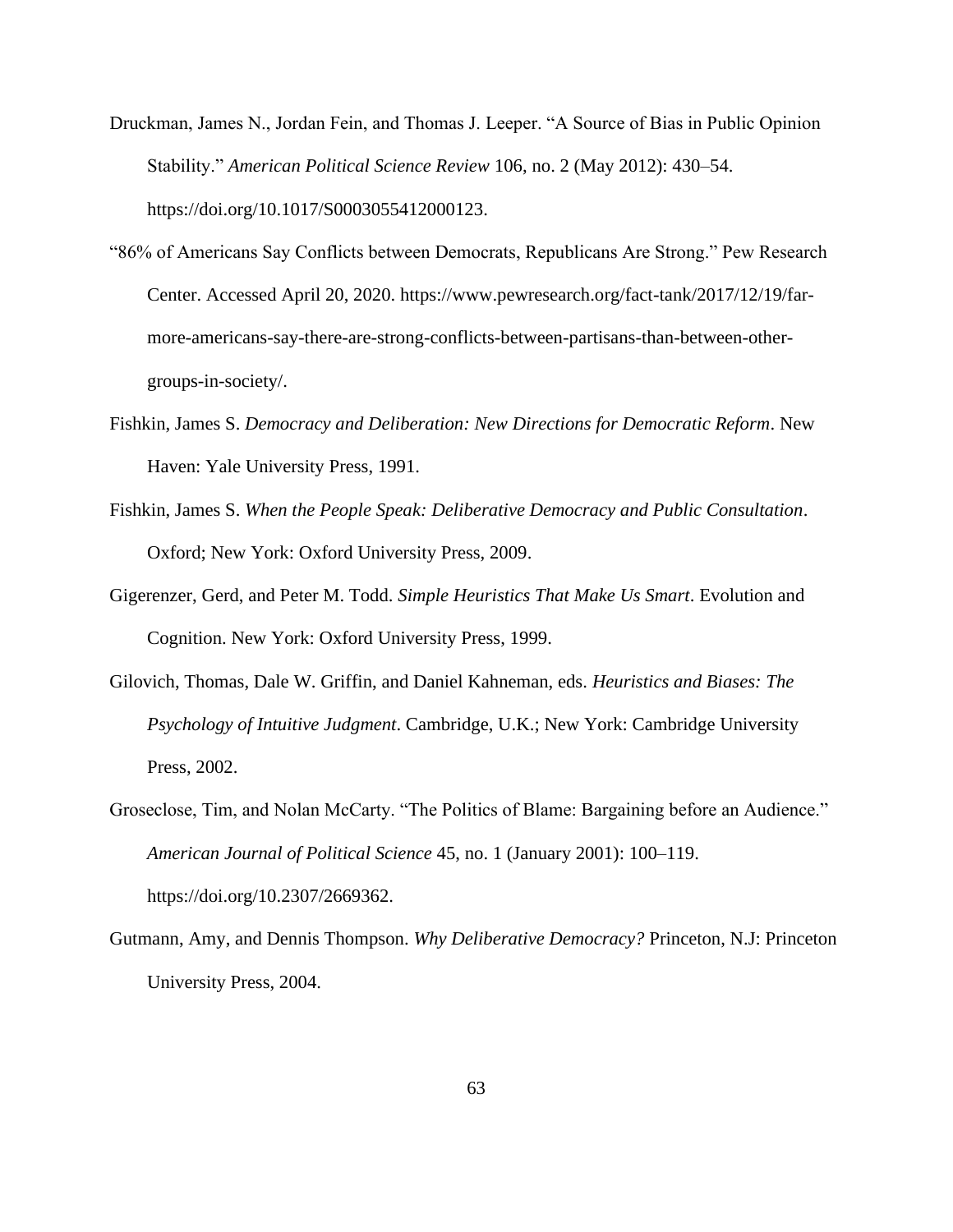- Haidt, Jonathan. *The Righteous Mind: Why Good People Are Divided by Politics and Religion*. New York: Vintage Books, 2013.
- Haselton, Martie G., Daniel Nettle, and Paul W. Andrews. "The Evolution of Cognitive Bias," in *The Handbook of Evolutionary Psychology*, edited by David M. Buss, 724–46. Hoboken, N.J: John Wiley & Sons, 2005.

Held, David. *Models of Democracy*. Stanford, Calif.: Stanford University Press, 2006.

- Iyengar, Shanto, Yphtach Lelkes, Matthew Levendusky, Neil Malhotra, and Sean J. Westwood. "The Origins and Consequences of Affective Polarization in the United States." *Annual Review of Political Science* 22, no. 1 (May 11, 2019): 129–46. https://doi.org/10.1146/annurev-polisci-051117-073034.
- Iyengar, Shanto, and Sean J. Westwood. "Fear and Loathing across Party Lines: New Evidence on Group Polarization." *American Journal of Political Science* 59, no. 3 (July 2015): 690– 707. https://doi.org/10.1111/ajps.12152.
- Kahneman, Daniel, Paul Slovic, and Amos Tversky, eds. *Judgment under Uncertainty: Heuristics and Biases*. Cambridge ; New York: Cambridge University Press, 1982.
- Kalmoe, Nathan P, and Lilliana Mason. "Lethal Mass Partisanship: Prevalence, Correlates, & Electoral Contingencies." Paper presented at the NCAPSA American Politics Meeting, Washington, DC, January 2019.
- Kunda, Ziva. "The Case for Motivated Reasoning." *Psychological Bulletin* 108, no. 3 (1990): 480–98.
- Layman, Geoffrey C., Thomas M. Carsey, and Juliana Menasce Horowitz. "Party Polarization in American Politics: Characteristics, Causes, and Consequences." *Annual Review of Political*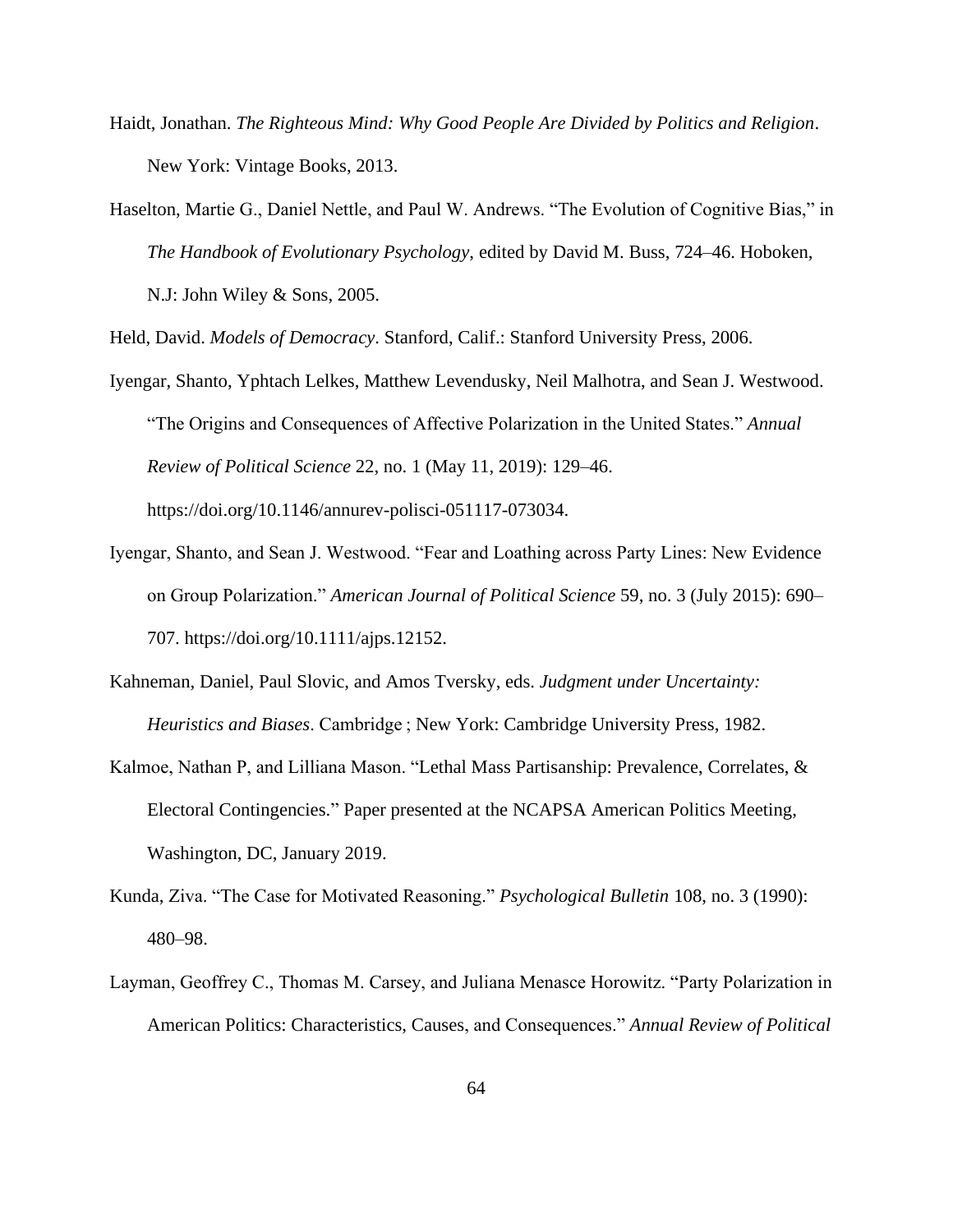*Science* 9, no. 1 (June 2006): 83–110.

https://doi.org/10.1146/annurev.polisci.9.070204.105138.

- Lilienfeld, Scott O., Rachel Ammirati, and Kristin Landfield. "Giving Debiasing Away: Can Psychological Research on Correcting Cognitive Errors Promote Human Welfare?" *Perspectives on Psychological Science* 4, no. 4 (July 2009): 390–98. https://doi.org/10.1111/j.1745-6924.2009.01144.x.
- Lodge, Milton, and Charles S. Taber. *The Rationalizing Voter*. Cambridge Studies in Public Opinion and Political Psychology. Cambridge; New York: Cambridge University Press, 2013.
- Mason, Lilliana. "The Rise of Uncivil Agreement: Issue Versus Behavioral Polarization in the American Electorate." *American Behavioral Scientist* 57, no. 1 (January 2013): 140–59. https://doi.org/10.1177/0002764212463363.
- Mayhew, David R. *Congress: The Electoral Connection* . New Haven: Yale University Press, 1974.
- Moghaddam, Fathali M. *The Psychology of Democracy*. First edition. Washington, DC: American Psychological Association, 2016.
- Nickerson, Raymond S. "Confirmation Bias: A Ubiquitous Phenomenon in Many Guises." *Review of General Psychology* 2, no. 2 (1998): 175–220.
- Nisbett, Richard E, Geoffrey T. Fong, Darrin R. Lehman, and Patricia W. Cheng. "Teaching Reasoning." *Science* 238, no. 4827 (October 30, 1987): 625–31. https://doi.org/10.1126/science.3672116.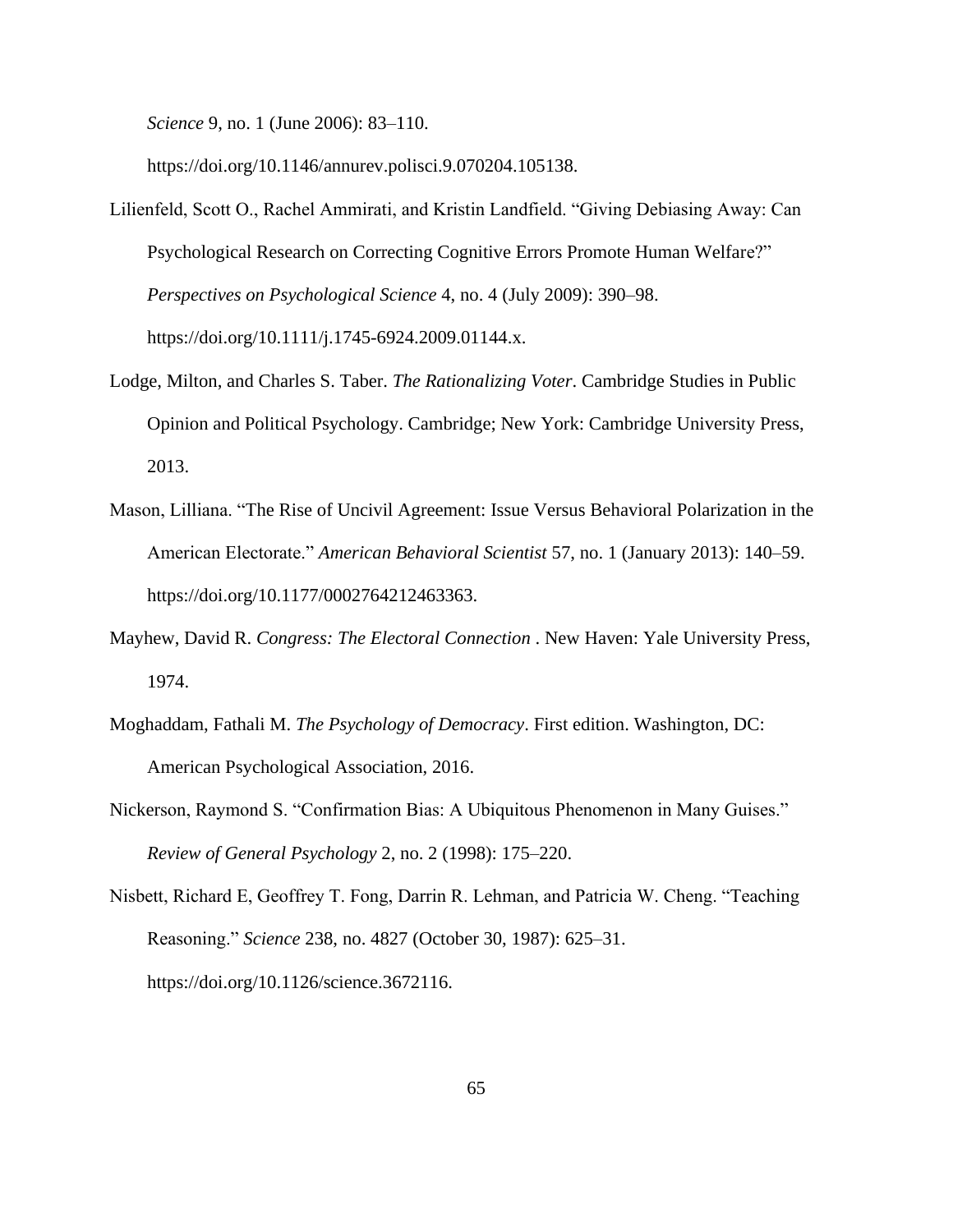- Pettigrew, Thomas F. "The Ultimate Attribution Error: Extending Allport's Cognitive Analysis of Prejudice." *Personality and Social Psychology Bulletin* 5, no. 4 (October 1979): 461–76. https://doi.org/10.1177/014616727900500407.
- Prakash, Shivesh, Ruth M. Sladek, and Lambert Schuwirth. "Interventions to Improve Diagnostic Decision Making: A Systematic Review and Meta-Analysis on Reflective Strategies." *Medical Teacher* 41, no. 5 (May 4, 2019): 517–24. https://doi.org/10.1080/0142159X.2018.1497786.
- Price, Vincent, and John Zaller. "Who Gets the News? Alternative Measures of News Reception and Their Implications for Research." *Public Opinion Quarterly* 57, no. 2 (1993): 133–164. https://doi.org/10.1086/269363.
- Pronin, Emily, Daniel Y. Lin, and Lee Ross. "The Bias Blind Spot: Perceptions of Bias in Self Versus Others." *Personality and Social Psychology Bulletin* 28, no. 3 (March 2002): 369– 81. https://doi.org/10.1177/0146167202286008.
- Redlawsk, David P. "Hot Cognition or Cool Consideration? Testing the Effects of Motivated Reasoning on Political Decision Making." *The Journal of Politics* 64, no. 4 (2002): 1021– 1044.
- Schudson, Michael. *The Good Citizen: A History of American Civic Life*. New York: Martin Kessler Books, 1998.
- Slothuus, Rune, and Claes H. de Vreese. "Political Parties, Motivated Reasoning, and Issue Framing Effects." *The Journal of Politics* 72, no. 3 (July 2010): 630–45. https://doi.org/10.1017/S002238161000006X.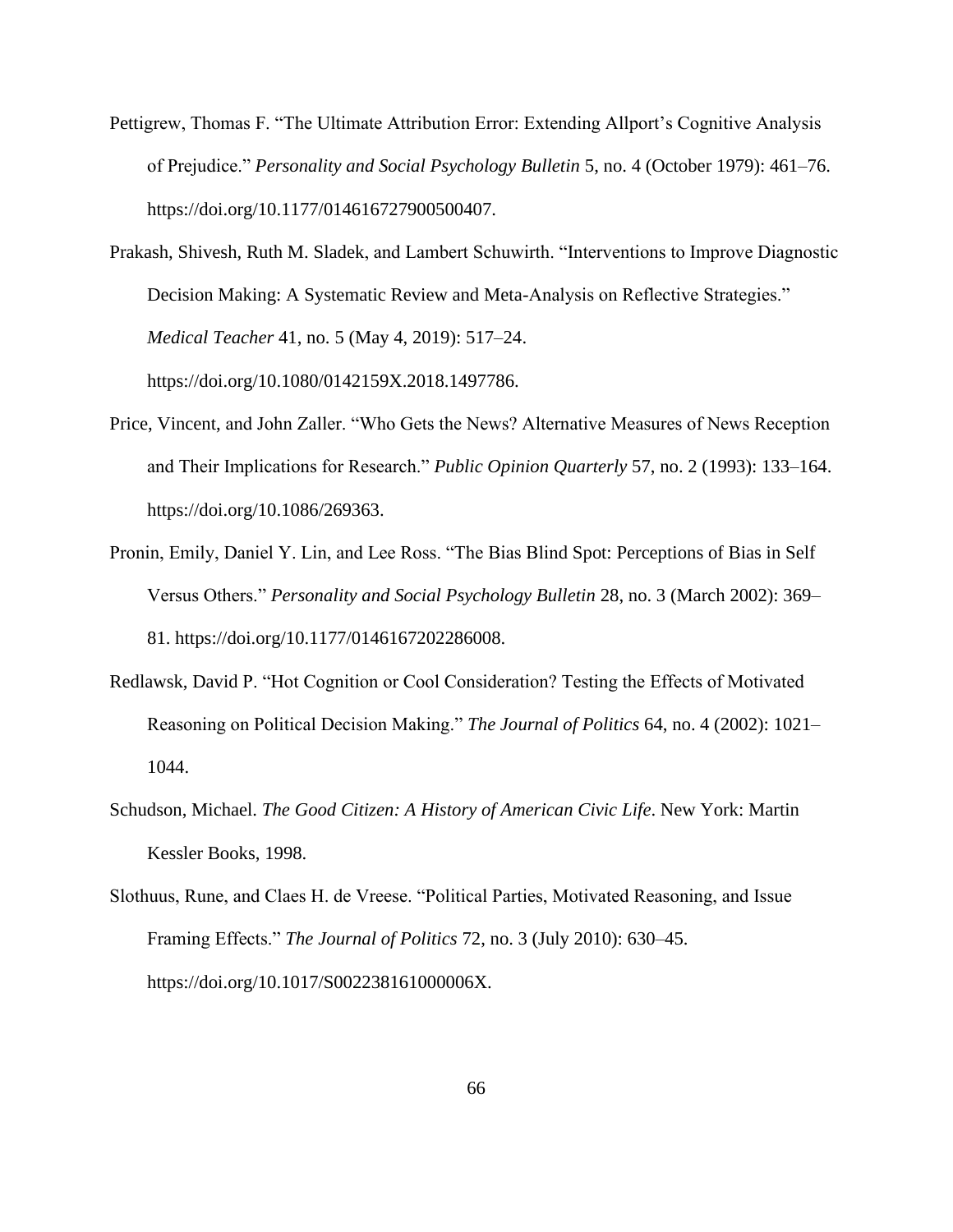- Smith, Charles P., Sheila C. Feld, and Carol E. Franz. "Methodological Considerations: Steps in Research Employing Content Analysis Systems," in *Motivation and Personality: Handbook of Thematic Content Analysis,* edited by Charles P. Smith, 515–36. Cambridge [England]: Cambridge University Press, 1992.
- Smith, Charles P., and Carol E. Franz. "Appendix I. Practice Materials for Learning the Scoring Systems," in *Motivation and Personality: Handbook of Thematic Content Analysis,* edited by Charles P. Smith, 537–630. Cambridge [England]: Cambridge University Press, 1992.
- Stanovich, Keith E. *Rationality and the Reflective Mind*. New York: Oxford University Press, 2011.
- Stimson, James A. *Tides of Consent : How Public Opinion Shapes American Politics*. Second edition. New York, NY: Cambridge University Press, 2015.
- Suedfeld, Peter, Philip E. Tetlock, and Siegfried Streufert. "Conceptual/Integrative Complexity," in *Motivation and Personality: Handbook of Thematic Content Analysis*, edited by Charles P. Smith, 393–400. Cambridge [England]: Cambridge University Press, 1992.
- Taber, Charles S., Damon Cann, and Simona Kucsova. "The Motivated Processing of Political Arguments." *Political Behavior* 31, no. 2 (June 2009): 137–55. https://doi.org/10.1007/s11109-008-9075-8.
- Tajfel, Henry, and John Turner. "An Integrative Theory of Intergroup Conflict," in *Intergroup Relations: Essential Readings*, edited by Michael A. Hogg and Dominic Abrams, 94–109. Key Readings in Social Psychology. Philadelphia, PA: Psychology Press, 2001.
- Tetlock, Philip E. "Accountability and Complexity of Thought." *Journal of Personality and Social Psychology* 45, no. 1 (1983): 74–83.